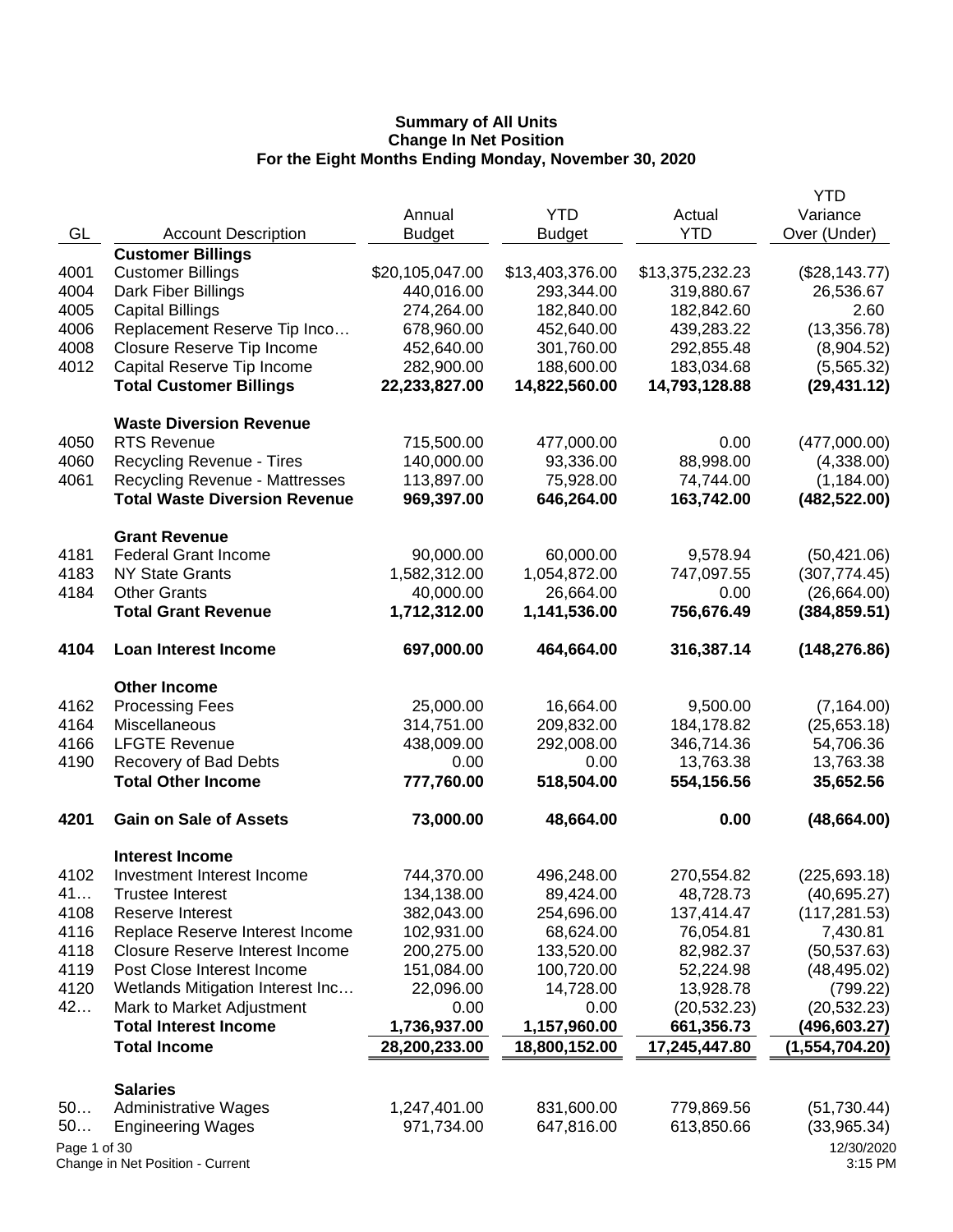|                 |                                           |               |               |              | <b>YTD</b>    |
|-----------------|-------------------------------------------|---------------|---------------|--------------|---------------|
|                 |                                           | Annual        | <b>YTD</b>    | Actual       | Variance      |
| GL              | <b>Account Description</b>                | <b>Budget</b> | <b>Budget</b> | <b>YTD</b>   | Over (Under)  |
| 50              | <b>Technology Wages</b>                   | 1,206,515.00  | 804,344.00    | 806,544.14   | 2,200.14      |
| 50              | <b>Regional Development Wages</b>         | 332,753.00    | 221,832.00    | 195,761.98   | (26,070.02)   |
| 50              | <b>MMF Wages</b>                          | 1,517,731.00  | 1,011,824.00  | 887,073.87   | (124, 750.13) |
| 50              | WQ Wages                                  | 969,653.00    | 646,432.00    | 600,236.72   | (46, 195.28)  |
| 50              | Overtime Wages                            | 163,912.00    | 109,264.00    | 94,797.27    | (14, 466.73)  |
| 5005            | On-Call Stipend                           | 25,800.00     | 17,200.00     | 16,200.00    | (1,000.00)    |
|                 | <b>Total Salaries</b>                     | 6,435,499.00  | 4,290,312.00  | 3,994,334.20 | (295, 977.80) |
|                 |                                           |               |               |              |               |
|                 | <b>Fringe Benefits</b>                    |               |               |              |               |
| 50              | <b>FICA Expense</b>                       | 491,963.00    | 327,984.00    | 297,110.14   | (30, 873.86)  |
| 50              | <b>Pension Expense</b>                    | 886,348.00    | 590,896.00    | 549,791.07   | (41, 104.93)  |
| 50              | Health Insurance                          | 836,950.00    | 557,976.00    | 499,181.59   | (58, 794.41)  |
| 50              | Retiree Health Insurance                  | 80,330.00     | 53,553.36     | 44,676.67    | (8,876.69)    |
| 50              | <b>Workers Comp</b>                       | 218,689.00    | 145,792.00    | 130,128.16   | (15,663.84)   |
| 50              | <b>Disability Insurance</b>               | 3,894.00      | 2,592.00      | 2,624.08     | 32.08         |
| 5036            | Unemployment                              | 10,000.00     | 6,664.00      | 6,592.94     | (71.06)       |
| 50              | <b>Post Retire Overhead</b>               | 491,832.00    | 327,896.00    | 312,462.30   | (15, 433.70)  |
| 5051            | Benefit Admin. Fees                       | 11,020.00     | 7,346.64      | 3,251.34     | (4,095.30)    |
| 5054            | <b>Employee Physicals &amp; Screening</b> | 16,075.00     | 10,719.36     | 2,916.15     | (7,803.21)    |
|                 | <b>Total Fringe Benefits</b>              | 3,047,101.00  | 2,031,419.36  | 1,848,734.44 | (182, 684.92) |
|                 | <b>Operations &amp; Maintenance</b>       |               |               |              |               |
| 5062            | Third Party Temporary - O&M               | 58,976.00     | 39,320.00     | 0.00         | (39,320.00)   |
| 5133            | Equipment Maintenance Contr               | 325,144.00    | 216,762.64    | 227,424.31   | 10,661.67     |
| 5134            | <b>Maintenance Contracts</b>              | 171,060.00    | 114,045.36    | 70,501.89    | (43, 543.47)  |
| 5135            | <b>Underground Locating</b>               | 67,000.00     | 44,666.64     | 29,837.16    | (14, 829.48)  |
| 5403            | <b>Safety Equipment &amp; Supplies</b>    | 44,900.00     | 29,933.28     | 20,120.28    | (9,813.00)    |
| 5702            | Large Parts                               | 100,000.00    | 66,664.00     | 62,845.79    | (3,818.21)    |
| 5703            | <b>Small Equipment</b>                    | 30,000.00     | 20,000.00     | 2,235.00     | (17,765.00)   |
| 5704            | <b>O&amp;M Supplies</b>                   | 25,000.00     | 16,672.00     | 6,921.33     | (9,750.67)    |
| 5706            | Shop Tools                                | 14,600.00     | 9,738.64      | 3,366.92     |               |
|                 |                                           |               |               |              | (6,371.72)    |
| 5708            | <b>Fuels</b>                              | 335,000.00    | 223,336.00    | 83,370.79    | (139, 965.21) |
| 5710            | Lubricants                                | 20,000.00     | 13,336.00     | 4,713.90     | (8,622.10)    |
| 5712            | Purchased Maintenance & Repair            | 118,500.00    | 79,000.00     | 70,952.02    | (8,047.98)    |
| 5716            | <b>Equipment Rental</b>                   | 15,000.00     | 10,000.00     | 0.00         | (10,000.00)   |
| 5718            | Tires                                     | 30,000.00     | 20,000.00     | 5,492.62     | (14, 507.38)  |
| 5720            | <b>Offnet Circuit Lease</b>               | 630,812.00    | 420,541.36    | 390,001.53   | (30, 539.83)  |
| 5770            | Other Tool, Equip & O&M                   | 9,000.00      | 6,000.00      | 7,274.83     | 1,274.83      |
| 5815            | Chemicals                                 | 87,000.00     | 58,000.00     | 41,719.02    | (16, 280.98)  |
| 5818            | Leachate System Expense                   | 15,000.00     | 10,000.00     | 686.88       | (9,313.12)    |
| 5820            | <b>LFG Maintenance</b>                    | 75,000.00     | 50,000.00     | 7,782.18     | (42, 217.82)  |
| 5830            | Collo Expense                             | 183,348.00    | 122,232.00    | 112,417.68   | (9,814.32)    |
| 5834            | Permitting                                | 9,400.00      | 6,269.36      | 119.00       | (6, 150.36)   |
| 5835            | NYS DOT Fee                               | 2,000.00      | 1,333.36      | 0.00         | (1,333.36)    |
| 5836            | Pole Attachment Fees                      | 319,979.00    | 213,320.00    | 174,452.79   | (38, 867.21)  |
| 5838            | <b>Conduit Lease</b>                      | 24,696.00     | 16,464.00     | 10,632.42    | (5,831.58)    |
| 5902            | Lab Fees                                  | 9,100.00      | 6,072.00      | 4,965.00     | (1,107.00)    |
| $D_{0}$ $(2.5)$ |                                           |               |               |              | 12000000      |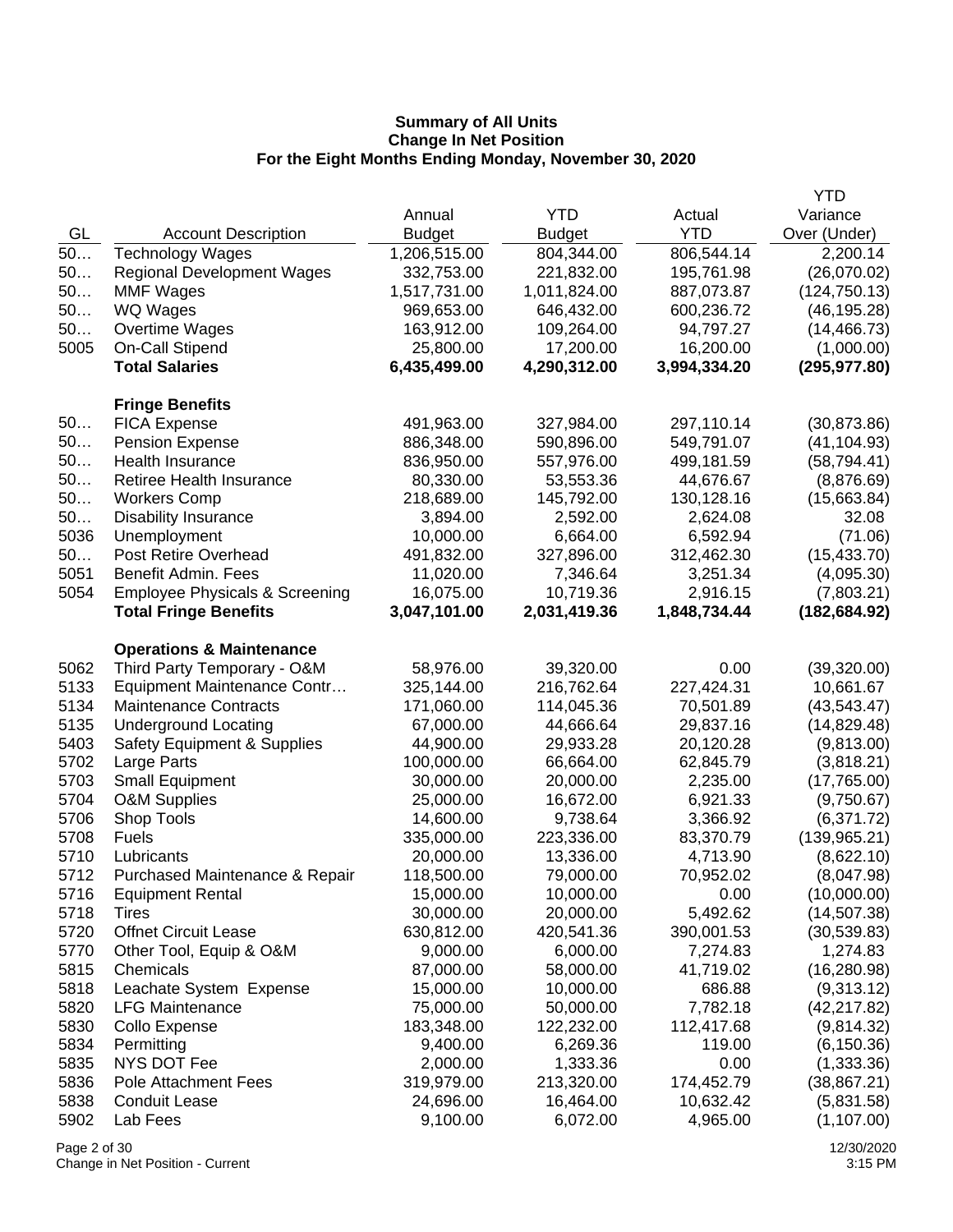|      |                                       |               |               |              | <b>YTD</b>    |
|------|---------------------------------------|---------------|---------------|--------------|---------------|
|      |                                       | Annual        | <b>YTD</b>    | Actual       | Variance      |
| GL   | <b>Account Description</b>            | <b>Budget</b> | <b>Budget</b> | <b>YTD</b>   | Over (Under)  |
| 5904 | <b>SCADA</b>                          | 22,200.00     | 14,800.00     | 10,071.85    | (4,728.15)    |
| 5932 | <b>Monitoring &amp; Testing</b>       | 115,600.00    | 77,064.00     | 50,506.65    | (26, 557.35)  |
| 6008 | <b>Contract Hauling</b>               | 20,000.00     | 13,336.00     | 15,200.00    | 1,864.00      |
| 6010 | <b>Cape Vincent Reserve</b>           | 700.00        | 464.00        | 700.00       | 236.00        |
| 6110 | Marketing                             | 5,000.00      | 3,336.00      | 0.00         | (3,336.00)    |
| 8090 | <b>Purchases for Resale</b>           | 123,000.00    | 82,000.00     | 63,774.77    | (18, 225.23)  |
|      | Total O & M                           | 3,007,015.00  | 2,004,706.64  | 1,478,086.61 | (526, 620.03) |
|      | <b>Recycling Transfer Station</b>     |               |               |              |               |
| 50   | <b>Material Reprocessing Wages</b>    | 134,551.00    | 89,704.00     | 83,494.67    | (6,209.33)    |
| 50   | <b>Material Reprocessing OT</b>       | 0.00          | 0.00          | 1,425.63     | 1,425.63      |
| 50   | <b>FICA Expense</b>                   | 10,293.00     | 6,864.00      | 6,770.41     | (93.59)       |
| 50   | <b>Pension Expense</b>                | 12,917.00     | 8,608.00      | 8,942.54     | 334.54        |
| 50   | Health Insurance                      | 25,155.00     | 16,768.00     | 9,338.50     | (7, 429.50)   |
| 50   | <b>Workers Comp</b>                   | 12,311.00     | 8,208.00      | 7,781.39     | (426.61)      |
| 50   | <b>Disability Insurance</b>           | 74.00         | 48.00         | 0.00         | (48.00)       |
| 50   | Post Retire Overhead                  | 16,560.00     | 11,040.00     | 11,020.50    | (19.50)       |
| 6300 | RTS - Safety Equipment & Sup          | 2,500.00      | 1,664.00      | 1,709.58     | 45.58         |
| 6305 | RTS - Large Parts                     | 7,500.00      | 5,000.00      | 3,007.21     | (1,992.79)    |
| 6310 | RTS - Small Equipment                 | 4,005.00      | 2,672.00      | 3,898.96     | 1,226.96      |
| 6315 | RTS - O&M Supplies                    | 14,000.00     | 9,336.00      | 3,323.40     | (6,012.60)    |
| 6320 | RTS - Fuels                           | 10,000.00     | 6,664.00      | 3,082.85     | (3,581.15)    |
| 6325 | RTS - Purchased Maintenance           | 7,500.00      | 5,000.00      | 5,735.40     | 735.40        |
| 6329 | RTS - Disposal Costs                  | 715,500.00    | 477,000.00    | 0.00         | (477,000.00)  |
| 6330 | RTS - Contract Hauling                | 230,000.00    | 153,336.00    | 63,905.00    | (89, 431.00)  |
| 6335 | RTS - Office Supplies                 | 1,000.00      | 664.00        | 10.81        | (653.19)      |
| 6340 | <b>RTS - Cellular Services</b>        | 1,020.00      | 680.00        | 0.00         | (680.00)      |
| 6345 | RTS - Other Communications            | 2,400.00      | 1,600.00      | 1,204.82     | (395.18)      |
| 6350 | RTS - Office Equipment Mainte         | 500.00        | 336.00        | 0.00         | (336.00)      |
| 6355 | RTS - Employee Mileage Reim           | 150.00        | 104.00        | 0.00         | (104.00)      |
| 6360 | RTS - Employee Uniforms               | 950.00        | 633.36        | 658.15       | 24.79         |
| 6365 | RTS - Gas & Electric                  | 5,000.00      | 3,336.00      | 2,659.41     | (676.59)      |
| 6370 | RTS - Propane                         | 4,000.00      | 2,664.00      | 1,110.98     | (1,553.02)    |
| 6375 | RTS - Building Supplies               | 1,000.00      | 664.00        | 199.99       | (464.01)      |
| 6380 | RTS - Site Supplies                   | 1,000.00      | 664.00        | 0.00         | (664.00)      |
| 6385 | RTS - Building Maintenance &          | 3,000.00      | 2,000.00      | 1,665.87     | (334.13)      |
| 6390 | RTS - Site Maintenance & Repair       | 3,350.00      | 2,230.64      | 0.00         | (2,230.64)    |
| 6395 | RTS - Auto/Light Truck Rep. &         | 2,000.00      | 1,336.00      | 0.00         | (1,336.00)    |
| 6400 | RTS - Auto/Light Truck Fuel           | 1,500.00      | 1,000.00      | 127.92       | (872.08)      |
| 6410 | RTS - Programming & Software          | 5,000.00      | 3,336.00      | 0.00         | (3,336.00)    |
|      | <b>Total Recycling Transfer Stati</b> | 1,234,736.00  | 823,160.00    | 221,073.99   | (602,086.01)  |
|      |                                       |               |               |              |               |
|      | <b>Waste Diversion</b>                |               |               |              |               |
| 5125 | <b>Promotional Materials - RRR</b>    | 75,000.00     | 50,000.00     | 2,976.95     | (47,023.05)   |
| 6009 | Household Hazardous Waste             | 75,000.00     | 50,000.00     | 58,466.60    | 8,466.60      |
| 6011 | Recycling Incentive                   | 116,000.00    | 77,336.00     | 30,965.70    | (46,370.30)   |
| 6012 | Recycling Incentive-County Ca         | 555,000.00    | 370,000.00    | 64,745.00    | (305, 255.00) |

Page 3 of 30 Change in Net Position - Current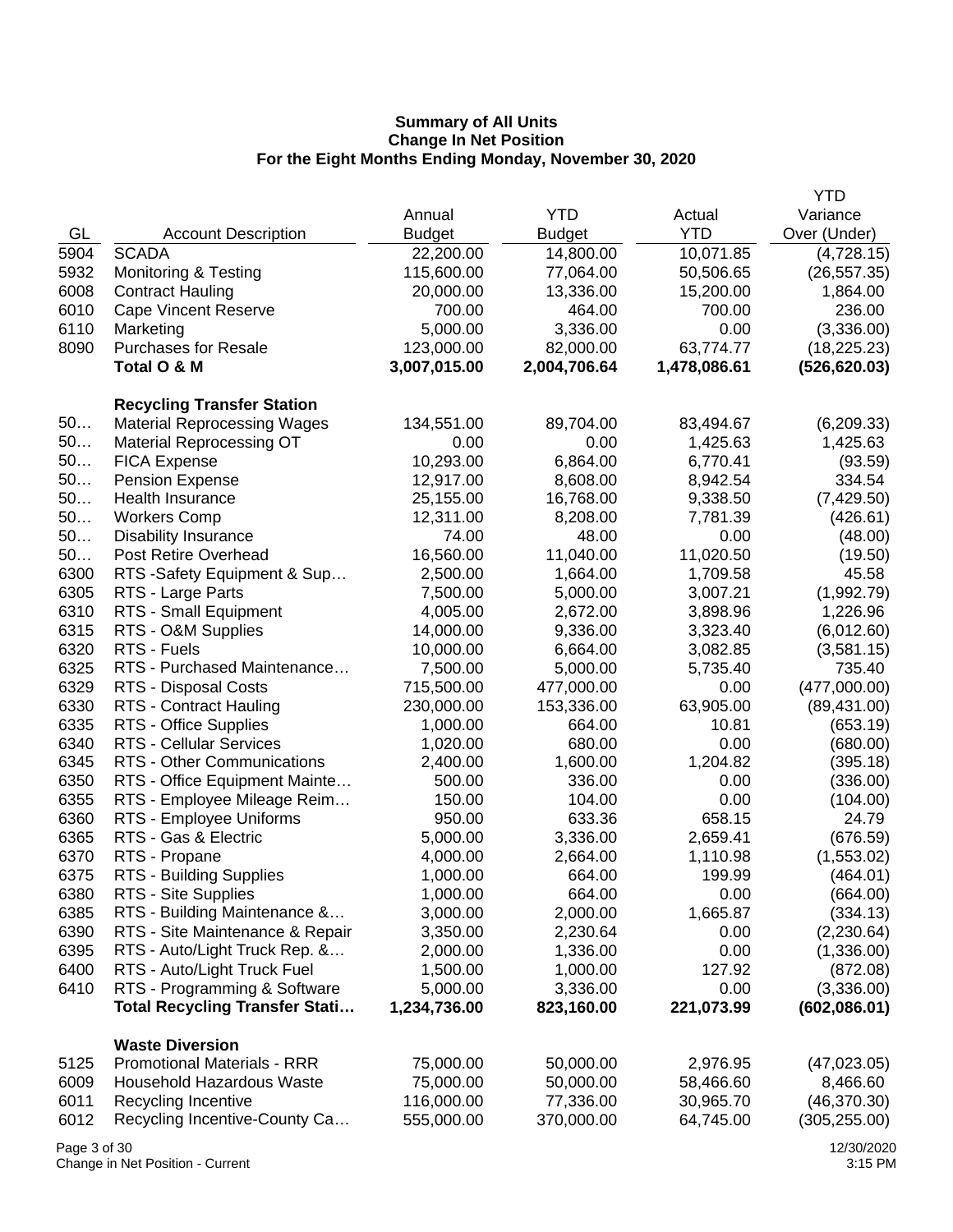|      |                                        |               |               |            | <b>YTD</b>    |
|------|----------------------------------------|---------------|---------------|------------|---------------|
|      |                                        | Annual        | <b>YTD</b>    | Actual     | Variance      |
| GL   | <b>Account Description</b>             | <b>Budget</b> | <b>Budget</b> | <b>YTD</b> | Over (Under)  |
| 6013 | <b>CRT Recycling</b>                   | 90,000.00     | 60,000.00     | 46,177.96  | (13,822.04)   |
| 6017 | <b>Book Debinding</b>                  | 5,000.00      | 3,336.00      | 3,046.16   | (289.84)      |
| 6018 | Mattress Recycling - All Counties      | 370,000.00    | 246,664.00    | 230,990.50 | (15, 673.50)  |
| 6021 | <b>Regional Tire Recycling</b>         | 140,000.00    | 93,336.00     | 86,657.76  | (6,678.24)    |
|      | <b>Total Waste Diversion</b>           | 1,426,000.00  | 950,672.00    | 524,026.63 | (426, 645.37) |
| 6002 | <b>Sewage Treatment</b>                | 1,370,276.00  | 913,520.00    | 694,653.45 | (218, 866.55) |
| 6004 | <b>Water Purchases</b>                 | 765,941.00    | 510,632.00    | 404,606.18 | (106, 025.82) |
| 60   | <b>Closure &amp; Post Closure Care</b> | 803,999.00    | 536,000.00    | 408,767.36 | (127, 232.64) |
| 6006 | <b>Host Community Benefits</b>         | 884,027.00    | 589,352.00    | 610,405.71 | 21,053.71     |
|      | <b>Office &amp; Administrative</b>     |               |               |            |               |
| 5053 | Misc Employee Costs                    | 9,870.00      | 6,572.00      | 3,638.97   | (2,933.03)    |
| 5102 | <b>Office Rent</b>                     | 158,740.00    | 105,832.00    | 110,021.35 | 4,189.35      |
| 5104 | <b>Office Supplies</b>                 | 25,500.00     | 16,992.00     | 13,799.17  | (3, 192.83)   |
| 5110 | Postage & Shipping                     | 8,500.00      | 5,664.00      | 4,557.02   | (1, 106.98)   |
| 5112 | Telephone                              | 38,460.00     | 25,640.00     | 21,930.77  | (3,709.23)    |
| 5114 | <b>Cellular Services</b>               | 42,700.00     | 28,464.00     | 20,146.50  | (8,317.50)    |
| 5118 | <b>Other Communications</b>            | 11,080.00     | 7,384.00      | 6,812.89   | (571.11)      |
| 5120 | Dues & Subscriptions                   | 12,125.00     | 8,088.00      | 2,804.50   | (5,283.50)    |
| 5122 | Public Info & Advertising              | 20,930.00     | 13,957.36     | 11,467.48  | (2,489.88)    |
| 5123 | <b>Promotional Materials</b>           | 11,500.00     | 7,669.36      | 3,104.24   | (4, 565.12)   |
| 5130 | <b>Office Equipment</b>                | 13,500.00     | 8,992.00      | 5,876.05   | (3, 115.95)   |
| 5132 | Office Equip Maintenance               | 1,200.00      | 800.00        | 0.00       | (800.00)      |
| 5170 | <b>Other Office Expenses</b>           | 7,600.00      | 5,064.00      | 6,211.24   | 1,147.24      |
| 5172 | <b>Filing Fees</b>                     | 17,700.00     | 11,802.64     | 2,124.14   | (9,678.50)    |
| 5173 | <b>Credit Card Processing Fees</b>     | 600.00        | 400.00        | 357.40     | (42.60)       |
| 5202 | Employee Mileage Reimburse             | 28,732.00     | 19,160.00     | 3,960.08   | (15, 199.92)  |
| 5204 | Empl. Meals & Incidental               | 16,125.00     | 10,752.00     | 601.62     | (10, 150.38)  |
| 5206 | Empl. Lodging                          | 29,300.00     | 19,544.00     | 2,343.64   | (17,200.36)   |
| 5270 | <b>Travel &amp; Meeting Expense</b>    | 6,900.00      | 4,610.64      | 2,570.10   | (2,040.54)    |
| 5312 | <b>Continuing Education</b>            | 8,000.00      | 5,336.00      | 0.00       | (5,336.00)    |
| 5370 | <b>Training &amp; Development</b>      | 41,660.00     | 27,770.64     | 4,405.85   | (23, 364.79)  |
| 5402 | <b>Employee Uniforms</b>               | 33,050.00     | 22,032.00     | 8,946.83   | (13,085.17)   |
| 5404 | <b>Safety Training</b>                 | 5,000.00      | 3,330.64      | 0.00       | (3,330.64)    |
| 5508 | <b>Cleaning Services</b>               | 34,000.00     | 22,669.36     | 21,990.00  | (679.36)      |
| 5570 | <b>Other General Expense</b>           | 3,200.00      | 2,140.00      | 1,405.35   | (734.65)      |
| 6102 | Board Member Travel & Expen            | 1,750.00      | 1,168.00      | 621.00     | (547.00)      |
| 6104 | Sponsorships                           | 7,500.00      | 5,000.00      | 1,000.00   | (4,000.00)    |
| 6210 | <b>Trustee Fees</b>                    | 7,500.00      | 5,000.00      | 7,000.00   | 2,000.00      |
|      | <b>Total Office &amp; Admin</b>        | 602,722.00    | 401,834.64    | 267,696.19 | (134, 138.45) |
|      | <b>Utilities</b>                       |               |               |            |               |
| 5802 | Gas & Electric                         | 149,300.00    | 99,530.64     | 65,153.61  | (34, 377.03)  |
| 5803 | Propane                                | 25,000.00     | 16,664.00     | 3,898.75   | (12,765.25)   |
|      | <b>Total Utilities</b>                 | 174,300.00    | 116,194.64    | 69,052.36  | (47, 142.28)  |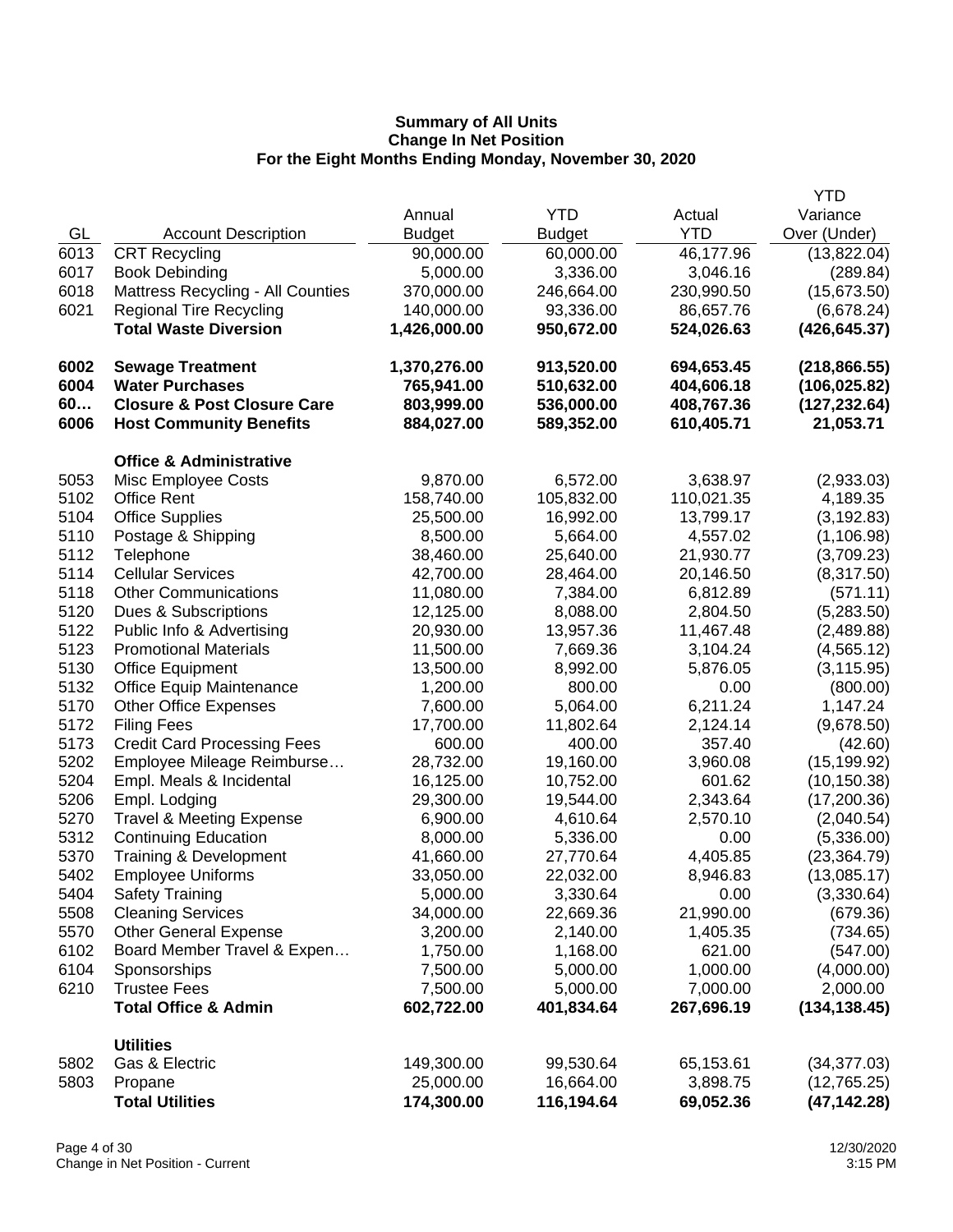| <b>YTD</b><br>Variance<br>Annual<br>Actual<br>GL<br><b>YTD</b><br>Over (Under)<br><b>Account Description</b><br><b>Budget</b><br><b>Budget</b><br><b>Materials &amp; Supplies</b><br><b>Building Supplies</b><br>(2,390.06)<br>5806<br>7,000.00<br>4,664.00<br>2,273.94<br>5810<br><b>Site Supplies</b><br>40,000.00<br>26,664.00<br>4,799.17<br>(21, 864.83)<br>5824<br>Sand, Gravel & Stone<br>200,000.00<br>133,336.00<br>139,456.08<br>6,120.08<br>5826<br>Seed & Mulch<br>23,336.00<br>21,111.00<br>35,000.00<br>(2,225.00)<br><b>Total Materials &amp; Supplies</b><br>282,000.00<br>188,000.00<br>167,640.19<br>(20, 359.81)<br><b>Professional Fees</b><br>5924<br>127,280.00<br>143,351.50<br>16,071.50<br>Legal<br>190,900.00<br>5926<br>31,512.00<br><b>Investment Banking Fees</b><br>47,257.00<br>30,492.87<br>(1,019.13)<br>59<br><b>Accounting Fees</b><br>42,500.00<br>28,336.00<br>29,500.00<br>1,164.00<br>5970<br>Consulting<br>(110, 466.87)<br>277,850.00<br>185,241.28<br>74,774.41<br><b>Total Professional Fees</b><br>558,507.00<br>372,369.28<br>278,118.78<br>(94, 250.50)<br><b>Repairs &amp; Maintenance</b><br><b>Building Maintenance &amp; Repair</b><br>5804<br>48,000.00<br>32,000.00<br>17,185.90<br>(14, 814.10)<br>5808<br>23,886.68<br>Site Maint & Repair<br>40,100.00<br>26,730.64<br>(2,843.96)<br>5812<br>Pipeline Maintenance<br>85,000.00<br>56,672.00<br>57,765.57<br>1,093.57<br><b>Total Repairs &amp; Maintenance</b><br>173,100.00<br>115,402.64<br>98,838.15<br>(16, 564.49)<br><b>Automobile</b><br>Auto/Light Truck Rep. & Maint.<br>34,777.00<br>23,176.00<br>13,174.00<br>(10,002.00)<br>5601<br>5602<br>Auto/Light Truck Fuel<br>82,770.00<br>55,184.00<br>30,016.19<br>(25, 167.81)<br>5603<br>141,800.00<br>141,800.00<br>Auto/Light Truck Rental/Lease<br>212,700.00<br>0.00<br>5605<br>Vehicle Ins<br>51,400.00<br>34,272.00<br>34,266.72<br>(5.28)<br><b>Total Automobile</b><br>219,256.91<br>(35, 175.09)<br>381,647.00<br>254,432.00<br><b>Computer</b><br>5124<br><b>Computer Equipment</b><br>78,300.00<br>52,200.00<br>44,520.09<br>(7,679.91)<br>5126<br><b>Computer Maintenance</b><br>8,500.00<br>3,966.44<br>(1,697.56)<br>5,664.00<br>5128<br>Programming & Software<br>(24, 395.58)<br>185,555.39<br>123,706.24<br>99,310.66<br>5129<br><b>ECMS Expense</b><br>28,305.61<br>18,869.76<br>22,305.61<br>3,435.85<br>6108<br>Web Page Design & Maintenance<br>(2,336.00)<br>3,502.00<br>2,336.00<br>0.00<br>5906<br>GIS<br>29,006.00<br>19,336.00<br>24,887.72<br>5,551.72<br><b>Total Computer</b><br>333,169.00<br>222,112.00<br>194,990.52<br>(27, 121.48)<br>0.00<br>6122<br>0.00<br><b>Bad Debt Expense</b><br>31,236.78<br>31,236.78<br>6114<br>422,700.00<br>281,808.00<br><b>Insurance</b><br>281,800.08<br>(7.92)<br>6120<br>1,517,500.00<br>1,011,664.00<br><b>Grants</b><br>1,089,796.57<br>78,132.57<br>61<br><b>Admin Allocation</b><br>0.00<br>8.00<br>0.00<br>(8.00)<br>61<br>0.00<br>8.00<br>0.00<br><b>Engineering Allocation</b><br>(8.00)<br>6208<br><b>NYS Administrative Assessm</b><br>125,050.00<br>83,368.00<br>0.00<br>(83, 368.00)<br>89<br><b>Water Quality Allocation</b><br>0.00<br>0.00<br>(8.00)<br>8.00<br>7032<br>5,464,800.00<br><b>Depreciation</b><br>8,197,200.00<br>5,082,750.54<br>(382, 049.46)<br>7002<br><b>Amortization</b><br>16,244.52<br>24,400.00<br>16,264.00<br>(19.48)<br>6202<br><b>Interest Expense</b><br>409,848.59<br>721,047.00<br>480,696.00<br>(70, 847.41)<br>6901<br><b>Contingency</b><br>30,580.00<br>20,389.36<br>0.00<br>(20, 389.36) |  |  | <b>YTD</b> |
|----------------------------------------------------------------------------------------------------------------------------------------------------------------------------------------------------------------------------------------------------------------------------------------------------------------------------------------------------------------------------------------------------------------------------------------------------------------------------------------------------------------------------------------------------------------------------------------------------------------------------------------------------------------------------------------------------------------------------------------------------------------------------------------------------------------------------------------------------------------------------------------------------------------------------------------------------------------------------------------------------------------------------------------------------------------------------------------------------------------------------------------------------------------------------------------------------------------------------------------------------------------------------------------------------------------------------------------------------------------------------------------------------------------------------------------------------------------------------------------------------------------------------------------------------------------------------------------------------------------------------------------------------------------------------------------------------------------------------------------------------------------------------------------------------------------------------------------------------------------------------------------------------------------------------------------------------------------------------------------------------------------------------------------------------------------------------------------------------------------------------------------------------------------------------------------------------------------------------------------------------------------------------------------------------------------------------------------------------------------------------------------------------------------------------------------------------------------------------------------------------------------------------------------------------------------------------------------------------------------------------------------------------------------------------------------------------------------------------------------------------------------------------------------------------------------------------------------------------------------------------------------------------------------------------------------------------------------------------------------------------------------------------------------------------------------------------------------------------------------------------------------------------------------------------------------------------------------------------------------------------------------------------------------------------------------------------------------------------------------------------------------------------------------------------------------------------------------------------------------------------------------------------------------------------------------------------|--|--|------------|
|                                                                                                                                                                                                                                                                                                                                                                                                                                                                                                                                                                                                                                                                                                                                                                                                                                                                                                                                                                                                                                                                                                                                                                                                                                                                                                                                                                                                                                                                                                                                                                                                                                                                                                                                                                                                                                                                                                                                                                                                                                                                                                                                                                                                                                                                                                                                                                                                                                                                                                                                                                                                                                                                                                                                                                                                                                                                                                                                                                                                                                                                                                                                                                                                                                                                                                                                                                                                                                                                                                                                                                            |  |  |            |
|                                                                                                                                                                                                                                                                                                                                                                                                                                                                                                                                                                                                                                                                                                                                                                                                                                                                                                                                                                                                                                                                                                                                                                                                                                                                                                                                                                                                                                                                                                                                                                                                                                                                                                                                                                                                                                                                                                                                                                                                                                                                                                                                                                                                                                                                                                                                                                                                                                                                                                                                                                                                                                                                                                                                                                                                                                                                                                                                                                                                                                                                                                                                                                                                                                                                                                                                                                                                                                                                                                                                                                            |  |  |            |
|                                                                                                                                                                                                                                                                                                                                                                                                                                                                                                                                                                                                                                                                                                                                                                                                                                                                                                                                                                                                                                                                                                                                                                                                                                                                                                                                                                                                                                                                                                                                                                                                                                                                                                                                                                                                                                                                                                                                                                                                                                                                                                                                                                                                                                                                                                                                                                                                                                                                                                                                                                                                                                                                                                                                                                                                                                                                                                                                                                                                                                                                                                                                                                                                                                                                                                                                                                                                                                                                                                                                                                            |  |  |            |
|                                                                                                                                                                                                                                                                                                                                                                                                                                                                                                                                                                                                                                                                                                                                                                                                                                                                                                                                                                                                                                                                                                                                                                                                                                                                                                                                                                                                                                                                                                                                                                                                                                                                                                                                                                                                                                                                                                                                                                                                                                                                                                                                                                                                                                                                                                                                                                                                                                                                                                                                                                                                                                                                                                                                                                                                                                                                                                                                                                                                                                                                                                                                                                                                                                                                                                                                                                                                                                                                                                                                                                            |  |  |            |
|                                                                                                                                                                                                                                                                                                                                                                                                                                                                                                                                                                                                                                                                                                                                                                                                                                                                                                                                                                                                                                                                                                                                                                                                                                                                                                                                                                                                                                                                                                                                                                                                                                                                                                                                                                                                                                                                                                                                                                                                                                                                                                                                                                                                                                                                                                                                                                                                                                                                                                                                                                                                                                                                                                                                                                                                                                                                                                                                                                                                                                                                                                                                                                                                                                                                                                                                                                                                                                                                                                                                                                            |  |  |            |
|                                                                                                                                                                                                                                                                                                                                                                                                                                                                                                                                                                                                                                                                                                                                                                                                                                                                                                                                                                                                                                                                                                                                                                                                                                                                                                                                                                                                                                                                                                                                                                                                                                                                                                                                                                                                                                                                                                                                                                                                                                                                                                                                                                                                                                                                                                                                                                                                                                                                                                                                                                                                                                                                                                                                                                                                                                                                                                                                                                                                                                                                                                                                                                                                                                                                                                                                                                                                                                                                                                                                                                            |  |  |            |
|                                                                                                                                                                                                                                                                                                                                                                                                                                                                                                                                                                                                                                                                                                                                                                                                                                                                                                                                                                                                                                                                                                                                                                                                                                                                                                                                                                                                                                                                                                                                                                                                                                                                                                                                                                                                                                                                                                                                                                                                                                                                                                                                                                                                                                                                                                                                                                                                                                                                                                                                                                                                                                                                                                                                                                                                                                                                                                                                                                                                                                                                                                                                                                                                                                                                                                                                                                                                                                                                                                                                                                            |  |  |            |
|                                                                                                                                                                                                                                                                                                                                                                                                                                                                                                                                                                                                                                                                                                                                                                                                                                                                                                                                                                                                                                                                                                                                                                                                                                                                                                                                                                                                                                                                                                                                                                                                                                                                                                                                                                                                                                                                                                                                                                                                                                                                                                                                                                                                                                                                                                                                                                                                                                                                                                                                                                                                                                                                                                                                                                                                                                                                                                                                                                                                                                                                                                                                                                                                                                                                                                                                                                                                                                                                                                                                                                            |  |  |            |
|                                                                                                                                                                                                                                                                                                                                                                                                                                                                                                                                                                                                                                                                                                                                                                                                                                                                                                                                                                                                                                                                                                                                                                                                                                                                                                                                                                                                                                                                                                                                                                                                                                                                                                                                                                                                                                                                                                                                                                                                                                                                                                                                                                                                                                                                                                                                                                                                                                                                                                                                                                                                                                                                                                                                                                                                                                                                                                                                                                                                                                                                                                                                                                                                                                                                                                                                                                                                                                                                                                                                                                            |  |  |            |
|                                                                                                                                                                                                                                                                                                                                                                                                                                                                                                                                                                                                                                                                                                                                                                                                                                                                                                                                                                                                                                                                                                                                                                                                                                                                                                                                                                                                                                                                                                                                                                                                                                                                                                                                                                                                                                                                                                                                                                                                                                                                                                                                                                                                                                                                                                                                                                                                                                                                                                                                                                                                                                                                                                                                                                                                                                                                                                                                                                                                                                                                                                                                                                                                                                                                                                                                                                                                                                                                                                                                                                            |  |  |            |
|                                                                                                                                                                                                                                                                                                                                                                                                                                                                                                                                                                                                                                                                                                                                                                                                                                                                                                                                                                                                                                                                                                                                                                                                                                                                                                                                                                                                                                                                                                                                                                                                                                                                                                                                                                                                                                                                                                                                                                                                                                                                                                                                                                                                                                                                                                                                                                                                                                                                                                                                                                                                                                                                                                                                                                                                                                                                                                                                                                                                                                                                                                                                                                                                                                                                                                                                                                                                                                                                                                                                                                            |  |  |            |
|                                                                                                                                                                                                                                                                                                                                                                                                                                                                                                                                                                                                                                                                                                                                                                                                                                                                                                                                                                                                                                                                                                                                                                                                                                                                                                                                                                                                                                                                                                                                                                                                                                                                                                                                                                                                                                                                                                                                                                                                                                                                                                                                                                                                                                                                                                                                                                                                                                                                                                                                                                                                                                                                                                                                                                                                                                                                                                                                                                                                                                                                                                                                                                                                                                                                                                                                                                                                                                                                                                                                                                            |  |  |            |
|                                                                                                                                                                                                                                                                                                                                                                                                                                                                                                                                                                                                                                                                                                                                                                                                                                                                                                                                                                                                                                                                                                                                                                                                                                                                                                                                                                                                                                                                                                                                                                                                                                                                                                                                                                                                                                                                                                                                                                                                                                                                                                                                                                                                                                                                                                                                                                                                                                                                                                                                                                                                                                                                                                                                                                                                                                                                                                                                                                                                                                                                                                                                                                                                                                                                                                                                                                                                                                                                                                                                                                            |  |  |            |
|                                                                                                                                                                                                                                                                                                                                                                                                                                                                                                                                                                                                                                                                                                                                                                                                                                                                                                                                                                                                                                                                                                                                                                                                                                                                                                                                                                                                                                                                                                                                                                                                                                                                                                                                                                                                                                                                                                                                                                                                                                                                                                                                                                                                                                                                                                                                                                                                                                                                                                                                                                                                                                                                                                                                                                                                                                                                                                                                                                                                                                                                                                                                                                                                                                                                                                                                                                                                                                                                                                                                                                            |  |  |            |
|                                                                                                                                                                                                                                                                                                                                                                                                                                                                                                                                                                                                                                                                                                                                                                                                                                                                                                                                                                                                                                                                                                                                                                                                                                                                                                                                                                                                                                                                                                                                                                                                                                                                                                                                                                                                                                                                                                                                                                                                                                                                                                                                                                                                                                                                                                                                                                                                                                                                                                                                                                                                                                                                                                                                                                                                                                                                                                                                                                                                                                                                                                                                                                                                                                                                                                                                                                                                                                                                                                                                                                            |  |  |            |
|                                                                                                                                                                                                                                                                                                                                                                                                                                                                                                                                                                                                                                                                                                                                                                                                                                                                                                                                                                                                                                                                                                                                                                                                                                                                                                                                                                                                                                                                                                                                                                                                                                                                                                                                                                                                                                                                                                                                                                                                                                                                                                                                                                                                                                                                                                                                                                                                                                                                                                                                                                                                                                                                                                                                                                                                                                                                                                                                                                                                                                                                                                                                                                                                                                                                                                                                                                                                                                                                                                                                                                            |  |  |            |
|                                                                                                                                                                                                                                                                                                                                                                                                                                                                                                                                                                                                                                                                                                                                                                                                                                                                                                                                                                                                                                                                                                                                                                                                                                                                                                                                                                                                                                                                                                                                                                                                                                                                                                                                                                                                                                                                                                                                                                                                                                                                                                                                                                                                                                                                                                                                                                                                                                                                                                                                                                                                                                                                                                                                                                                                                                                                                                                                                                                                                                                                                                                                                                                                                                                                                                                                                                                                                                                                                                                                                                            |  |  |            |
|                                                                                                                                                                                                                                                                                                                                                                                                                                                                                                                                                                                                                                                                                                                                                                                                                                                                                                                                                                                                                                                                                                                                                                                                                                                                                                                                                                                                                                                                                                                                                                                                                                                                                                                                                                                                                                                                                                                                                                                                                                                                                                                                                                                                                                                                                                                                                                                                                                                                                                                                                                                                                                                                                                                                                                                                                                                                                                                                                                                                                                                                                                                                                                                                                                                                                                                                                                                                                                                                                                                                                                            |  |  |            |
|                                                                                                                                                                                                                                                                                                                                                                                                                                                                                                                                                                                                                                                                                                                                                                                                                                                                                                                                                                                                                                                                                                                                                                                                                                                                                                                                                                                                                                                                                                                                                                                                                                                                                                                                                                                                                                                                                                                                                                                                                                                                                                                                                                                                                                                                                                                                                                                                                                                                                                                                                                                                                                                                                                                                                                                                                                                                                                                                                                                                                                                                                                                                                                                                                                                                                                                                                                                                                                                                                                                                                                            |  |  |            |
|                                                                                                                                                                                                                                                                                                                                                                                                                                                                                                                                                                                                                                                                                                                                                                                                                                                                                                                                                                                                                                                                                                                                                                                                                                                                                                                                                                                                                                                                                                                                                                                                                                                                                                                                                                                                                                                                                                                                                                                                                                                                                                                                                                                                                                                                                                                                                                                                                                                                                                                                                                                                                                                                                                                                                                                                                                                                                                                                                                                                                                                                                                                                                                                                                                                                                                                                                                                                                                                                                                                                                                            |  |  |            |
|                                                                                                                                                                                                                                                                                                                                                                                                                                                                                                                                                                                                                                                                                                                                                                                                                                                                                                                                                                                                                                                                                                                                                                                                                                                                                                                                                                                                                                                                                                                                                                                                                                                                                                                                                                                                                                                                                                                                                                                                                                                                                                                                                                                                                                                                                                                                                                                                                                                                                                                                                                                                                                                                                                                                                                                                                                                                                                                                                                                                                                                                                                                                                                                                                                                                                                                                                                                                                                                                                                                                                                            |  |  |            |
|                                                                                                                                                                                                                                                                                                                                                                                                                                                                                                                                                                                                                                                                                                                                                                                                                                                                                                                                                                                                                                                                                                                                                                                                                                                                                                                                                                                                                                                                                                                                                                                                                                                                                                                                                                                                                                                                                                                                                                                                                                                                                                                                                                                                                                                                                                                                                                                                                                                                                                                                                                                                                                                                                                                                                                                                                                                                                                                                                                                                                                                                                                                                                                                                                                                                                                                                                                                                                                                                                                                                                                            |  |  |            |
|                                                                                                                                                                                                                                                                                                                                                                                                                                                                                                                                                                                                                                                                                                                                                                                                                                                                                                                                                                                                                                                                                                                                                                                                                                                                                                                                                                                                                                                                                                                                                                                                                                                                                                                                                                                                                                                                                                                                                                                                                                                                                                                                                                                                                                                                                                                                                                                                                                                                                                                                                                                                                                                                                                                                                                                                                                                                                                                                                                                                                                                                                                                                                                                                                                                                                                                                                                                                                                                                                                                                                                            |  |  |            |
|                                                                                                                                                                                                                                                                                                                                                                                                                                                                                                                                                                                                                                                                                                                                                                                                                                                                                                                                                                                                                                                                                                                                                                                                                                                                                                                                                                                                                                                                                                                                                                                                                                                                                                                                                                                                                                                                                                                                                                                                                                                                                                                                                                                                                                                                                                                                                                                                                                                                                                                                                                                                                                                                                                                                                                                                                                                                                                                                                                                                                                                                                                                                                                                                                                                                                                                                                                                                                                                                                                                                                                            |  |  |            |
|                                                                                                                                                                                                                                                                                                                                                                                                                                                                                                                                                                                                                                                                                                                                                                                                                                                                                                                                                                                                                                                                                                                                                                                                                                                                                                                                                                                                                                                                                                                                                                                                                                                                                                                                                                                                                                                                                                                                                                                                                                                                                                                                                                                                                                                                                                                                                                                                                                                                                                                                                                                                                                                                                                                                                                                                                                                                                                                                                                                                                                                                                                                                                                                                                                                                                                                                                                                                                                                                                                                                                                            |  |  |            |
|                                                                                                                                                                                                                                                                                                                                                                                                                                                                                                                                                                                                                                                                                                                                                                                                                                                                                                                                                                                                                                                                                                                                                                                                                                                                                                                                                                                                                                                                                                                                                                                                                                                                                                                                                                                                                                                                                                                                                                                                                                                                                                                                                                                                                                                                                                                                                                                                                                                                                                                                                                                                                                                                                                                                                                                                                                                                                                                                                                                                                                                                                                                                                                                                                                                                                                                                                                                                                                                                                                                                                                            |  |  |            |
|                                                                                                                                                                                                                                                                                                                                                                                                                                                                                                                                                                                                                                                                                                                                                                                                                                                                                                                                                                                                                                                                                                                                                                                                                                                                                                                                                                                                                                                                                                                                                                                                                                                                                                                                                                                                                                                                                                                                                                                                                                                                                                                                                                                                                                                                                                                                                                                                                                                                                                                                                                                                                                                                                                                                                                                                                                                                                                                                                                                                                                                                                                                                                                                                                                                                                                                                                                                                                                                                                                                                                                            |  |  |            |
|                                                                                                                                                                                                                                                                                                                                                                                                                                                                                                                                                                                                                                                                                                                                                                                                                                                                                                                                                                                                                                                                                                                                                                                                                                                                                                                                                                                                                                                                                                                                                                                                                                                                                                                                                                                                                                                                                                                                                                                                                                                                                                                                                                                                                                                                                                                                                                                                                                                                                                                                                                                                                                                                                                                                                                                                                                                                                                                                                                                                                                                                                                                                                                                                                                                                                                                                                                                                                                                                                                                                                                            |  |  |            |
|                                                                                                                                                                                                                                                                                                                                                                                                                                                                                                                                                                                                                                                                                                                                                                                                                                                                                                                                                                                                                                                                                                                                                                                                                                                                                                                                                                                                                                                                                                                                                                                                                                                                                                                                                                                                                                                                                                                                                                                                                                                                                                                                                                                                                                                                                                                                                                                                                                                                                                                                                                                                                                                                                                                                                                                                                                                                                                                                                                                                                                                                                                                                                                                                                                                                                                                                                                                                                                                                                                                                                                            |  |  |            |
|                                                                                                                                                                                                                                                                                                                                                                                                                                                                                                                                                                                                                                                                                                                                                                                                                                                                                                                                                                                                                                                                                                                                                                                                                                                                                                                                                                                                                                                                                                                                                                                                                                                                                                                                                                                                                                                                                                                                                                                                                                                                                                                                                                                                                                                                                                                                                                                                                                                                                                                                                                                                                                                                                                                                                                                                                                                                                                                                                                                                                                                                                                                                                                                                                                                                                                                                                                                                                                                                                                                                                                            |  |  |            |
|                                                                                                                                                                                                                                                                                                                                                                                                                                                                                                                                                                                                                                                                                                                                                                                                                                                                                                                                                                                                                                                                                                                                                                                                                                                                                                                                                                                                                                                                                                                                                                                                                                                                                                                                                                                                                                                                                                                                                                                                                                                                                                                                                                                                                                                                                                                                                                                                                                                                                                                                                                                                                                                                                                                                                                                                                                                                                                                                                                                                                                                                                                                                                                                                                                                                                                                                                                                                                                                                                                                                                                            |  |  |            |
|                                                                                                                                                                                                                                                                                                                                                                                                                                                                                                                                                                                                                                                                                                                                                                                                                                                                                                                                                                                                                                                                                                                                                                                                                                                                                                                                                                                                                                                                                                                                                                                                                                                                                                                                                                                                                                                                                                                                                                                                                                                                                                                                                                                                                                                                                                                                                                                                                                                                                                                                                                                                                                                                                                                                                                                                                                                                                                                                                                                                                                                                                                                                                                                                                                                                                                                                                                                                                                                                                                                                                                            |  |  |            |
|                                                                                                                                                                                                                                                                                                                                                                                                                                                                                                                                                                                                                                                                                                                                                                                                                                                                                                                                                                                                                                                                                                                                                                                                                                                                                                                                                                                                                                                                                                                                                                                                                                                                                                                                                                                                                                                                                                                                                                                                                                                                                                                                                                                                                                                                                                                                                                                                                                                                                                                                                                                                                                                                                                                                                                                                                                                                                                                                                                                                                                                                                                                                                                                                                                                                                                                                                                                                                                                                                                                                                                            |  |  |            |
|                                                                                                                                                                                                                                                                                                                                                                                                                                                                                                                                                                                                                                                                                                                                                                                                                                                                                                                                                                                                                                                                                                                                                                                                                                                                                                                                                                                                                                                                                                                                                                                                                                                                                                                                                                                                                                                                                                                                                                                                                                                                                                                                                                                                                                                                                                                                                                                                                                                                                                                                                                                                                                                                                                                                                                                                                                                                                                                                                                                                                                                                                                                                                                                                                                                                                                                                                                                                                                                                                                                                                                            |  |  |            |
|                                                                                                                                                                                                                                                                                                                                                                                                                                                                                                                                                                                                                                                                                                                                                                                                                                                                                                                                                                                                                                                                                                                                                                                                                                                                                                                                                                                                                                                                                                                                                                                                                                                                                                                                                                                                                                                                                                                                                                                                                                                                                                                                                                                                                                                                                                                                                                                                                                                                                                                                                                                                                                                                                                                                                                                                                                                                                                                                                                                                                                                                                                                                                                                                                                                                                                                                                                                                                                                                                                                                                                            |  |  |            |
|                                                                                                                                                                                                                                                                                                                                                                                                                                                                                                                                                                                                                                                                                                                                                                                                                                                                                                                                                                                                                                                                                                                                                                                                                                                                                                                                                                                                                                                                                                                                                                                                                                                                                                                                                                                                                                                                                                                                                                                                                                                                                                                                                                                                                                                                                                                                                                                                                                                                                                                                                                                                                                                                                                                                                                                                                                                                                                                                                                                                                                                                                                                                                                                                                                                                                                                                                                                                                                                                                                                                                                            |  |  |            |
|                                                                                                                                                                                                                                                                                                                                                                                                                                                                                                                                                                                                                                                                                                                                                                                                                                                                                                                                                                                                                                                                                                                                                                                                                                                                                                                                                                                                                                                                                                                                                                                                                                                                                                                                                                                                                                                                                                                                                                                                                                                                                                                                                                                                                                                                                                                                                                                                                                                                                                                                                                                                                                                                                                                                                                                                                                                                                                                                                                                                                                                                                                                                                                                                                                                                                                                                                                                                                                                                                                                                                                            |  |  |            |
|                                                                                                                                                                                                                                                                                                                                                                                                                                                                                                                                                                                                                                                                                                                                                                                                                                                                                                                                                                                                                                                                                                                                                                                                                                                                                                                                                                                                                                                                                                                                                                                                                                                                                                                                                                                                                                                                                                                                                                                                                                                                                                                                                                                                                                                                                                                                                                                                                                                                                                                                                                                                                                                                                                                                                                                                                                                                                                                                                                                                                                                                                                                                                                                                                                                                                                                                                                                                                                                                                                                                                                            |  |  |            |
|                                                                                                                                                                                                                                                                                                                                                                                                                                                                                                                                                                                                                                                                                                                                                                                                                                                                                                                                                                                                                                                                                                                                                                                                                                                                                                                                                                                                                                                                                                                                                                                                                                                                                                                                                                                                                                                                                                                                                                                                                                                                                                                                                                                                                                                                                                                                                                                                                                                                                                                                                                                                                                                                                                                                                                                                                                                                                                                                                                                                                                                                                                                                                                                                                                                                                                                                                                                                                                                                                                                                                                            |  |  |            |
|                                                                                                                                                                                                                                                                                                                                                                                                                                                                                                                                                                                                                                                                                                                                                                                                                                                                                                                                                                                                                                                                                                                                                                                                                                                                                                                                                                                                                                                                                                                                                                                                                                                                                                                                                                                                                                                                                                                                                                                                                                                                                                                                                                                                                                                                                                                                                                                                                                                                                                                                                                                                                                                                                                                                                                                                                                                                                                                                                                                                                                                                                                                                                                                                                                                                                                                                                                                                                                                                                                                                                                            |  |  |            |
|                                                                                                                                                                                                                                                                                                                                                                                                                                                                                                                                                                                                                                                                                                                                                                                                                                                                                                                                                                                                                                                                                                                                                                                                                                                                                                                                                                                                                                                                                                                                                                                                                                                                                                                                                                                                                                                                                                                                                                                                                                                                                                                                                                                                                                                                                                                                                                                                                                                                                                                                                                                                                                                                                                                                                                                                                                                                                                                                                                                                                                                                                                                                                                                                                                                                                                                                                                                                                                                                                                                                                                            |  |  |            |
|                                                                                                                                                                                                                                                                                                                                                                                                                                                                                                                                                                                                                                                                                                                                                                                                                                                                                                                                                                                                                                                                                                                                                                                                                                                                                                                                                                                                                                                                                                                                                                                                                                                                                                                                                                                                                                                                                                                                                                                                                                                                                                                                                                                                                                                                                                                                                                                                                                                                                                                                                                                                                                                                                                                                                                                                                                                                                                                                                                                                                                                                                                                                                                                                                                                                                                                                                                                                                                                                                                                                                                            |  |  |            |
|                                                                                                                                                                                                                                                                                                                                                                                                                                                                                                                                                                                                                                                                                                                                                                                                                                                                                                                                                                                                                                                                                                                                                                                                                                                                                                                                                                                                                                                                                                                                                                                                                                                                                                                                                                                                                                                                                                                                                                                                                                                                                                                                                                                                                                                                                                                                                                                                                                                                                                                                                                                                                                                                                                                                                                                                                                                                                                                                                                                                                                                                                                                                                                                                                                                                                                                                                                                                                                                                                                                                                                            |  |  |            |
|                                                                                                                                                                                                                                                                                                                                                                                                                                                                                                                                                                                                                                                                                                                                                                                                                                                                                                                                                                                                                                                                                                                                                                                                                                                                                                                                                                                                                                                                                                                                                                                                                                                                                                                                                                                                                                                                                                                                                                                                                                                                                                                                                                                                                                                                                                                                                                                                                                                                                                                                                                                                                                                                                                                                                                                                                                                                                                                                                                                                                                                                                                                                                                                                                                                                                                                                                                                                                                                                                                                                                                            |  |  |            |
|                                                                                                                                                                                                                                                                                                                                                                                                                                                                                                                                                                                                                                                                                                                                                                                                                                                                                                                                                                                                                                                                                                                                                                                                                                                                                                                                                                                                                                                                                                                                                                                                                                                                                                                                                                                                                                                                                                                                                                                                                                                                                                                                                                                                                                                                                                                                                                                                                                                                                                                                                                                                                                                                                                                                                                                                                                                                                                                                                                                                                                                                                                                                                                                                                                                                                                                                                                                                                                                                                                                                                                            |  |  |            |

Page 5 of 30 Change in Net Position - Current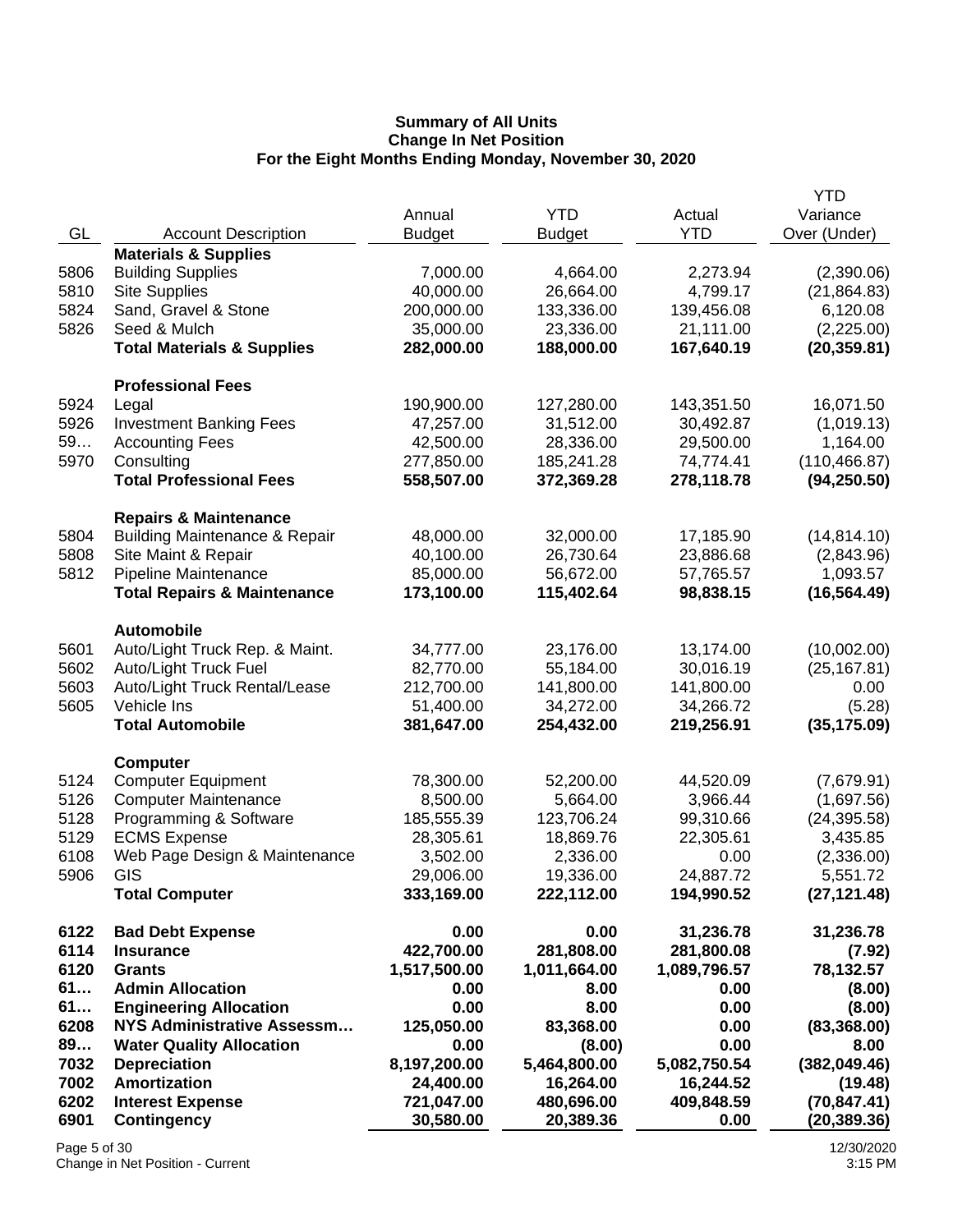|    | <b>Change in Net Position</b> | (4,318,283.00) | (2,878,964.56) | (1, 146, 510.95) | 1,732,453.61   |
|----|-------------------------------|----------------|----------------|------------------|----------------|
|    | <b>Total Expenses</b>         | 32,518,516.00  | 21,679,116.56  | 18,391,958.75    | (3,287,157.81) |
| GL | <b>Account Description</b>    | <b>Budget</b>  | <b>Budget</b>  | YTD              | Over (Under)   |
|    |                               | Annual         | YTD            | Actual           | Variance       |
|    |                               |                |                |                  | YTD            |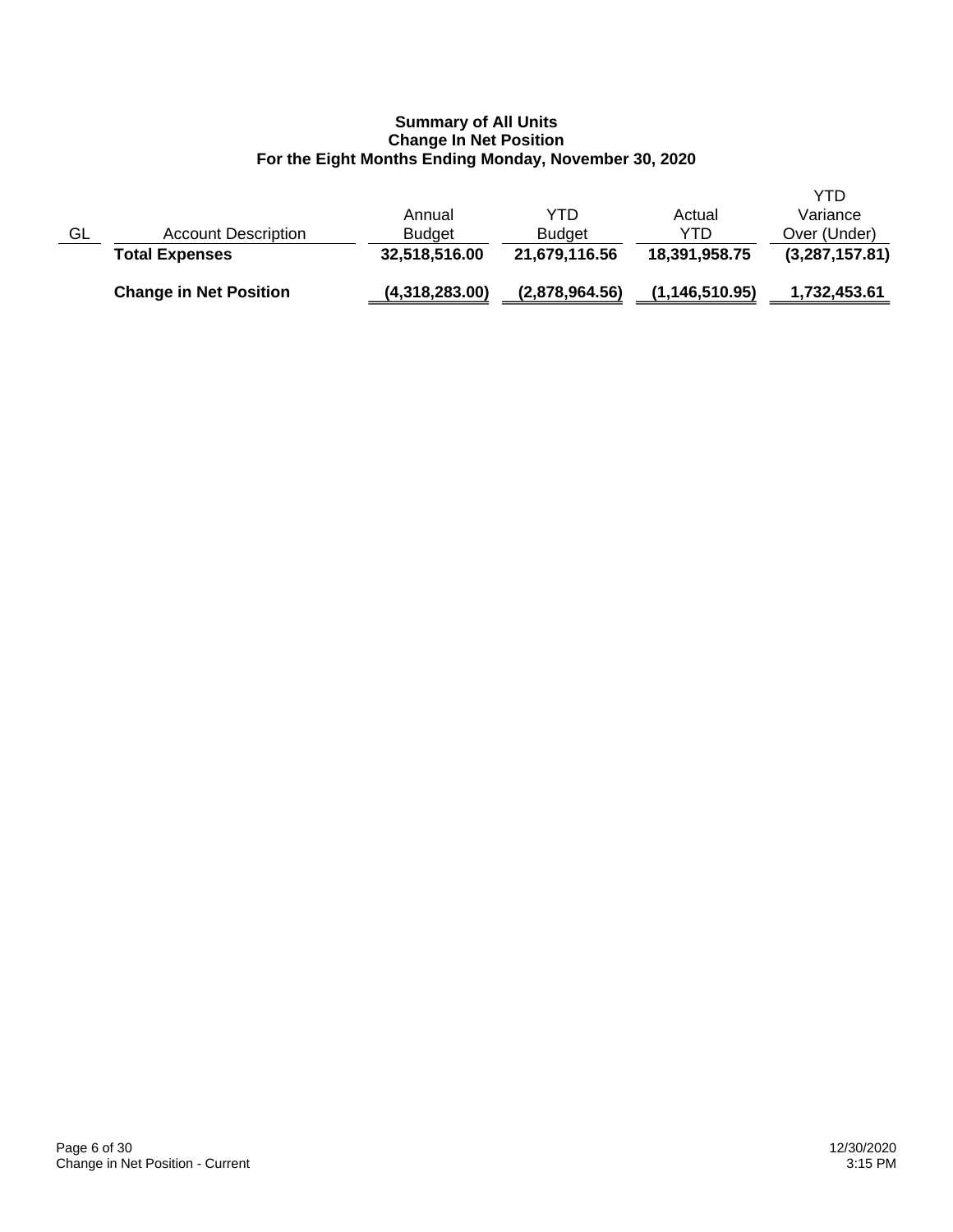# **Administration Change In Net Position For the Eight Months Ending Monday, November 30, 2020**

| GL           | <b>Account Description</b>                          | Annual<br><b>Budget</b>  | <b>YTD</b><br><b>Budget</b> | Actual<br><b>YTD</b>    | <b>YTD</b><br>Variance<br>Over (Under) |
|--------------|-----------------------------------------------------|--------------------------|-----------------------------|-------------------------|----------------------------------------|
|              | <b>Grant Revenue</b>                                |                          |                             |                         |                                        |
| 4183         | <b>NY State Grants</b>                              | \$10,000.00              | \$6,664.00                  | \$5,851.25              | (\$812.75)                             |
|              | <b>Total Grant Revenue</b>                          | 10,000.00                | 6,664.00                    | 5,851.25                | (812.75)                               |
|              | <b>Other Income</b>                                 |                          |                             |                         |                                        |
| 4164         | Miscellaneous                                       | 212,700.00               | 141,800.00                  | 143,581.80              | 1,781.80                               |
|              | <b>Total Other Income</b>                           | 212,700.00               | 141,800.00                  | 143,581.80              | 1,781.80                               |
| 4201         | <b>Gain on Sale of Assets</b>                       | 28,000.00                | 18,664.00                   | 0.00                    | (18,664.00)                            |
|              | <b>Interest Income</b>                              |                          |                             |                         |                                        |
| 4102         | Investment Interest Income                          | 314,600.00               | 209,736.00                  | 79,502.75               | (130, 233.25)                          |
| 42           | Mark to Market Adjustment                           | 0.00                     | 0.00                        | (2,081.42)              | (2,081.42)                             |
|              | <b>Total Interest Income</b><br><b>Total Income</b> | 314,600.00<br>565,300.00 | 209,736.00<br>376,864.00    | 77,421.33<br>226,854.38 | (132,314.67)<br>(150,009.62)           |
|              |                                                     |                          |                             |                         |                                        |
|              | <b>Salaries</b>                                     |                          |                             |                         |                                        |
| 50           | <b>Administrative Wages</b>                         | 1,234,732.00             | 823,152.00                  | 771,304.52              | (51, 847.48)                           |
| 50<br>50     | <b>Engineering Wages</b>                            | 0.00<br>1,000.00         | 0.00<br>664.00              | 1,235.12<br>0.00        | 1,235.12                               |
|              | Overtime Wages<br><b>Total Salaries</b>             | 1,235,732.00             | 823,816.00                  | 772,539.64              | (664.00)<br>(51, 276.36)               |
|              |                                                     |                          |                             |                         |                                        |
| 50           | <b>Fringe Benefits</b>                              |                          |                             |                         |                                        |
| 50           | <b>FICA Expense</b><br>Pension Expense              | 94,457.00<br>171,365.00  | 62,968.00<br>114,240.00     | 58,032.10<br>101,978.77 | (4,935.90)                             |
| 50           | Health Insurance                                    | 135,879.00               | 90,584.00                   | 71,755.48               | (12, 261.23)<br>(18, 828.52)           |
| 50           | Retiree Health Insurance                            | 80,330.00                | 53,553.36                   | 44,676.67               | (8,876.69)                             |
| 50           | <b>Workers Comp</b>                                 | 2,194.00                 | 1,464.00                    | 1,377.53                | (86.47)                                |
| 50           | <b>Disability Insurance</b>                         | 1,045.00                 | 696.00                      | 696.80                  | 0.80                                   |
| 5036         | Unemployment                                        | 10,000.00                | 6,664.00                    | 6,592.94                | (71.06)                                |
| 50           | Post Retire Overhead                                | 81,751.00                | 54,504.00                   | 51,966.30               | (2,537.70)                             |
| 5051         | <b>Benefit Admin. Fees</b>                          | 11,020.00                | 7,346.64                    | 3,251.34                | (4,095.30)                             |
| 5054         | <b>Employee Physicals &amp; Screening</b>           | 1,575.00                 | 1,050.00                    | 926.25                  | (123.75)                               |
|              | <b>Total Fringe Benefits</b>                        | 589,616.00               | 393,070.00                  | 341,254.18              | (51, 815.82)                           |
|              | <b>Operations &amp; Maintenance</b>                 |                          |                             |                         |                                        |
| 5134         | <b>Maintenance Contracts</b>                        | 3,355.00                 | 2,240.00                    | 604.61                  | (1,635.39)                             |
| 5403         | <b>Safety Equipment &amp; Supplies</b>              | 14,000.00                | 9,333.28                    | 12,006.34               | 2,673.06                               |
|              | Total O & M                                         | 17,355.00                | 11,573.28                   | 12,610.95               | 1,037.67                               |
|              |                                                     |                          |                             |                         |                                        |
|              | <b>Office &amp; Administrative</b>                  |                          |                             |                         |                                        |
| 5053         | Misc Employee Costs                                 | 5,370.00                 | 3,580.00                    | 1,677.47                | (1,902.53)                             |
| 5102<br>5104 | <b>Office Rent</b>                                  | 103,700.00<br>10,000.00  | 69,136.00<br>6,664.00       | 67,588.36               | (1,547.64)<br>388.58                   |
| 5110         | <b>Office Supplies</b>                              | 6,000.00                 | 4,000.00                    | 7,052.58<br>4,128.41    | 128.41                                 |
| 5112         | Postage & Shipping<br>Telephone                     | 4,020.00                 | 2,680.00                    | 1,996.49                | (683.51)                               |
| Page 7 of 30 |                                                     |                          |                             |                         | 12/30/2020                             |
|              | Change in Net Position - Current                    |                          |                             |                         | 3:15 PM                                |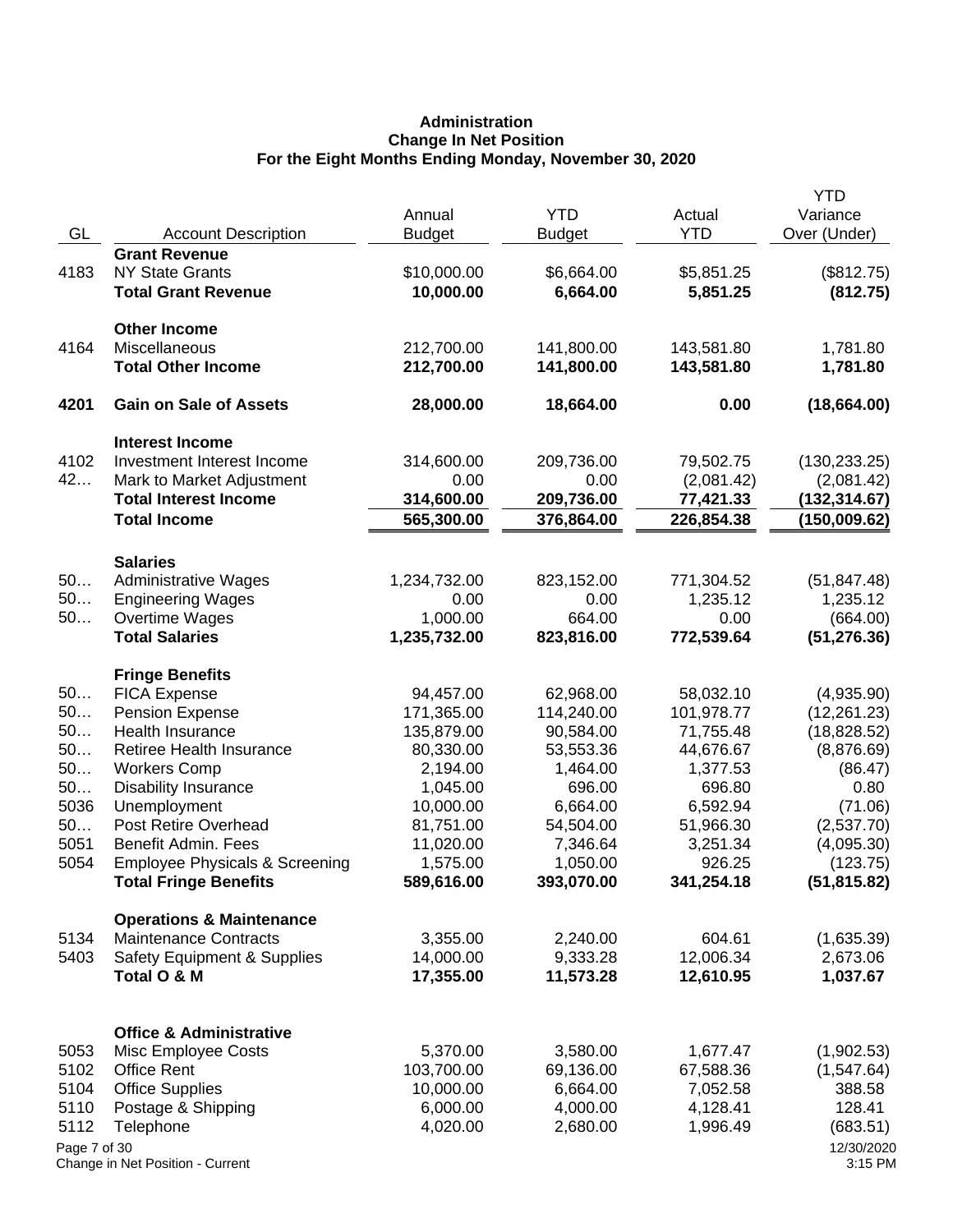# **Administration Change In Net Position For the Eight Months Ending Monday, November 30, 2020**

|      |                                     |                  |                |                  | <b>YTD</b>    |
|------|-------------------------------------|------------------|----------------|------------------|---------------|
|      |                                     | Annual           | <b>YTD</b>     | Actual           | Variance      |
| GL   | <b>Account Description</b>          | <b>Budget</b>    | <b>Budget</b>  | <b>YTD</b>       | Over (Under)  |
| 5114 | <b>Cellular Services</b>            | 5,800.00         | 3,864.00       | 3,207.58         | (656.42)      |
| 5118 | <b>Other Communications</b>         | 9,480.00         | 6,320.00       | 5,857.29         | (462.71)      |
| 5120 | Dues & Subscriptions                | 5,000.00         | 3,336.00       | 941.00           | (2,395.00)    |
| 5122 | Public Info & Advertising           | 9,500.00         | 6,333.36       | 8,777.48         | 2,444.12      |
| 5123 | <b>Promotional Materials</b>        | 2,500.00         | 1,669.36       | 0.00             | (1,669.36)    |
| 5130 | <b>Office Equipment</b>             | 5,500.00         | 3,664.00       | 3,171.16         | (492.84)      |
| 5170 | <b>Other Office Expenses</b>        | 1,600.00         | 1,064.00       | 761.20           | (302.80)      |
| 5173 | <b>Credit Card Processing Fees</b>  | 600.00           | 400.00         | 357.40           | (42.60)       |
| 5202 | Employee Mileage Reimburse          | 5,500.00         | 3,666.64       | 486.45           | (3, 180.19)   |
| 5204 | Empl. Meals & Incidental            | 2,700.00         | 1,800.00       | 0.00             | (1,800.00)    |
| 5206 | Empl. Lodging                       | 3,700.00         | 2,469.36       | 0.00             | (2,469.36)    |
| 5270 | <b>Travel &amp; Meeting Expense</b> | 3,550.00         | 2,368.00       | 2,270.10         | (97.90)       |
| 5370 | Training & Development              | 9,980.00         | 6,650.64       | 2,211.45         | (4,439.19)    |
| 5402 | <b>Employee Uniforms</b>            | 1,425.00         | 952.00         | 0.00             | (952.00)      |
| 5404 | <b>Safety Training</b>              | 5,000.00         | 3,330.64       | 0.00             | (3,330.64)    |
| 5508 | <b>Cleaning Services</b>            | 10,000.00        | 6,669.36       | 5,970.00         | (699.36)      |
| 6102 | Board Member Travel & Expen         | 1,750.00         | 1,168.00       | 621.00           | (547.00)      |
| 6104 | Sponsorships                        | 7,500.00         | 5,000.00       | 1,000.00         | (4,000.00)    |
|      | <b>Total Office &amp; Admin</b>     | 220,175.00       | 146,785.36     | 118,075.42       | (28, 709.94)  |
|      | <b>Professional Fees</b>            |                  |                |                  |               |
| 5924 | Legal                               | 58,500.00        | 39,000.00      | 48,568.75        | 9,568.75      |
| 5926 | <b>Investment Banking Fees</b>      | 9,800.00         | 6,536.00       | 4,843.47         | (1,692.53)    |
| 59   | <b>Accounting Fees</b>              | 42,500.00        | 28,336.00      | 29,500.00        | 1,164.00      |
| 5970 | Consulting                          | 3,500.00         | 2,330.64       | 0.00             | (2,330.64)    |
|      | <b>Total Professional Fees</b>      | 114,300.00       | 76,202.64      | 82,912.22        | 6,709.58      |
|      | <b>Automobile</b>                   |                  |                |                  |               |
| 5601 | Auto/Light Truck Rep. & Maint.      | 1,000.00         | 664.00         | 159.92           | (504.08)      |
| 5602 | Auto/Light Truck Fuel               | 1,750.00         | 1,168.00       | 0.00             | (1, 168.00)   |
|      | <b>Total Automobile</b>             | 2,750.00         | 1,832.00       | 159.92           | (1,672.08)    |
|      | <b>Computer</b>                     |                  |                |                  |               |
| 5124 | <b>Computer Equipment</b>           | 44,800.00        | 29,864.00      | 16,091.51        | (13, 772.49)  |
| 5126 | <b>Computer Maintenance</b>         | 8,500.00         | 5,664.00       | 3,966.44         | (1,697.56)    |
| 5128 | Programming & Software              | 152,993.39       | 101,994.24     | 74,318.94        | (27, 675.30)  |
| 5129 | <b>ECMS Expense</b>                 | 28,305.61        | 18,869.76      | 22,305.61        | 3,435.85      |
| 6108 | Web Page Design & Maintenance       | 2,752.00         | 1,832.00       | 0.00             | (1,832.00)    |
|      | <b>Total Computer</b>               | 237,351.00       | 158,224.00     | 116,682.50       | (41, 541.50)  |
|      |                                     |                  |                |                  |               |
| 6114 | <b>Insurance</b>                    | 18,700.00        | 12,464.00      | 12,466.64        | 2.64          |
| 61   | <b>Admin Allocation</b>             | (2, 168, 149.00) | (1,445,432.00) | (1, 418, 599.17) | 26,832.83     |
| 7032 | <b>Depreciation</b>                 | 277,600.00       | 185,064.00     | 169,286.80       | (15, 777.20)  |
|      | <b>Total Expenses</b>               | 545,430.00       | 363,599.28     | 207,389.10       | (156, 210.18) |
|      | <b>Change in Net Position</b>       | 19,870.00        | 13,264.72      | 19,465.28        | 6,200.56      |
|      |                                     |                  |                |                  |               |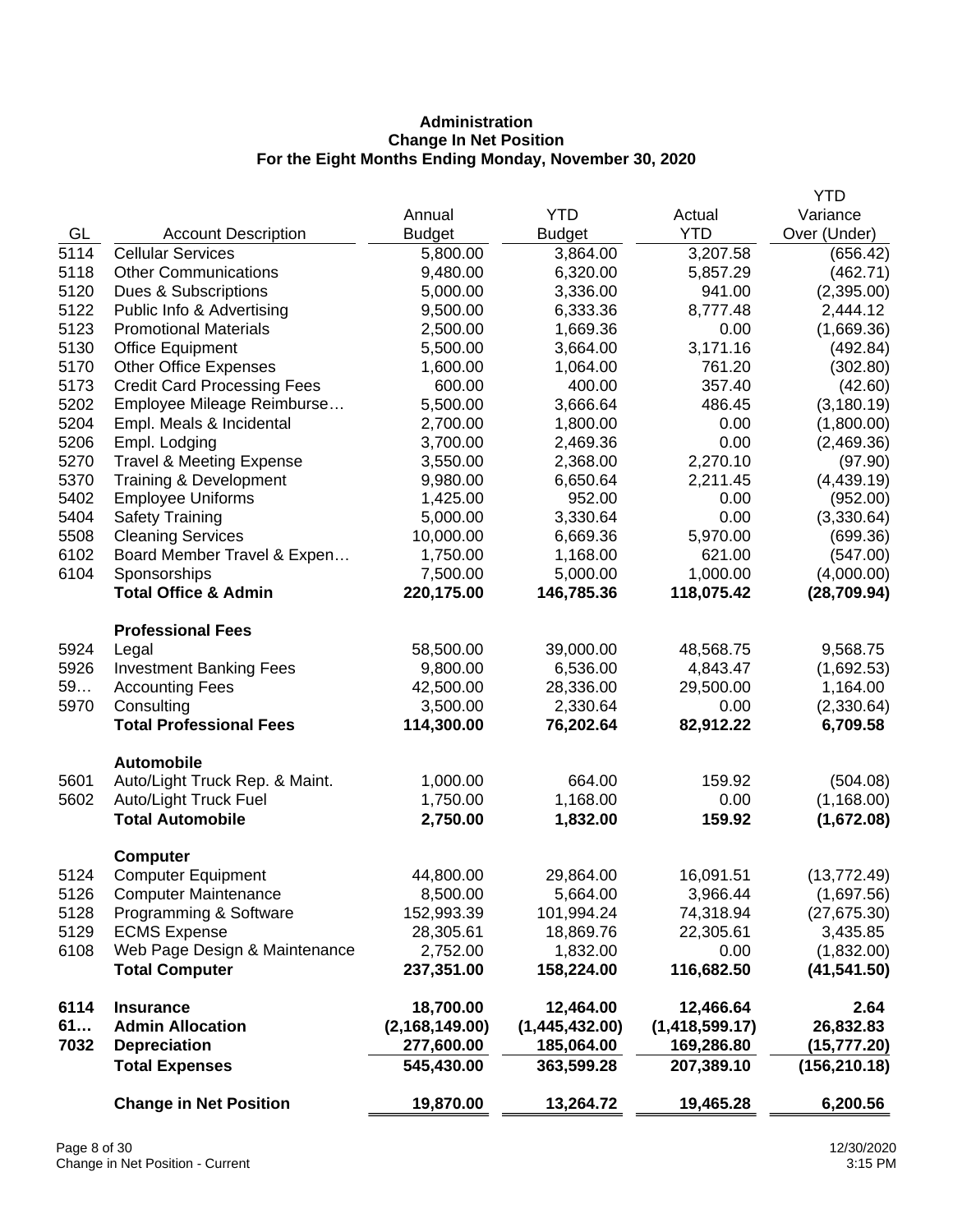|                                                                                         | <b>YTD</b>            |
|-----------------------------------------------------------------------------------------|-----------------------|
| <b>YTD</b><br>Annual<br>Actual                                                          | Variance              |
| GL<br><b>YTD</b><br><b>Account Description</b><br><b>Budget</b><br><b>Budget</b>        | Over (Under)          |
| <b>Customer Billings</b>                                                                |                       |
| 4001<br><b>Customer Billings</b><br>\$7,613,000.00<br>\$5,075,336.00<br>\$5,140,756.10  | \$65,420.10           |
| 4006<br>Replacement Reserve Tip Inco<br>678,960.00<br>439,283.22<br>452,640.00          | (13, 356.78)          |
| 4008<br>Closure Reserve Tip Income<br>452,640.00<br>301,760.00<br>292,855.48            | (8,904.52)            |
| 4012<br>Capital Reserve Tip Income<br>282,900.00<br>188,600.00<br>183,034.68            | (5,565.32)            |
| <b>Total Customer Billings</b><br>9,027,500.00<br>6,018,336.00<br>6,055,929.48          | 37,593.48             |
| <b>Waste Diversion Revenue</b>                                                          |                       |
| <b>RTS Revenue</b><br>4050<br>715,500.00<br>477,000.00<br>0.00                          | (477,000.00)          |
| 4060<br>140,000.00<br>93,336.00<br>88,998.00<br>Recycling Revenue - Tires               | (4,338.00)            |
| 4061<br><b>Recycling Revenue - Mattresses</b><br>113,897.00<br>75,928.00<br>74,744.00   | (1, 184.00)           |
| <b>Total Waste Diversion Revenue</b><br>969,397.00<br>646,264.00<br>163,742.00          | (482, 522.00)         |
| <b>Grant Revenue</b>                                                                    |                       |
| 4183<br><b>NY State Grants</b><br>333,312.00<br>222,208.00<br>248,245.15                | 26,037.15             |
| 333,312.00<br>222,208.00<br><b>Total Grant Revenue</b><br>248,245.15                    | 26,037.15             |
| <b>Other Income</b>                                                                     |                       |
| 4164<br>Miscellaneous<br>25,000.00<br>16,664.00<br>11,615.53                            | (5,048.47)            |
| 4166<br><b>LFGTE Revenue</b><br>438,009.00<br>346,714.36<br>292,008.00                  | 54,706.36             |
| 463,009.00<br><b>Total Other Income</b><br>308,672.00<br>358,329.89                     | 49,657.89             |
| 4201<br><b>Gain on Sale of Assets</b><br>45,000.00<br>30,000.00<br>0.00                 | (30,000.00)           |
| <b>Interest Income</b>                                                                  |                       |
| 41<br><b>Trustee Interest</b><br>134,138.00<br>89,424.00<br>48,728.73                   | (40,695.27)           |
| 4108<br>111,110.00<br>46,369.27<br>Reserve Interest<br>74,072.00                        | (27, 702.73)          |
| 4116<br>68,624.00<br>76,054.81<br>Replace Reserve Interest Income<br>102,931.00         | 7,430.81              |
| 4118<br><b>Closure Reserve Interest Income</b><br>200,275.00<br>133,520.00<br>82,982.37 | (50, 537.63)          |
| 4119<br>100,720.00<br>Post Close Interest Income<br>151,084.00<br>52,224.98             | (48, 495.02)          |
| 4120<br>Wetlands Mitigation Interest Inc<br>14,728.00<br>13,928.78<br>22,096.00         | (799.22)              |
| 42<br>Mark to Market Adjustment<br>0.00<br>0.00<br>(4,806.52)                           | (4,806.52)            |
| <b>Total Interest Income</b><br>481,088.00<br>721,634.00<br>315,482.42                  | (165,605.58)          |
| 11,559,852.00<br>7,706,568.00<br>7,141,728.94<br><b>Total Income</b>                    | (564, 839.06)         |
| <b>Salaries</b>                                                                         |                       |
| 50<br><b>Engineering Wages</b><br>114,958.00<br>76,640.00<br>79,379.34                  | 2,739.34              |
| 50<br>656.64<br><b>Technology Wages</b><br>0.00<br>0.00                                 | 656.64                |
| 50<br><b>MMF Wages</b><br>1,517,731.00<br>1,011,824.00<br>886,830.22                    | (124, 993.78)         |
| 50<br><b>Overtime Wages</b><br>36,769.00<br>24,512.00<br>10,367.08                      | (14, 144.92)          |
| 5005<br><b>On-Call Stipend</b><br>7,800.00<br>5,200.00<br>5,400.00                      | 200.00                |
| <b>Total Salaries</b><br>1,677,258.00<br>1,118,176.00<br>982,633.28                     | (135, 542.72)         |
| <b>Fringe Benefits</b>                                                                  |                       |
| 71,679.60<br>50<br><b>FICA Expense</b><br>128,270.00<br>85,512.00                       | (13,832.40)           |
| 50<br><b>Pension Expense</b><br>239,399.00<br>159,600.00<br>142,769.73                  | (16, 830.27)          |
| 50<br>Health Insurance<br>294,049.00<br>196,032.00<br>159,360.93                        | (36,671.07)           |
| Page 9 of 30<br>Change in Net Position - Current                                        | 12/30/2020<br>3:15 PM |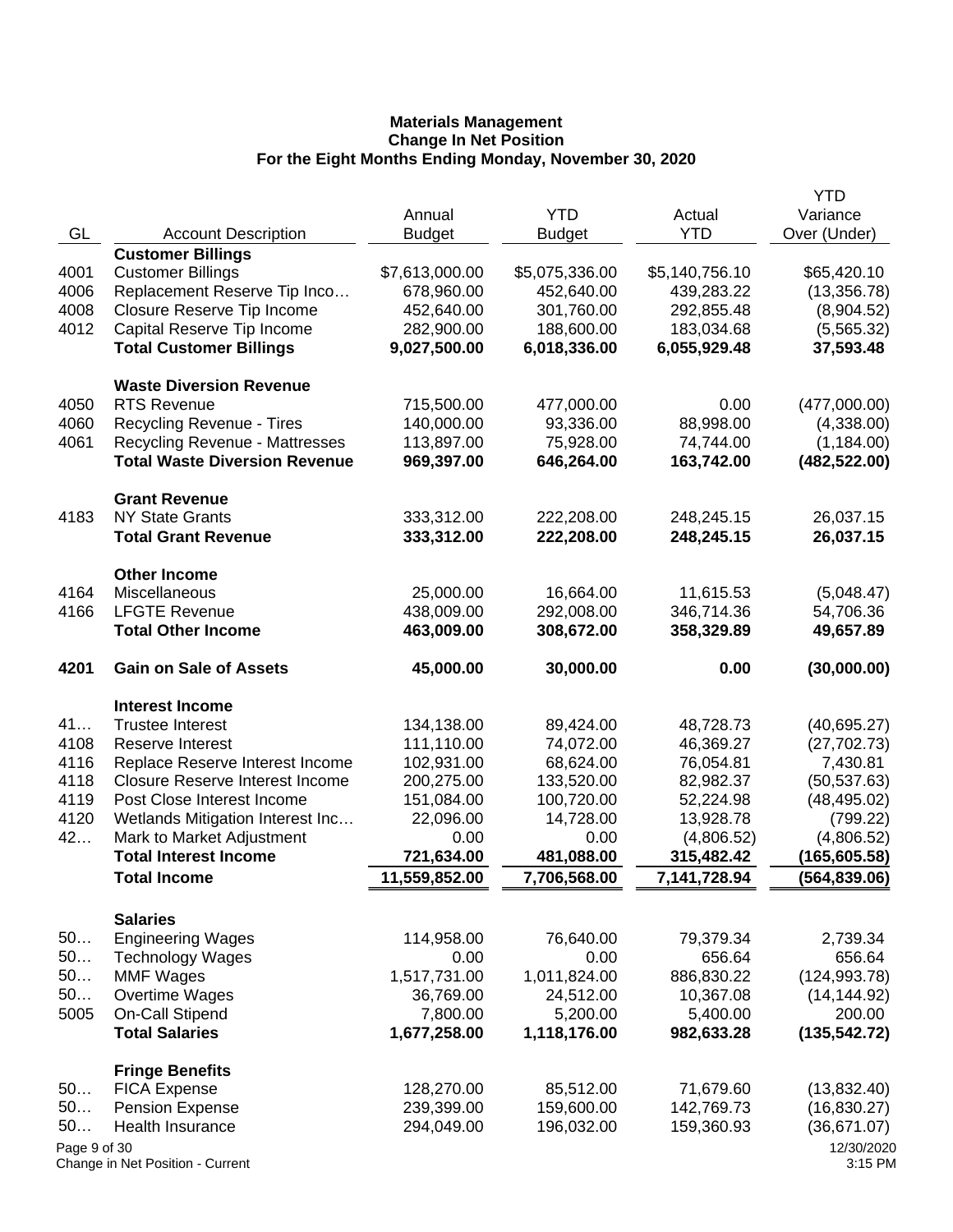|      |                                           |               |               |            | <b>YTD</b>    |
|------|-------------------------------------------|---------------|---------------|------------|---------------|
|      |                                           | Annual        | <b>YTD</b>    | Actual     | Variance      |
| GL   | <b>Account Description</b>                | <b>Budget</b> | <b>Budget</b> | <b>YTD</b> | Over (Under)  |
| 50   | <b>Workers Comp</b>                       | 103,620.00    | 69,080.00     | 59,785.11  | (9,294.89)    |
| 50   | <b>Disability Insurance</b>               | 1,079.00      | 720.00        | 719.36     | (0.64)        |
| 50   | Post Retire Overhead                      | 157,596.00    | 105,064.00    | 94,978.74  | (10,085.26)   |
| 5054 | <b>Employee Physicals &amp; Screening</b> | 8,000.00      | 5,336.00      | 1,072.40   | (4,263.60)    |
|      | <b>Total Fringe Benefits</b>              | 932,013.00    | 621,344.00    | 530,365.87 | (90, 978.13)  |
|      |                                           |               |               |            |               |
|      | <b>Operations &amp; Maintenance</b>       |               |               |            |               |
| 5062 | Third Party Temporary - O&M               | 50,976.00     | 33,984.00     | 0.00       | (33,984.00)   |
| 5403 | <b>Safety Equipment &amp; Supplies</b>    | 14,000.00     | 9,336.00      | 4,724.02   | (4,611.98)    |
| 5702 | Large Parts                               | 100,000.00    | 66,664.00     | 62,845.79  | (3,818.21)    |
| 5703 | <b>Small Equipment</b>                    | 30,000.00     | 20,000.00     | 2,235.00   | (17,765.00)   |
| 5704 | O&M Supplies                              | 20,000.00     | 13,336.00     | 5,317.81   | (8,018.19)    |
| 5708 | Fuels                                     | 335,000.00    | 223,336.00    | 83,370.79  | (139, 965.21) |
| 5710 | Lubricants                                | 20,000.00     | 13,336.00     | 4,713.90   | (8,622.10)    |
| 5712 | Purchased Maintenance & Repair            | 65,000.00     | 43,336.00     | 46,315.76  | 2,979.76      |
| 5716 | <b>Equipment Rental</b>                   | 15,000.00     | 10,000.00     | 0.00       | (10,000.00)   |
| 5718 |                                           | 30,000.00     |               | 5,492.62   |               |
|      | <b>Tires</b>                              |               | 20,000.00     |            | (14, 507.38)  |
| 5770 | Other Tool, Equip & O&M                   | 2,500.00      | 1,664.00      | 2,060.94   | 396.94        |
| 5815 | Chemicals                                 | 10,000.00     | 6,664.00      | 3,223.20   | (3,440.80)    |
| 5818 | Leachate System Expense                   | 15,000.00     | 10,000.00     | 686.88     | (9,313.12)    |
| 5820 | <b>LFG Maintenance</b>                    | 75,000.00     | 50,000.00     | 7,782.18   | (42, 217.82)  |
| 5932 | <b>Monitoring &amp; Testing</b>           | 115,600.00    | 77,064.00     | 50,506.65  | (26, 557.35)  |
| 6008 | <b>Contract Hauling</b>                   | 20,000.00     | 13,336.00     | 15,200.00  | 1,864.00      |
|      | Total O & M                               | 918,076.00    | 612,056.00    | 294,475.54 | (317, 580.46) |
|      |                                           |               |               |            |               |
|      | <b>Recycling Transfer Station</b>         | 134,551.00    |               |            |               |
| 50   | <b>Material Reprocessing Wages</b>        |               | 89,704.00     | 83,494.67  | (6,209.33)    |
| 50   | <b>Material Reprocessing OT</b>           | 0.00          | 0.00          | 1,425.63   | 1,425.63      |
| 50   | <b>FICA Expense</b>                       | 10,293.00     | 6,864.00      | 6,770.41   | (93.59)       |
| 50   | <b>Pension Expense</b>                    | 12,917.00     | 8,608.00      | 8,942.54   | 334.54        |
| 50   | <b>Health Insurance</b>                   | 25,155.00     | 16,768.00     | 9,338.50   | (7,429.50)    |
| 50   | <b>Workers Comp</b>                       | 12,311.00     | 8,208.00      | 7,781.39   | (426.61)      |
| 50   | <b>Disability Insurance</b>               | 74.00         | 48.00         | 0.00       | (48.00)       |
| 50   | Post Retire Overhead                      | 16,560.00     | 11,040.00     | 11,020.50  | (19.50)       |
| 6300 | RTS -Safety Equipment & Sup               | 2,500.00      | 1,664.00      | 1,709.58   | 45.58         |
| 6305 | RTS - Large Parts                         | 7,500.00      | 5,000.00      | 3,007.21   | (1,992.79)    |
| 6310 | RTS - Small Equipment                     | 4,005.00      | 2,672.00      | 3,898.96   | 1,226.96      |
| 6315 | RTS - O&M Supplies                        | 14,000.00     | 9,336.00      | 3,323.40   | (6,012.60)    |
| 6320 | RTS - Fuels                               | 10,000.00     | 6,664.00      | 3,082.85   | (3,581.15)    |
| 6325 | RTS - Purchased Maintenance               | 7,500.00      | 5,000.00      | 5,735.40   | 735.40        |
| 6329 | RTS - Disposal Costs                      | 715,500.00    | 477,000.00    | 0.00       | (477,000.00)  |
| 6330 | <b>RTS - Contract Hauling</b>             | 230,000.00    | 153,336.00    | 63,905.00  | (89, 431.00)  |
| 6335 | RTS - Office Supplies                     | 1,000.00      | 664.00        | 10.81      | (653.19)      |
| 6340 | RTS - Cellular Services                   | 1,020.00      | 680.00        | 0.00       | (680.00)      |
| 6345 | RTS - Other Communications                | 2,400.00      | 1,600.00      | 1,204.82   | (395.18)      |
| 6350 | RTS - Office Equipment Mainte             | 500.00        | 336.00        | 0.00       | (336.00)      |
| 6355 | RTS - Employee Mileage Reim               | 150.00        | 104.00        | 0.00       | (104.00)      |
|      |                                           |               |               |            |               |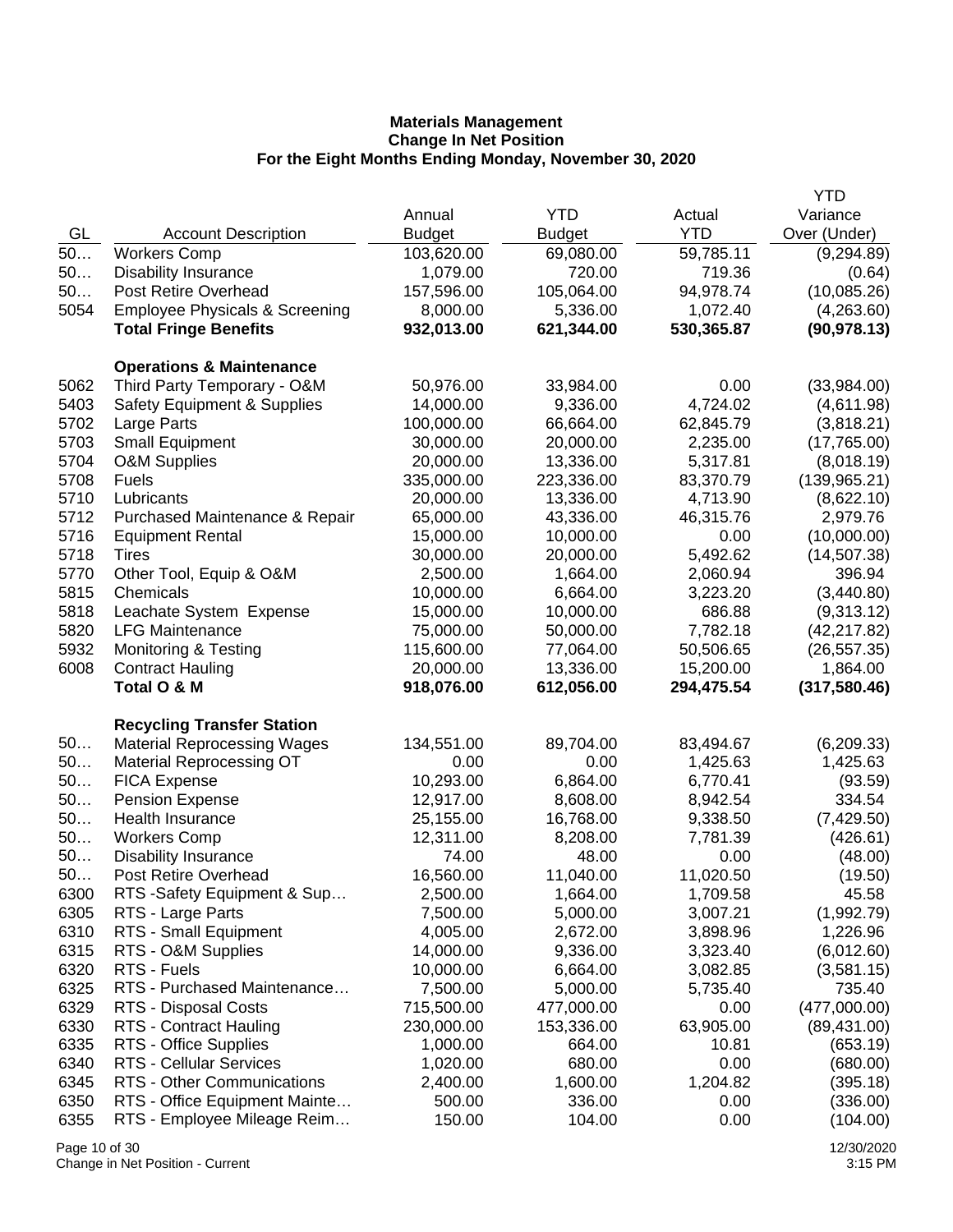|      |                                                                |                        |                       |                       | <b>YTD</b>                  |
|------|----------------------------------------------------------------|------------------------|-----------------------|-----------------------|-----------------------------|
|      |                                                                | Annual                 | <b>YTD</b>            | Actual                | Variance                    |
| GL   | <b>Account Description</b>                                     | <b>Budget</b>          | <b>Budget</b>         | <b>YTD</b>            | Over (Under)                |
| 6360 | RTS - Employee Uniforms                                        | 950.00                 | 633.36                | 658.15                | 24.79                       |
| 6365 | RTS - Gas & Electric                                           | 5,000.00               | 3,336.00              | 2,659.41              | (676.59)                    |
| 6370 | RTS - Propane                                                  | 4,000.00               | 2,664.00              | 1,110.98              | (1,553.02)                  |
| 6375 | RTS - Building Supplies                                        | 1,000.00               | 664.00                | 199.99                | (464.01)                    |
| 6380 | RTS - Site Supplies                                            | 1,000.00               | 664.00                | 0.00                  | (664.00)                    |
| 6385 | RTS - Building Maintenance &                                   | 3,000.00               | 2,000.00              | 1,665.87              | (334.13)                    |
| 6390 | RTS - Site Maintenance & Repair                                | 3,350.00               | 2,230.64              | 0.00                  | (2,230.64)                  |
| 6395 | RTS - Auto/Light Truck Rep. &                                  | 2,000.00               | 1,336.00              | 0.00                  | (1,336.00)                  |
| 6400 | RTS - Auto/Light Truck Fuel                                    | 1,500.00               | 1,000.00              | 127.92                | (872.08)                    |
| 6410 | RTS - Programming & Software                                   | 5,000.00               | 3,336.00              | 0.00                  | (3,336.00)                  |
|      | <b>Total Recycling Transfer Stati</b>                          | 1,234,736.00           | 823,160.00            | 221,073.99            | (602,086.01)                |
|      |                                                                |                        |                       |                       |                             |
| 5125 | <b>Waste Diversion</b><br><b>Promotional Materials - RRR</b>   | 75,000.00              | 50,000.00             | 2,976.95              | (47,023.05)                 |
| 6009 | <b>Household Hazardous Waste</b>                               | 75,000.00              | 50,000.00             | 58,466.60             | 8,466.60                    |
| 6011 | Recycling Incentive                                            | 116,000.00             | 77,336.00             | 30,965.70             | (46, 370.30)                |
| 6012 | Recycling Incentive-County Ca                                  | 555,000.00             | 370,000.00            | 64,745.00             |                             |
| 6013 | <b>CRT Recycling</b>                                           | 90,000.00              | 60,000.00             | 46,177.96             | (305, 255.00)               |
| 6017 | <b>Book Debinding</b>                                          | 5,000.00               | 3,336.00              | 3,046.16              | (13,822.04)                 |
| 6018 | <b>Mattress Recycling - All Counties</b>                       | 370,000.00             | 246,664.00            | 230,990.50            | (289.84)                    |
| 6021 |                                                                | 140,000.00             | 93,336.00             | 86,657.76             | (15,673.50)                 |
|      | <b>Regional Tire Recycling</b><br><b>Total Waste Diversion</b> | 1,426,000.00           | 950,672.00            | 524,026.63            | (6,678.24)<br>(426, 645.37) |
|      |                                                                |                        |                       |                       |                             |
|      |                                                                |                        |                       |                       |                             |
| 6002 | <b>Sewage Treatment</b>                                        | 354,200.00             | 236,136.00            | 152,471.47            | (83, 664.53)                |
| 60   | <b>Closure &amp; Post Closure Care</b>                         | 803,999.00             | 536,000.00            | 408,767.36            | (127, 232.64)               |
| 6006 | <b>Host Community Benefits</b>                                 | 780,261.00             | 520,176.00            | 506,639.97            | (13, 536.03)                |
|      |                                                                |                        |                       |                       |                             |
|      | <b>Office &amp; Administrative</b>                             |                        |                       |                       |                             |
| 5053 | Misc Employee Costs                                            | 1,000.00               | 664.00                | 0.00                  | (664.00)                    |
| 5104 | <b>Office Supplies</b>                                         | 5,000.00               | 3,336.00              | 2,623.68              | (712.32)                    |
| 5112 | Telephone                                                      | 8,000.00               | 5,336.00              | 5,031.08              | (304.92)                    |
| 5114 | <b>Cellular Services</b>                                       | 10,000.00              | 6,664.00              | 3,524.52              | (3, 139.48)                 |
| 5120 | Dues & Subscriptions                                           | 3,000.00               | 2,000.00              | 52.50                 | (1,947.50)                  |
| 5122 | Public Info & Advertising                                      | 2,500.00               | 1,664.00              | 1,035.75              | (628.25)                    |
| 5123 | <b>Promotional Materials</b>                                   | 8,000.00               | 5,336.00              | 3,090.00              | (2,246.00)                  |
| 5130 | <b>Office Equipment</b>                                        | 1,000.00               | 664.00                | 1,000.77              | 336.77                      |
| 5132 | <b>Office Equip Maintenance</b>                                | 1,200.00               | 800.00                | 0.00                  | (800.00)                    |
| 5202 | Employee Mileage Reimburse                                     | 5,000.00               | 3,336.00              | 122.48                | (3,213.52)                  |
| 5204 | Empl. Meals & Incidental                                       | 1,800.00               | 1,200.00              | 0.00                  | (1,200.00)                  |
| 5206 | Empl. Lodging                                                  | 4,800.00               | 3,200.00              | 0.00                  | (3,200.00)                  |
| 5270 | <b>Travel &amp; Meeting Expense</b>                            | 750.00                 | 504.00                | 0.00                  | (504.00)                    |
| 5312 | <b>Continuing Education</b>                                    | 3,000.00               | 2,000.00              | 0.00                  | (2,000.00)                  |
| 5370 | Training & Development                                         | 8,000.00               | 5,336.00              | 0.00                  | (5,336.00)                  |
| 5402 | <b>Employee Uniforms</b>                                       | 20,100.00              | 13,400.00             | 7,542.11              | (5,857.89)                  |
| 5508 | <b>Cleaning Services</b>                                       | 12,000.00              | 8,000.00              | 7,260.00              | (740.00)                    |
| 6210 | <b>Trustee Fees</b><br><b>Total Office &amp; Admin</b>         | 7,500.00<br>102,650.00 | 5,000.00<br>68,440.00 | 7,000.00<br>38,282.89 | 2,000.00<br>(30, 157.11)    |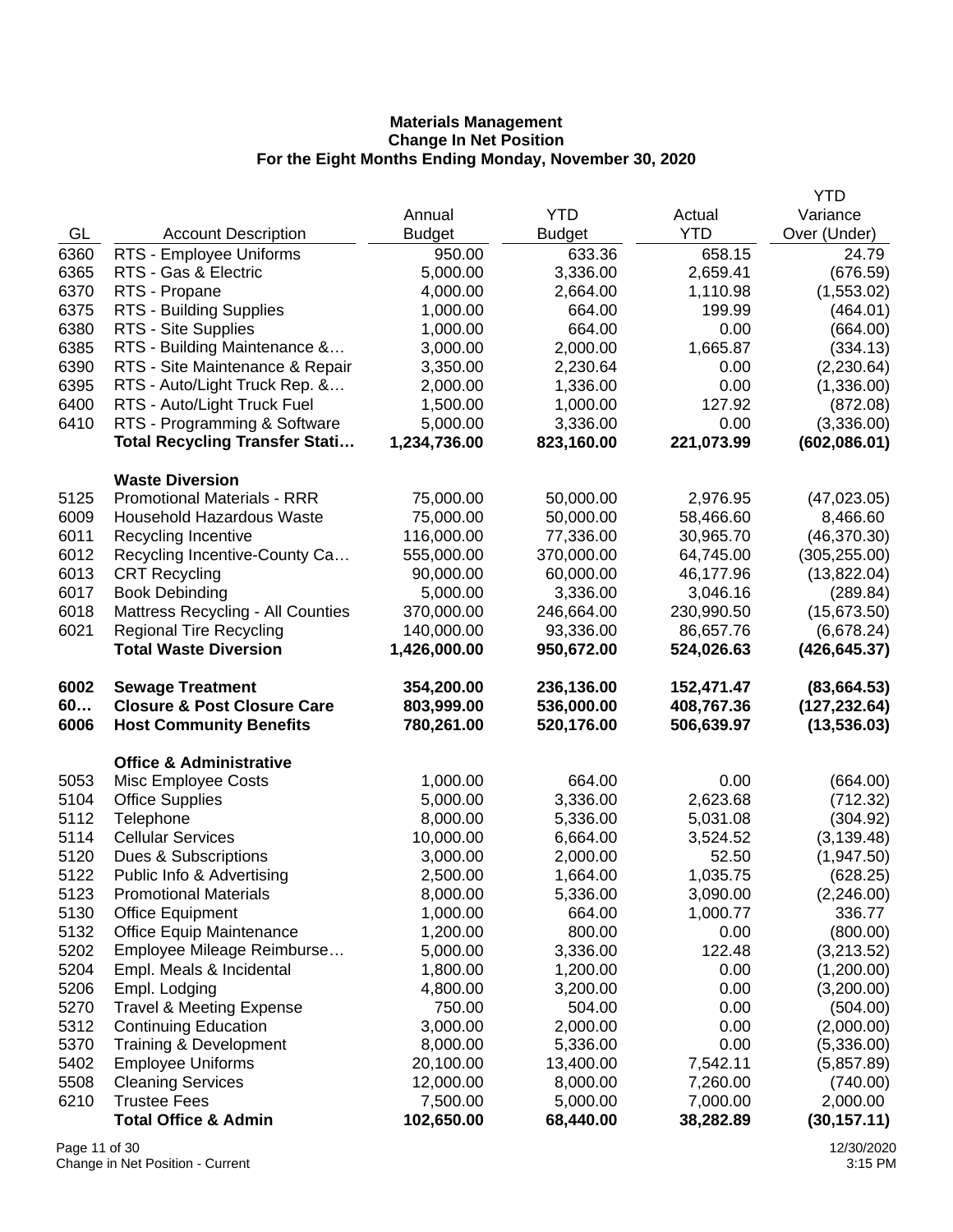| GL   | <b>Account Description</b>               | Annual<br><b>Budget</b> | <b>YTD</b><br><b>Budget</b> | Actual<br><b>YTD</b> | <b>YTD</b><br>Variance<br>Over (Under) |
|------|------------------------------------------|-------------------------|-----------------------------|----------------------|----------------------------------------|
|      | <b>Utilities</b>                         |                         |                             |                      |                                        |
| 5802 | Gas & Electric                           | 40,000.00               | 26,664.00                   | 21,959.17            | (4,704.83)                             |
| 5803 | Propane                                  | 25,000.00               | 16,664.00                   | 3,898.75             | (12,765.25)                            |
|      | <b>Total Utilities</b>                   | 65,000.00               | 43,328.00                   | 25,857.92            | (17, 470.08)                           |
|      | <b>Materials &amp; Supplies</b>          |                         |                             |                      |                                        |
| 5806 | <b>Building Supplies</b>                 | 7,000.00                | 4,664.00                    | 2,273.94             | (2,390.06)                             |
| 5810 | <b>Site Supplies</b>                     | 40,000.00               | 26,664.00                   | 4,799.17             | (21, 864.83)                           |
| 5824 | Sand, Gravel & Stone                     | 200,000.00              | 133,336.00                  | 139,456.08           | 6,120.08                               |
| 5826 | Seed & Mulch                             | 35,000.00               | 23,336.00                   | 21,111.00            | (2,225.00)                             |
|      | <b>Total Materials &amp; Supplies</b>    | 282,000.00              | 188,000.00                  | 167,640.19           | (20, 359.81)                           |
|      | <b>Professional Fees</b>                 |                         |                             |                      |                                        |
| 5924 | Legal                                    | 5,500.00                | 3,664.00                    | 3,500.00             | (164.00)                               |
| 5926 | <b>Investment Banking Fees</b>           | 17,353.00               | 11,568.00                   | 12,711.00            | 1,143.00                               |
| 5970 | Consulting                               | 3,500.00                | 2,336.00                    | 2,245.00             | (91.00)                                |
|      | <b>Total Professional Fees</b>           | 26,353.00               | 17,568.00                   | 18,456.00            | 888.00                                 |
|      | <b>Repairs &amp; Maintenance</b>         |                         |                             |                      |                                        |
| 5804 | <b>Building Maintenance &amp; Repair</b> | 20,000.00               | 13,336.00                   | 5,478.49             | (7,857.51)                             |
|      | <b>Total Repairs &amp; Maintenance</b>   | 20,000.00               | 13,336.00                   | 5,478.49             | (7,857.51)                             |
|      | <b>Automobile</b>                        |                         |                             |                      |                                        |
| 5603 | Auto/Light Truck Rental/Lease            | 17,200.00               | 11,464.00                   | 11,466.64            | 2.64                                   |
|      | <b>Total Automobile</b>                  | 17,200.00               | 11,464.00                   | 11,466.64            | 2.64                                   |
|      | <b>Computer</b>                          |                         |                             |                      |                                        |
| 5124 | <b>Computer Equipment</b>                | 9,900.00                | 6,600.00                    | 7,958.27             | 1,358.27                               |
| 5128 | Programming & Software                   | 6,155.00                | 4,104.00                    | 5,239.06             | 1,135.06                               |
|      | <b>Total Computer</b>                    | 16,055.00               | 10,704.00                   | 13,197.33            | 2,493.33                               |
| 6114 | <b>Insurance</b>                         | 169,600.00              | 113,064.00                  | 113,066.64           | 2.64                                   |
| 61   | <b>Admin Allocation</b>                  | 840,523.00              | 560,352.00                  | 549,990.92           | (10, 361.08)                           |
| 61   | <b>Engineering Allocation</b>            | 31,076.00               | 20,720.00                   | 21,153.04            | 433.04                                 |
| 6208 | <b>NYS Administrative Assessm</b>        | 52,101.00               | 34,736.00                   | 0.00                 | (34, 736.00)                           |
| 7032 | <b>Depreciation</b>                      | 3,560,700.00            | 2,373,800.00                | 2,011,943.63         | (361, 856.37)                          |
| 6202 | <b>Interest Expense</b>                  | 658,144.00              | 438,760.00                  | 400,586.00           | (38, 174.00)                           |
| 6901 | <b>Contingency</b>                       | 30,000.00               | 20,000.00                   | 0.00                 | (20,000.00)                            |
|      | <b>Total Expenses</b>                    | 13,997,945.00           | 9,331,992.00                | 6,997,573.80         | (2,334,418.20)                         |
|      | <b>Change in Net Position</b>            | (2,438,093.00)          | (1,625,424.00)              | 144,155.14           | 1,769,579.14                           |
|      |                                          |                         |                             |                      |                                        |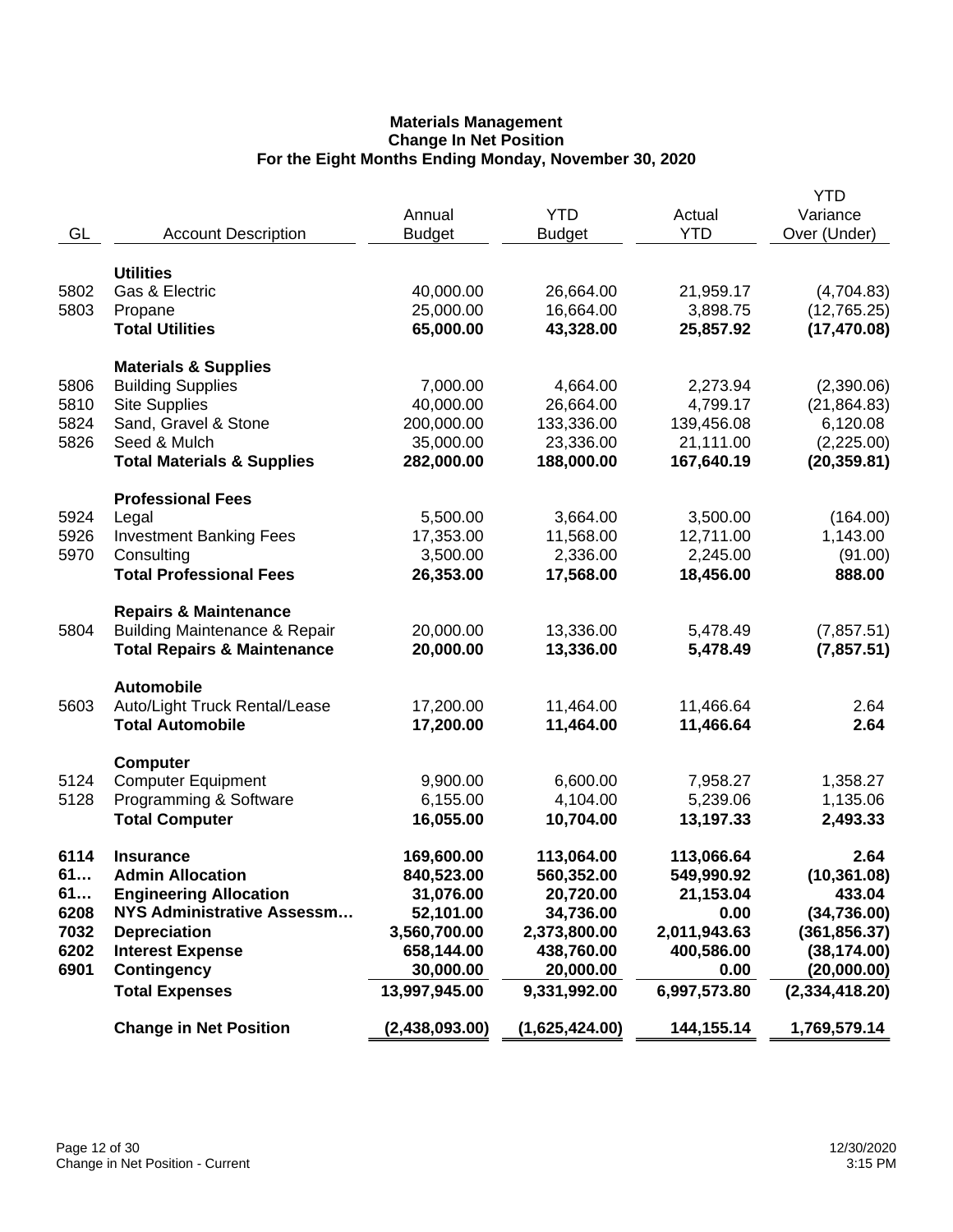# **Telecommunications Change In Net Position For the Eight Months Ending Monday, November 30, 2020**

|               |                                                        |                         |                |                      | <b>YTD</b>               |
|---------------|--------------------------------------------------------|-------------------------|----------------|----------------------|--------------------------|
| GL            |                                                        | Annual<br><b>Budget</b> | <b>YTD</b>     | Actual<br><b>YTD</b> | Variance                 |
|               | <b>Account Description</b><br><b>Customer Billings</b> |                         | <b>Budget</b>  |                      | Over (Under)             |
| 4001          | <b>Customer Billings</b>                               | \$5,720,074.00          | \$3,813,384.00 | \$3,911,245.23       |                          |
| 4004          | Dark Fiber Billings                                    | 440,016.00              | 293,344.00     | 319,880.67           | \$97,861.23<br>26,536.67 |
|               |                                                        |                         |                | 4,231,125.90         |                          |
|               | <b>Total Customer Billings</b>                         | 6,160,090.00            | 4,106,728.00   |                      | 124,397.90               |
|               | <b>Other Income</b>                                    |                         |                |                      |                          |
| 4164          | Miscellaneous                                          | 47,050.00               | 31,368.00      | 13,450.76            | (17, 917.24)             |
|               | <b>Total Other Income</b>                              | 47,050.00               | 31,368.00      | 13,450.76            | (17, 917.24)             |
|               | <b>Interest Income</b>                                 |                         |                |                      |                          |
| 4102          | Investment Interest Income                             | 38,890.00               | 25,928.00      | 16,058.57            | (9,869.43)               |
| 4108          | <b>Reserve Interest</b>                                | 211,633.00              | 141,088.00     | 67,259.08            | (73,828.92)              |
| 42            | Mark to Market Adjustment                              | 0.00                    | 0.00           | (11, 591.25)         | (11, 591.25)             |
|               | <b>Total Interest Income</b>                           | 250,523.00              | 167,016.00     | 71,726.40            | (95,289.60)              |
|               | <b>Total Income</b>                                    | 6,457,663.00            | 4,305,112.00   | 4,316,303.06         | 11,191.06                |
|               |                                                        |                         |                |                      |                          |
| 50            | <b>Salaries</b>                                        |                         |                |                      |                          |
| 50            | <b>Engineering Wages</b>                               | 28,419.00               | 18,944.00      | 21,464.78            | 2,520.78                 |
|               | <b>Technology Wages</b>                                | 1,206,515.00            | 804,344.00     | 805,887.50           | 1,543.50                 |
| 50            | Overtime Wages                                         | 2,500.00                | 1,664.00       | 1,002.38             | (661.62)                 |
|               | <b>Total Salaries</b>                                  | 1,237,434.00            | 824,952.00     | 828,354.66           | 3,402.66                 |
|               | <b>Fringe Benefits</b>                                 |                         |                |                      |                          |
| 50            | <b>FICA Expense</b>                                    | 94,474.00               | 62,984.00      | 63,511.77            | 527.77                   |
| 50            | <b>Pension Expense</b>                                 | 179,435.00              | 119,624.00     | 114,135.53           | (5,488.47)               |
| 50            | Health Insurance                                       | 85,255.00               | 56,840.00      | 60,231.98            | 3,391.98                 |
| 50            | <b>Workers Comp</b>                                    | 2,328.00                | 1,552.00       | 1,540.33             | (11.67)                  |
| 50            | <b>Disability Insurance</b>                            | 400.00                  | 264.00         | 266.64               | 2.64                     |
| 50            | <b>Post Retire Overhead</b>                            | 69,055.00               | 46,040.00      | 50,499.81            | 4,459.81                 |
| 5054          | <b>Employee Physicals &amp; Screening</b>              | 500.00                  | 336.00         | 0.00                 | (336.00)                 |
|               | <b>Total Fringe Benefits</b>                           | 431,447.00              | 287,640.00     | 290,186.06           | 2,546.06                 |
|               | <b>Operations &amp; Maintenance</b>                    |                         |                |                      |                          |
| 5062          | Third Party Temporary - O&M                            | 500.00                  | 336.00         | 0.00                 | (336.00)                 |
| 5133          | Equipment Maintenance Contr                            | 325,144.00              | 216,762.64     | 227,424.31           | 10,661.67                |
| 5134          | <b>Maintenance Contracts</b>                           | 167,705.00              | 111,805.36     | 69,897.28            | (41,908.08)              |
| 5135          | <b>Underground Locating</b>                            | 67,000.00               | 44,666.64      | 29,837.16            | (14,829.48)              |
| 5403          | Safety Equipment & Supplies                            | 900.00                  | 600.00         | 0.00                 | (600.00)                 |
| 5704          | <b>O&amp;M Supplies</b>                                | 4,500.00                | 3,000.00       | 1,603.52             | (1,396.48)               |
| 5712          | Purchased Maintenance & Repair                         | 53,500.00               | 35,664.00      | 24,636.26            | (11, 027.74)             |
| 5720          | <b>Offnet Circuit Lease</b>                            | 630,812.00              | 420,541.36     | 390,001.53           | (30, 539.83)             |
| 5770          | Other Tool, Equip & O&M                                | 6,000.00                | 4,000.00       | 5,213.89             | 1,213.89                 |
| 5830          | Collo Expense                                          | 183,348.00              | 122,232.00     | 112,417.68           | (9,814.32)               |
| 5834          | Permitting                                             | 9,400.00                | 6,269.36       | 119.00               | (6, 150.36)              |
| 5835          | <b>NYS DOT Fee</b>                                     | 2,000.00                | 1,333.36       | 0.00                 | (1,333.36)               |
| 5836          | Pole Attachment Fees                                   | 319,979.00              | 213,320.00     | 174,452.79           | (38, 867.21)             |
| 5838          | <b>Conduit Lease</b>                                   | 24,696.00               | 16,464.00      | 10,632.42            | (5,831.58)               |
| Page 13 of 30 | Change in Net Position - Current                       |                         |                |                      | 12/30/2020<br>3:15 PM    |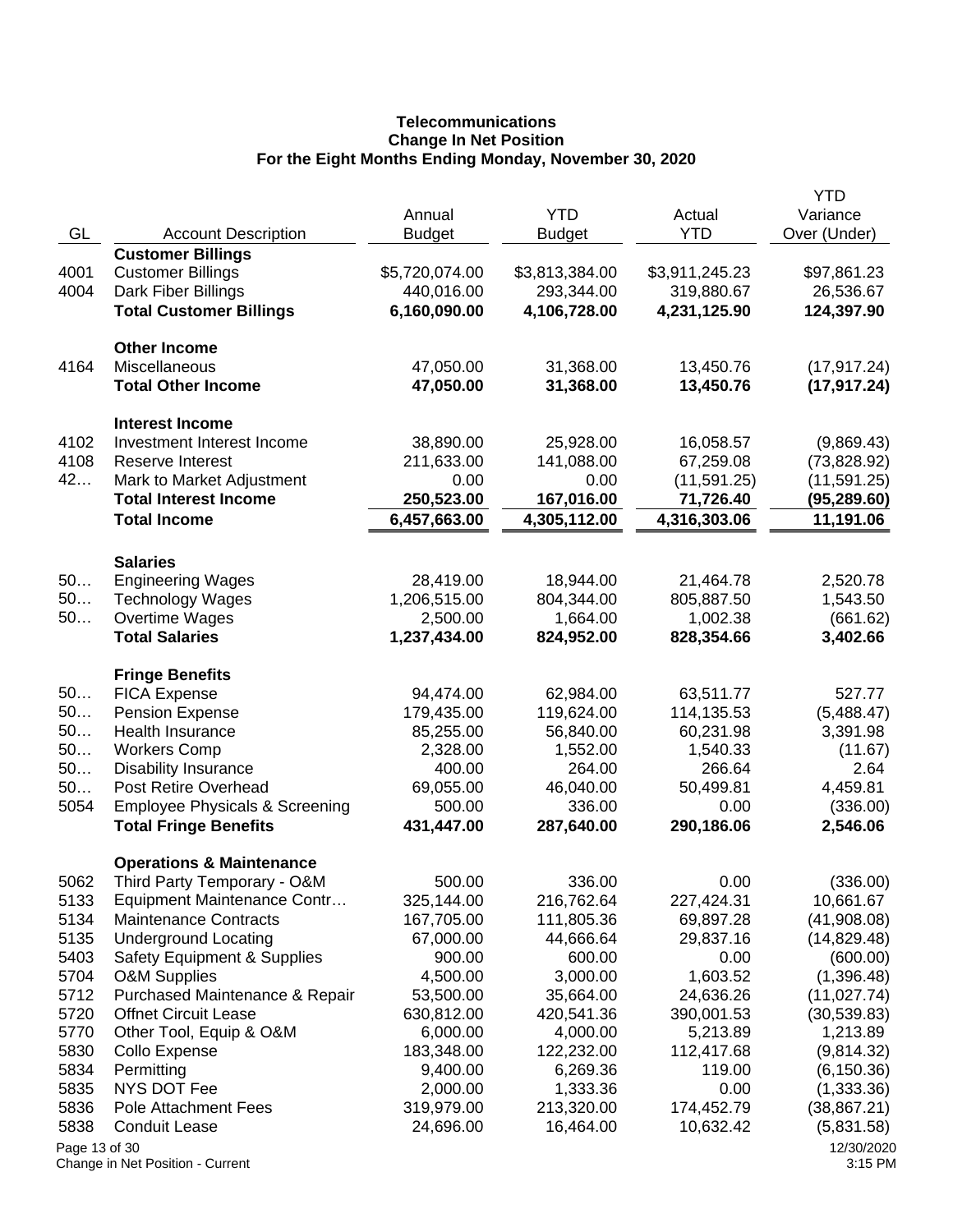# **Telecommunications Change In Net Position For the Eight Months Ending Monday, November 30, 2020**

|               |                                           |               |               |              | YTD                  |
|---------------|-------------------------------------------|---------------|---------------|--------------|----------------------|
|               |                                           | Annual        | <b>YTD</b>    | Actual       | Variance             |
| GL            | <b>Account Description</b>                | <b>Budget</b> | <b>Budget</b> | <b>YTD</b>   | Over (Under)         |
|               | Total O & M                               | 1,795,484.00  | 1,196,994.72  | 1,046,235.84 | (150, 758.88)        |
|               |                                           |               |               |              |                      |
|               | <b>Office &amp; Administrative</b>        |               |               |              |                      |
| 5053          |                                           | 2,400.00      | 1,600.00      | 938.91       |                      |
| 5102          | Misc Employee Costs<br><b>Office Rent</b> | 44,279.00     | 29,520.00     | 35,258.99    | (661.09)<br>5,738.99 |
| 5104          |                                           |               |               |              |                      |
|               | <b>Office Supplies</b>                    | 2,200.00      | 1,464.00      | 1,036.53     | (427.47)             |
| 5110          | Postage & Shipping                        | 1,000.00      | 664.00        | 238.21       | (425.79)             |
| 5112          | Telephone                                 | 12,420.00     | 8,280.00      | 7,632.03     | (647.97)             |
| 5114          | <b>Cellular Services</b>                  | 5,600.00      | 3,736.00      | 3,011.86     | (724.14)             |
| 5118          | <b>Other Communications</b>               | 1,600.00      | 1,064.00      | 955.60       | (108.40)             |
| 5120          | Dues & Subscriptions                      | 500.00        | 336.00        | 60.00        | (276.00)             |
| 5122          | Public Info & Advertising                 | 2,000.00      | 1,336.00      | 0.00         | (1,336.00)           |
| 5123          | <b>Promotional Materials</b>              | 1,000.00      | 664.00        | 14.24        | (649.76)             |
| 5130          | <b>Office Equipment</b>                   | 1,000.00      | 664.00        | 999.13       | 335.13               |
| 5170          | <b>Other Office Expenses</b>              | 6,000.00      | 4,000.00      | 5,450.04     | 1,450.04             |
| 5172          | <b>Filing Fees</b>                        | 16,600.00     | 11,066.64     | 1,524.14     | (9,542.50)           |
| 5202          | Employee Mileage Reimburse                | 1,962.00      | 1,312.00      | 128.80       | (1, 183.20)          |
| 5204          | Empl. Meals & Incidental                  | 4,500.00      | 3,000.00      | 601.62       | (2,398.38)           |
| 5206          | Empl. Lodging                             | 6,000.00      | 4,000.00      | 1,771.64     | (2,228.36)           |
| 5270          | <b>Travel &amp; Meeting Expense</b>       | 500.00        | 336.00        | 0.00         | (336.00)             |
| 5370          | Training & Development                    | 4,300.00      | 2,864.00      | 0.00         | (2,864.00)           |
| 5402          | <b>Employee Uniforms</b>                  | 1,225.00      | 816.00        | 0.00         | (816.00)             |
| 5570          | <b>Other General Expense</b>              | 1,000.00      | 664.00        | 599.10       | (64.90)              |
|               | <b>Total Office &amp; Admin</b>           | 116,086.00    | 77,386.64     | 60,220.84    | (17, 165.80)         |
|               |                                           |               |               |              |                      |
| 5802          | <b>Utilities</b><br>Gas & Electric        | 5,000.00      | 3,336.00      | 2,299.67     | (1,036.33)           |
|               | <b>Total Utilities</b>                    | 5,000.00      | 3,336.00      | 2,299.67     | (1,036.33)           |
|               |                                           |               |               |              |                      |
|               | <b>Professional Fees</b>                  |               |               |              |                      |
| 5924          | Legal                                     | 108,000.00    | 72,002.64     | 86,634.75    | 14,632.11            |
| 5926          | <b>Investment Banking Fees</b>            | 5,791.00      | 3,864.00      | 3,528.33     | (335.67)             |
| 5970          | Consulting                                | 113,000.00    | 75,336.00     | 48,545.00    | (26, 791.00)         |
|               | <b>Total Professional Fees</b>            | 226,791.00    | 151,202.64    | 138,708.08   | (12, 494.56)         |
|               | <b>Automobile</b>                         |               |               |              |                      |
| 5601          | Auto/Light Truck Rep. & Maint.            | 12,000.00     | 8,000.00      | 3,599.56     | (4,400.44)           |
| 5602          | Auto/Light Truck Fuel                     | 17,000.00     | 11,336.00     | 5,906.76     | (5,429.24)           |
| 5603          | Auto/Light Truck Rental/Lease             | 59,700.00     | 39,800.00     | 39,800.00    | 0.00                 |
| 5605          | Vehicle Ins                               | 12,900.00     | 8,600.00      | 8,600.00     | 0.00                 |
|               | <b>Total Automobile</b>                   | 101,600.00    | 67,736.00     | 57,906.32    | (9,829.68)           |
|               |                                           |               |               |              |                      |
|               | <b>Computer</b>                           |               |               |              |                      |
| 5124          | <b>Computer Equipment</b>                 | 11,100.00     | 7,402.64      | 9,773.32     | 2,370.68             |
| 5128          | Programming & Software                    | 17,505.00     | 11,672.00     | 14,036.93    | 2,364.93             |
|               | <b>Total Computer</b>                     | 28,605.00     | 19,074.64     | 23,810.25    | 4,735.61             |
| Page 14 of 30 |                                           |               |               |              | 12/30/2020           |

Change in Net Position - Current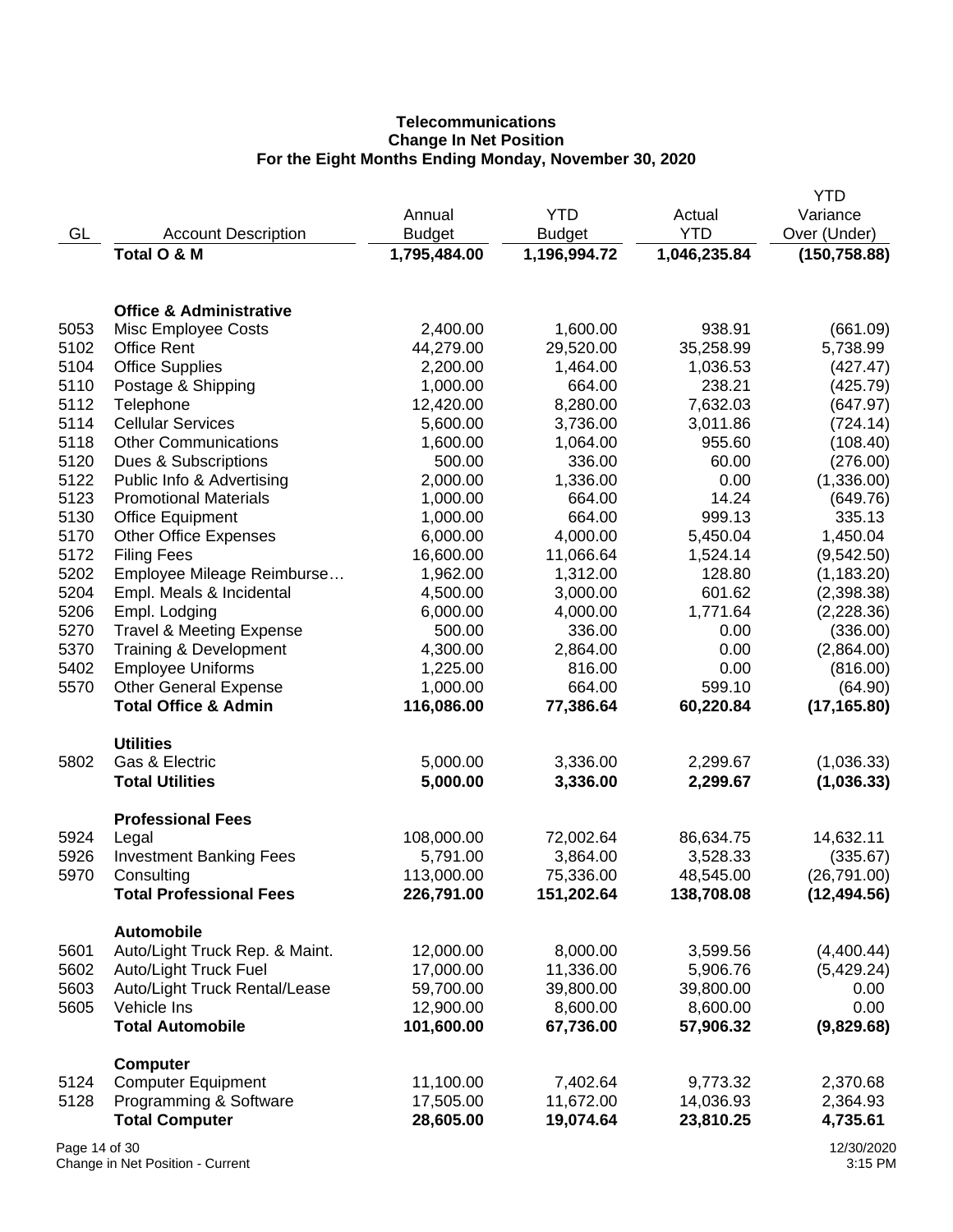# **Telecommunications Change In Net Position For the Eight Months Ending Monday, November 30, 2020**

|                                   |                |                  |                | <b>YTD</b>    |
|-----------------------------------|----------------|------------------|----------------|---------------|
|                                   | Annual         | YTD              | Actual         | Variance      |
| <b>Account Description</b>        | <b>Budget</b>  | <b>Budget</b>    | <b>YTD</b>     | Over (Under)  |
| <b>Bad Debt Expense</b>           | 0.00           | 0.00             | 34,288.63      | 34,288.63     |
| <b>Insurance</b>                  | 122,900.00     | 81,936.00        | 81,933.36      | (2.64)        |
| <b>Admin Allocation</b>           | 616,227.00     | 410,816.00       | 403,165.88     | (7,650.12)    |
| <b>Engineering Allocation</b>     | 11,662.00      | 7,776.00         | 9,334.38       | 1,558.38      |
| <b>NYS Administrative Assessm</b> | 34,715.00      | 23,144.00        | 0.00           | (23, 144.00)  |
| <b>Depreciation</b>               | 3,647,400.00   | 2,431,600.00     | 2,383,212.21   | (48,387.79)   |
| <b>Contingency</b>                | 580.00         | 389.36           | 0.00           | (389.36)      |
| <b>Total Expenses</b>             | 8,375,931.00   | 5,583,984.00     | 5,359,656.18   | (224, 327.82) |
| <b>Change in Net Position</b>     | (1,918,268.00) | (1, 278, 872.00) | (1,043,353.12) | 235,518.88    |
|                                   |                |                  |                |               |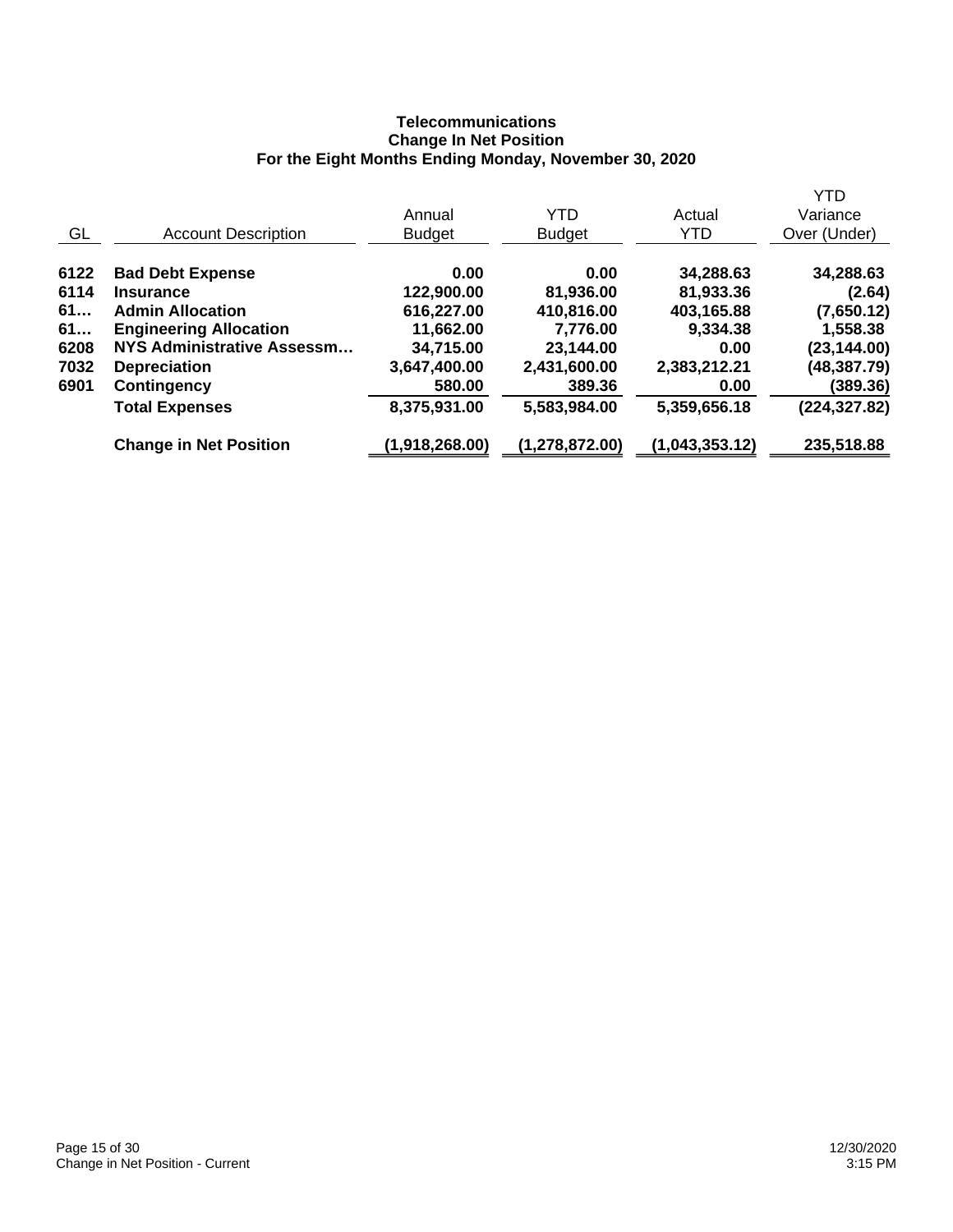#### **Water Quality Change In Net Position For the Eight Months Ending Monday, November 30, 2020**

| Page 16 of 30         |                                                      |                |                |                | 12/30/2020             |
|-----------------------|------------------------------------------------------|----------------|----------------|----------------|------------------------|
| 6002                  | <b>Sewage Treatment</b>                              | 1,016,076.00   | 677,384.00     | 542,181.98     | (135, 202.02)          |
|                       | Total O & M                                          | 174,900.00     | 116,618.64     | 81,808.82      | (34,809.82)            |
| 8090                  | <b>Purchases for Resale</b>                          | 50,000.00      | 33,336.00      | 31,098.07      | (2,237.93)             |
| 6010                  | <b>Cape Vincent Reserve</b>                          | 700.00         | 464.00         | 700.00         | 236.00                 |
| 5902                  | Lab Fees                                             | 9,100.00       | 6,072.00       | 4,965.00       | (1, 107.00)            |
| 5815                  | Chemicals                                            | 77,000.00      | 51,336.00      | 38,495.82      | (12, 840.18)           |
| 5770                  | Other Tool, Equip & O&M                              | 500.00         | 336.00         | 0.00           | (336.00)               |
| 5706                  | Shop Tools                                           | 14,600.00      | 9,738.64       | 3,366.92       | (6,371.72)             |
| 5704                  | <b>O&amp;M Supplies</b>                              | 500.00         | 336.00         | 0.00           | (336.00)               |
| 5403                  | <b>Safety Equipment &amp; Supplies</b>               | 15,000.00      | 10,000.00      | 3,183.01       | (6,816.99)             |
| 5062                  | Third Party Temporary - O&M                          | 7,500.00       | 5,000.00       | 0.00           | (5,000.00)             |
|                       | <b>Operations &amp; Maintenance</b>                  |                |                |                |                        |
|                       | <b>Total Fringe Benefits</b>                         | 621,402.00     | 414,272.00     | 391,720.40     | (22, 551.60)           |
| 5054                  | <b>Employee Physicals &amp; Screening</b>            | 5,500.00       | 3,664.00       | 917.50         | (2,746.50)             |
| 50                    | Post Retire Overhead                                 | 107,088.00     | 71,392.00      | 68,479.62      | (2,912.38)             |
| 50                    | <b>Disability Insurance</b>                          | 604.00         | 400.00         | 386.00         | (14.00)                |
| 50                    | <b>Workers Comp</b>                                  | 80,603.00      | 53,736.00      | 47,893.22      | (5,842.78)             |
| 50                    | <b>Health Insurance</b>                              | 175,606.00     | 117,072.00     | 110,514.13     | (6, 557.87)            |
| 50                    | <b>Pension Expense</b>                               | 159,230.00     | 106,152.00     | 105,794.03     | (357.97)               |
| 50                    | <b>FICA Expense</b>                                  | 92,771.00      | 61,856.00      | 57,735.90      | (4, 120.10)            |
|                       | <b>Fringe Benefits</b>                               |                |                |                |                        |
|                       |                                                      |                |                |                |                        |
|                       | <b>Total Salaries</b>                                | 1,213,298.00   | 808,856.00     | 777,318.10     | (31, 537.90)           |
| 5005                  | On-Call Stipend                                      | 18,000.00      | 12,000.00      | 10,800.00      | (1,200.00)             |
| 50                    | Overtime Wages                                       | 123,268.00     | 82,176.00      | 83,131.25      | 955.25                 |
| 50                    | WQ Wages                                             | 969,653.00     | 646,432.00     | 600,063.36     | (46, 368.64)           |
| 50                    | <b>MMF Wages</b>                                     | 0.00           | 0.00           | 154.73         | 154.73                 |
| <b>Salaries</b><br>50 | <b>Engineering Wages</b>                             | 102,377.00     | 68,248.00      | 83,168.76      | 14,920.76              |
|                       |                                                      |                |                |                |                        |
|                       | <b>Total Income</b>                                  | 5,698,103.00   | 3,798,744.00   | 3,714,988.72   | (83, 755.28)           |
|                       | <b>Total Interest Income</b>                         | 67,900.00      | 45,272.00      | 43,096.16      | (2, 175.84)            |
| 42                    | Mark to Market Adjustment                            | 0.00           | 0.00           | 13,562.85      | 13,562.85              |
| 4108                  | Reserve Interest                                     | 59,300.00      | 39,536.00      | 23,786.12      | (15, 749.88)           |
| 4102                  | <b>Interest Income</b><br>Investment Interest Income | 8,600.00       | 5,736.00       | 5,747.19       | 11.19                  |
|                       | <b>Total Other Income</b>                            | 12,501.00      | 8,336.00       | 8,334.00       | (2.00)                 |
| 4164                  | Miscellaneous                                        | 12,501.00      | 8,336.00       | 8,334.00       | (2.00)                 |
|                       | <b>Other Income</b>                                  |                |                |                |                        |
|                       |                                                      |                |                |                |                        |
|                       | <b>Total Customer Billings</b>                       | 5,617,702.00   | 3,745,136.00   | 3,663,558.56   | (81, 577.44)           |
| 4005                  | <b>Capital Billings</b>                              | 274,264.00     | 182,840.00     | 182,842.60     | 2.60                   |
| 4001                  | <b>Customer Billings</b>                             | \$5,343,438.00 | \$3,562,296.00 | \$3,480,715.96 | (\$81,580.04)          |
|                       | <b>Customer Billings</b>                             |                |                |                |                        |
| GL                    | <b>Account Description</b>                           | <b>Budget</b>  | <b>Budget</b>  | <b>YTD</b>     | Over (Under)           |
|                       |                                                      |                |                |                | <b>YTD</b><br>Variance |
|                       |                                                      |                | Annual         | <b>YTD</b>     | Actual                 |

Change in Net Position - Current

<sup>12/30/2020</sup> 3:15 PM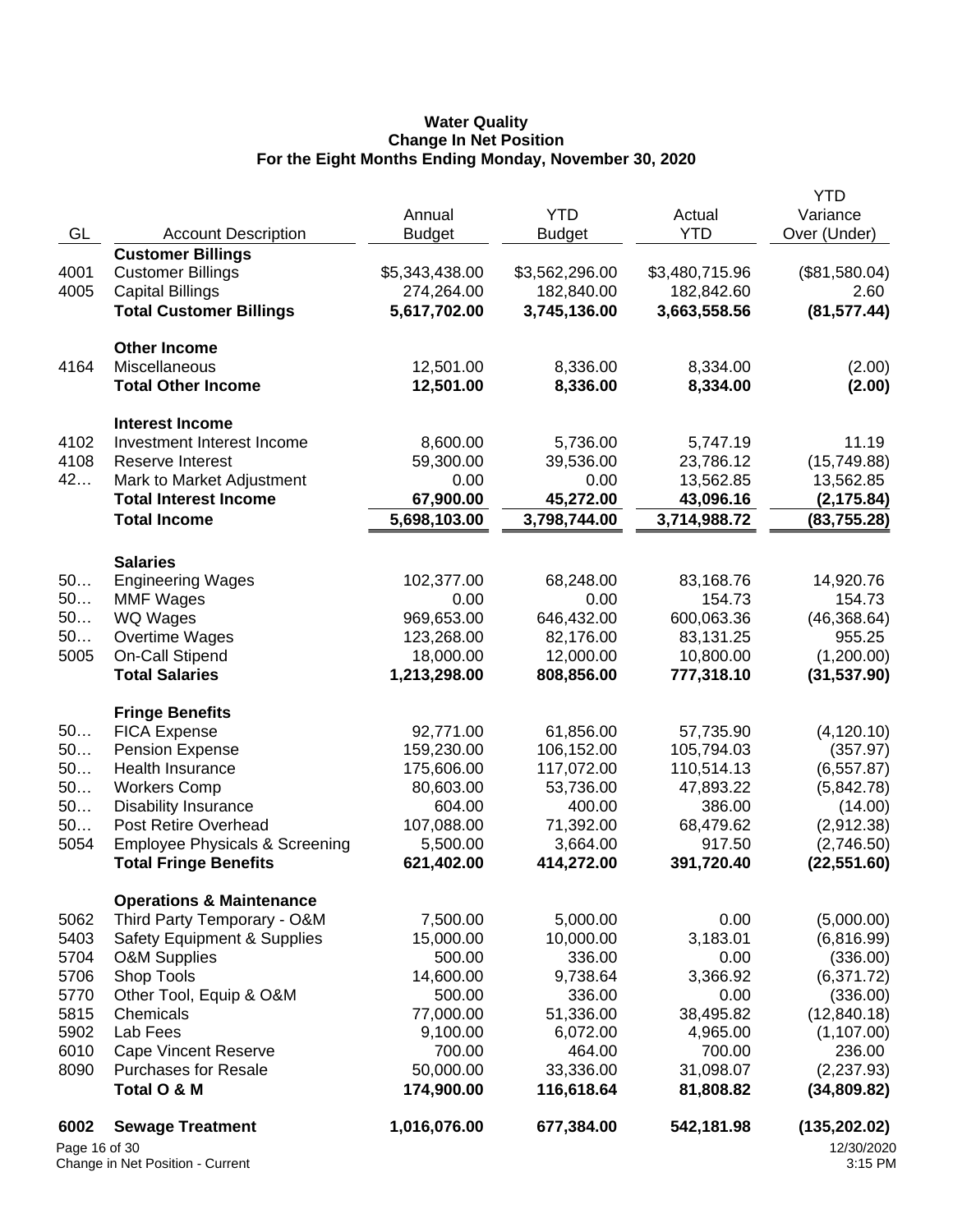### **Water Quality Change In Net Position For the Eight Months Ending Monday, November 30, 2020**

|              |                                                       |                       |                    |                  | <b>YTD</b>                |
|--------------|-------------------------------------------------------|-----------------------|--------------------|------------------|---------------------------|
|              |                                                       | Annual                | <b>YTD</b>         | Actual           | Variance                  |
| GL           | <b>Account Description</b>                            | <b>Budget</b>         | <b>Budget</b>      | <b>YTD</b>       | Over (Under)              |
| 6004         | <b>Water Purchases</b>                                | 765,941.00            | 510,632.00         | 404,606.18       | (106, 025.82)             |
|              |                                                       |                       |                    |                  |                           |
|              | <b>Office &amp; Administrative</b>                    |                       |                    |                  |                           |
| 5053         | Misc Employee Costs                                   | 100.00                | 64.00              | 59.39            | (4.61)                    |
| 5104         | <b>Office Supplies</b>                                | 5,500.00              | 3,664.00           | 2,847.02         | (816.98)                  |
| 5110         | Postage & Shipping                                    | 1,500.00              | 1,000.00           | 190.40           | (809.60)                  |
| 5112<br>5114 | Telephone                                             | 10,000.00             | 6,664.00           | 5,047.53         | (1,616.47)                |
| 5120         | <b>Cellular Services</b>                              | 14,600.00<br>2,000.00 | 9,736.00           | 6,627.98         | (3, 108.02)               |
| 5122         | Dues & Subscriptions                                  | 2,750.00              | 1,336.00           | 781.00<br>584.25 | (555.00)                  |
| 5130         | Public Info & Advertising                             |                       | 1,832.00<br>664.00 |                  | (1,247.75)                |
| 5202         | <b>Office Equipment</b><br>Employee Mileage Reimburse | 1,000.00              | 1,128.00           | 259.99<br>0.00   | (404.01)                  |
| 5204         | Empl. Meals & Incidental                              | 1,700.00<br>3,000.00  | 2,000.00           | 0.00             | (1, 128.00)<br>(2,000.00) |
| 5206         | Empl. Lodging                                         | 5,000.00              | 3,330.64           | 0.00             | (3,330.64)                |
| 5270         | <b>Travel &amp; Meeting Expense</b>                   | 300.00                | 200.00             | 0.00             | (200.00)                  |
| 5370         | Training & Development                                | 10,000.00             | 6,664.00           | 2,260.40         | (4,403.60)                |
| 5402         | <b>Employee Uniforms</b>                              | 9,000.00              | 6,000.00           | 1,264.82         | (4,735.18)                |
| 5508         | <b>Cleaning Services</b>                              | 12,000.00             | 8,000.00           | 8,760.00         | 760.00                    |
|              | <b>Total Office &amp; Admin</b>                       | 78,450.00             | 52,282.64          | 28,682.78        | (23, 599.86)              |
|              |                                                       |                       |                    |                  |                           |
|              | <b>Utilities</b>                                      |                       |                    |                  |                           |
| 5802         | Gas & Electric                                        | 104,300.00            | 69,530.64          | 40,894.77        | (28, 635.87)              |
|              | <b>Total Utilities</b>                                | 104,300.00            | 69,530.64          | 40,894.77        | (28, 635.87)              |
|              | <b>Professional Fees</b>                              |                       |                    |                  |                           |
| 5924         | Legal                                                 | 5,000.00              | 3,336.00           | 1,487.50         | (1,848.50)                |
| 5926         | <b>Investment Banking Fees</b>                        | 1,936.00              | 1,288.00           | 1,258.95         | (29.05)                   |
|              | <b>Total Professional Fees</b>                        | 6,936.00              | 4,624.00           | 2,746.45         | (1,877.55)                |
|              | <b>Repairs &amp; Maintenance</b>                      |                       |                    |                  |                           |
| 5804         | <b>Building Maintenance &amp; Repair</b>              | 28,000.00             | 18,664.00          | 11,707.41        | (6,956.59)                |
| 5808         | Site Maint & Repair                                   | 40,100.00             | 26,730.64          | 23,886.68        | (2,843.96)                |
| 5812         | Pipeline Maintenance                                  | 85,000.00             | 56,672.00          | 57,765.57        | 1,093.57                  |
|              | <b>Total Repairs &amp; Maintenance</b>                | 153,100.00            | 102,066.64         | 93,359.66        | (8,706.98)                |
|              | <b>Automobile</b>                                     |                       |                    |                  |                           |
| 5601         | Auto/Light Truck Rep. & Maint.                        | 19,000.00             | 12,664.00          | 7,530.52         | (5, 133.48)               |
| 5602         | Auto/Light Truck Fuel                                 | 58,020.00             | 38,680.00          | 22,663.65        | (16,016.35)               |
| 5603         | Auto/Light Truck Rental/Lease                         | 127,400.00            | 84,936.00          | 84,933.36        | (2.64)                    |
| 5605         | Vehicle Ins                                           | 35,300.00             | 23,536.00          | 23,533.36        | (2.64)                    |
|              | <b>Total Automobile</b>                               | 239,720.00            | 159,816.00         | 138,660.89       | (21, 155.11)              |
|              | <b>Computer</b>                                       |                       |                    |                  |                           |
| 5124         | <b>Computer Equipment</b>                             | 6,000.00              | 3,997.36           | 5,873.71         | 1,876.35                  |
| 5128         | Programming & Software                                | 7,602.00              | 5,072.00           | 5,101.93         | 29.93                     |
|              | <b>Total Computer</b>                                 | 13,602.00             | 9,069.36           | 10,975.64        | 1,906.28                  |
|              |                                                       |                       |                    |                  |                           |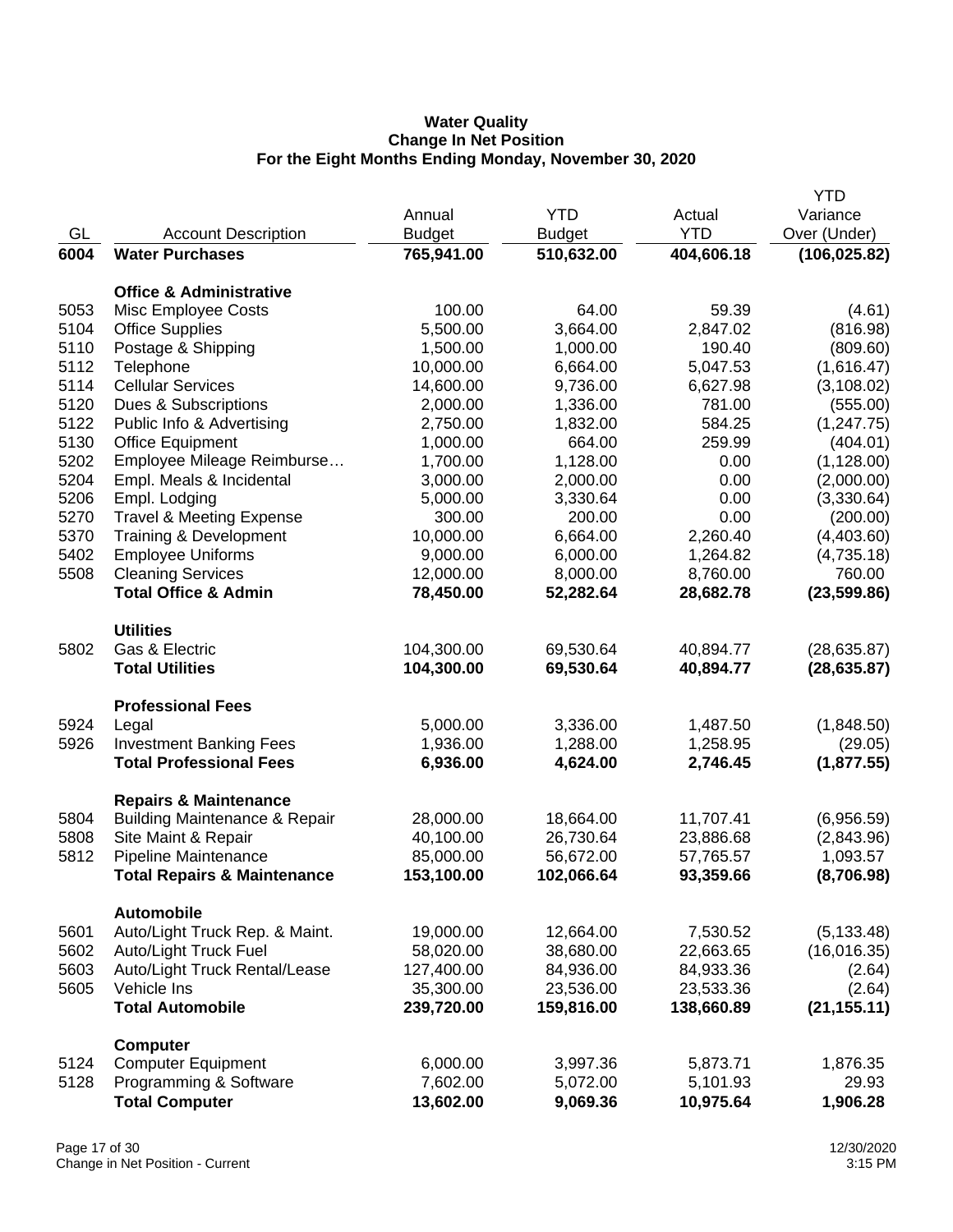## **Water Quality Change In Net Position For the Eight Months Ending Monday, November 30, 2020**

|                                 |               |               |              | <b>YTD</b>   |
|---------------------------------|---------------|---------------|--------------|--------------|
|                                 | Annual        | <b>YTD</b>    | Actual       | Variance     |
| <b>Account Description</b>      | <b>Budget</b> | <b>Budget</b> | YTD          | Over (Under) |
| <b>Insurance</b>                | 84,900.00     | 56,608.00     | 56,600.08    | (7.92)       |
| <b>Admin Allocation</b>         | 496,760.00    | 331,176.00    | 325,142.92   | (6,033.08)   |
| <b>Engineering Allocation</b>   | 35,958.00     | 23,976.00     | 24,947.08    | 971.08       |
| NYS Administrative Assessm      | 31,277.00     | 20,848.00     | 0.00         | (20, 848.00) |
| <b>Water Quality Allocation</b> | 0.00          | (8.00)        | 0.00         | 8.00         |
| <b>Depreciation</b>             | 683,700.00    | 455,800.00    | 497,722.32   | 41,922.32    |
| <b>Amortization</b>             | 24,400.00     | 16,264.00     | 16,244.52    | (19.48)      |
| <b>Interest Expense</b>         | 59,403.00     | 39,600.00     | 9,262.59     | (30,337.41)  |
| <b>Total Expenses</b>           | 5,804,123.00  | 3,869,415.92  | 3,442,875.18 | (426,540.74) |
| <b>Change in Net Position</b>   | (106, 020.00) | (70,671.92)   | 272,113.54   | 342,785.46   |
|                                 |               |               |              |              |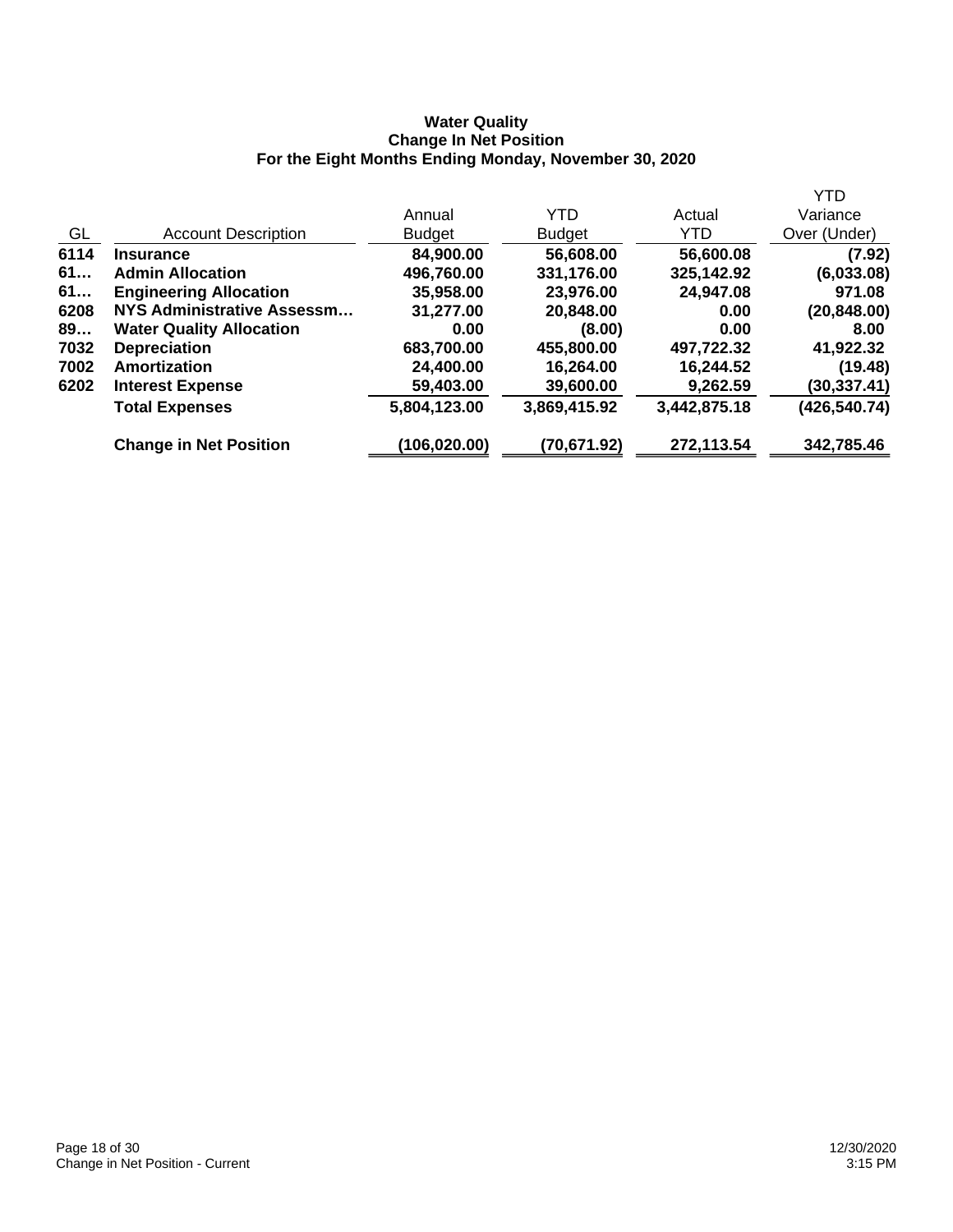#### **Army Sewer Change In Net Position For the Eight Months Ending Monday, November 30, 2020**

|               |                                                     | Annual              | <b>YTD</b>          | Actual              | <b>YTD</b><br>Variance   |
|---------------|-----------------------------------------------------|---------------------|---------------------|---------------------|--------------------------|
| GL            | <b>Account Description</b>                          | <b>Budget</b>       | <b>Budget</b>       | <b>YTD</b>          | Over (Under)             |
|               | <b>Customer Billings</b>                            |                     |                     |                     |                          |
| 4001          | <b>Customer Billings</b>                            | \$2,365,363.00      | \$1,576,912.00      | \$1,434,698.63      | (\$142, 213.37)          |
|               | <b>Total Customer Billings</b>                      | 2,365,363.00        | 1,576,912.00        | 1,434,698.63        | (142, 213.37)            |
|               | <b>Other Income</b>                                 |                     |                     |                     |                          |
| 4164          | Miscellaneous                                       | 12,501.00           | 8,336.00            | 8,334.00            | (2.00)                   |
|               | <b>Total Other Income</b>                           | 12,501.00           | 8,336.00            | 8,334.00            | (2.00)                   |
|               | <b>Interest Income</b>                              |                     |                     |                     |                          |
| 4108          | <b>Reserve Interest</b>                             | 38,400.00           | 25,600.00           | 15,391.02           | (10, 208.98)             |
| 42            | Mark to Market Adjustment                           | 0.00                | 0.00                | 8,775.96            | 8,775.96                 |
|               | <b>Total Interest Income</b>                        | 38,400.00           | 25,600.00           | 24,166.98           | (1,433.02)               |
|               | <b>Total Income</b>                                 | 2,416,264.00        | 1,610,848.00        | 1,467,199.61        | (143, 648.39)            |
|               | <b>Salaries</b>                                     |                     |                     |                     |                          |
| 50            | <b>Engineering Wages</b>                            | 37,764.00           | 25,176.00           | 32,140.21           | 6,964.21                 |
| 50            | WQ Wages                                            | 343,288.00          | 228,856.00          | 192,230.16          | (36,625.84)              |
| 50            | Overtime Wages                                      | 25,618.00           | 17,080.00           | 18,797.24           | 1,717.24                 |
| 5005          | On-Call Stipend                                     | 3,840.00            | 2,560.00            | 2,160.00            | (400.00)                 |
|               | <b>Total Salaries</b>                               | 410,510.00          | 273,672.00          | 245,327.61          | (28, 344.39)             |
|               | <b>Fringe Benefits</b>                              |                     |                     |                     |                          |
| 50            | <b>FICA Expense</b>                                 | 31,403.00           | 20,936.00           | 18,356.76           | (2,579.24)               |
| 50            | <b>Pension Expense</b>                              | 54,524.00           | 36,352.00           | 32,750.09           | (3,601.91)               |
| 50            | Health Insurance                                    | 58,334.00           | 38,888.00           | 36,175.71           | (2,712.29)               |
| 50<br>50      | <b>Workers Comp</b>                                 | 26,785.00<br>204.00 | 17,856.00<br>136.00 | 17,794.35<br>136.00 | (61.65)                  |
| 50            | <b>Disability Insurance</b><br>Post Retire Overhead | 35,577.00           | 23,720.00           | 22,505.85           | 0.00                     |
| 5054          | <b>Employee Physicals &amp; Screening</b>           | 3,000.00            | 2,000.00            | 585.00              | (1,214.15)<br>(1,415.00) |
|               | <b>Total Fringe Benefits</b>                        | 209,827.00          | 139,888.00          | 128,303.76          | (11, 584.24)             |
|               | <b>Operations &amp; Maintenance</b>                 |                     |                     |                     |                          |
| 5062          | Third Party Temporary - O&M                         | 7,500.00            | 5,000.00            | 0.00                | (5,000.00)               |
| 5403          | <b>Safety Equipment &amp; Supplies</b>              | 15,000.00           | 10,000.00           | 3,183.01            | (6,816.99)               |
| 5706          | Shop Tools                                          | 12,000.00           | 8,000.00            | 3,366.92            | (4,633.08)               |
| 5815          | Chemicals                                           | 75,000.00           | 50,000.00           | 37,427.82           | (12, 572.18)             |
| 5902          | Lab Fees                                            | 500.00              | 336.00              | 0.00                | (336.00)                 |
|               | Total O & M                                         | 110,000.00          | 73,336.00           | 43,977.75           | (29, 358.25)             |
| 6002          | <b>Sewage Treatment</b>                             | 1,016,076.00        | 677,384.00          | 542,181.98          | (135, 202.02)            |
| 6004          | <b>Water Purchases</b>                              | 3,200.00            | 2,136.00            | 2,154.00            | 18.00                    |
|               | <b>Office &amp; Administrative</b>                  |                     |                     |                     |                          |
| 5053          | Misc Employee Costs                                 | 100.00              | 64.00               | 59.39               | (4.61)                   |
| 5104          | <b>Office Supplies</b>                              | 5,500.00            | 3,664.00            | 2,847.02            | (816.98)                 |
| 5110          | Postage & Shipping                                  | 1,500.00            | 1,000.00            | 190.40              | (809.60)                 |
| 5112          | Telephone                                           | 10,000.00           | 6,664.00            | 5,047.53            | (1,616.47)               |
| Page 19 of 30 | Change in Net Position - Current                    |                     |                     |                     | 12/30/2020<br>3:15 PM    |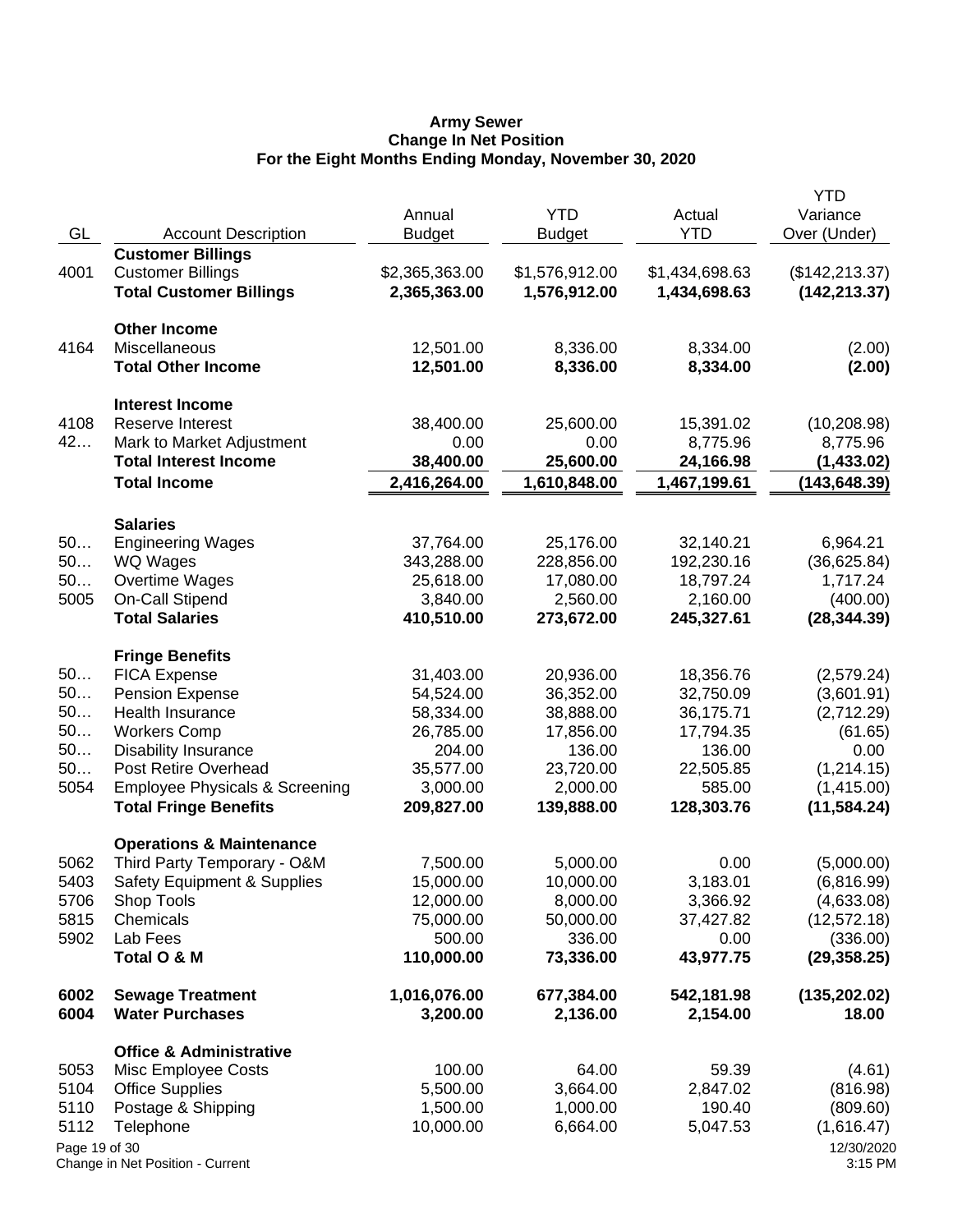### **Army Sewer Change In Net Position For the Eight Months Ending Monday, November 30, 2020**

|              |                                                         |                        |                        |                       | <b>YTD</b>            |
|--------------|---------------------------------------------------------|------------------------|------------------------|-----------------------|-----------------------|
|              |                                                         | Annual                 | <b>YTD</b>             | Actual                | Variance              |
| GL           | <b>Account Description</b>                              | <b>Budget</b>          | <b>Budget</b>          | <b>YTD</b>            | Over (Under)          |
| 5114         | <b>Cellular Services</b>                                | 14,600.00              | 9,736.00               | 6,627.98              | (3, 108.02)           |
| 5120         | Dues & Subscriptions                                    | 2,000.00               | 1,336.00               | 781.00                | (555.00)              |
| 5122         | Public Info & Advertising                               | 1,500.00               | 1,000.00               | 584.25                | (415.75)              |
| 5130         | <b>Office Equipment</b>                                 | 1,000.00               | 664.00                 | 259.99                | (404.01)              |
| 5202         | Employee Mileage Reimburse                              | 1,000.00               | 664.00                 | 0.00                  | (664.00)              |
| 5204         | Empl. Meals & Incidental                                | 3,000.00               | 2,000.00               | 0.00                  | (2,000.00)            |
| 5206         | Empl. Lodging                                           | 5,000.00               | 3,330.64               | 0.00                  | (3,330.64)            |
| 5370         | Training & Development                                  | 10,000.00              | 6,664.00               | 2,260.40              | (4,403.60)            |
| 5402         | <b>Employee Uniforms</b>                                | 9,000.00               | 6,000.00               | 1,264.82              | (4,735.18)            |
| 5508         | <b>Cleaning Services</b>                                | 12,000.00              | 8,000.00               | 8,760.00              | 760.00                |
|              | <b>Total Office &amp; Admin</b>                         | 76,200.00              | 50,786.64              | 28,682.78             | (22, 103.86)          |
|              | <b>Utilities</b>                                        |                        |                        |                       |                       |
| 5802         | Gas & Electric                                          | 59,750.00              | 39,832.00              | 20,736.76             | (19,095.24)           |
|              | <b>Total Utilities</b>                                  | 59,750.00              | 39,832.00              | 20,736.76             | (19,095.24)           |
|              | <b>Professional Fees</b>                                |                        |                        |                       |                       |
| 5924         | Legal                                                   | 3,000.00               | 2,000.00               | 1,487.50              | (512.50)              |
| 5926         | <b>Investment Banking Fees</b>                          | 1,179.00               | 784.00                 | 818.32                | 34.32                 |
|              | <b>Total Professional Fees</b>                          | 4,179.00               | 2,784.00               | 2,305.82              | (478.18)              |
|              | <b>Repairs &amp; Maintenance</b>                        |                        |                        |                       |                       |
| 5804         | <b>Building Maintenance &amp; Repair</b>                | 15,000.00              | 10,000.00              | 6,270.66              | (3,729.34)            |
| 5808         | Site Maint & Repair                                     | 25,000.00              | 16,664.00              | 11,640.16             | (5,023.84)            |
| 5812         | Pipeline Maintenance                                    | 45,000.00              | 30,000.00              | 31,163.19             | 1,163.19              |
|              | <b>Total Repairs &amp; Maintenance</b>                  | 85,000.00              | 56,664.00              | 49,074.01             | (7,589.99)            |
|              | <b>Automobile</b>                                       |                        |                        |                       |                       |
| 5601<br>5602 | Auto/Light Truck Rep. & Maint.<br>Auto/Light Truck Fuel | 19,000.00<br>58,020.00 | 12,664.00<br>38,680.00 | 7,530.52<br>22,663.65 | (5, 133.48)           |
| 5603         | Auto/Light Truck Rental/Lease                           | 127,400.00             | 84,936.00              | 84,933.36             | (16,016.35)<br>(2.64) |
| 5605         | Vehicle Ins                                             | 35,300.00              | 23,536.00              | 23,533.36             | (2.64)                |
|              | <b>Total Automobile</b>                                 | 239,720.00             | 159,816.00             | 138,660.89            | (21, 155.11)          |
|              |                                                         |                        |                        |                       |                       |
| 5124         | <b>Computer</b><br><b>Computer Equipment</b>            | 6,000.00               | 3,997.36               | 5,873.71              | 1,876.35              |
| 5128         | Programming & Software                                  | 7,602.00               | 5,072.00               | 5,101.93              | 29.93                 |
|              | <b>Total Computer</b>                                   | 13,602.00              | 9,069.36               | 10,975.64             | 1,906.28              |
| 6114         | <b>Insurance</b>                                        | 34,700.00              | 23,136.00              | 23,133.36             | (2.64)                |
| 61           | <b>Admin Allocation</b>                                 | 289,618.00             | 193,080.00             | 189,524.84            | (3,555.16)            |
| 61           | <b>Engineering Allocation</b>                           | 10,720.00              | 7,144.00               | 8,558.38              | 1,414.38              |
| 6208         | <b>NYS Administrative Assessm</b>                       | 13,740.00              | 9,160.00               | 0.00                  | (9,160.00)            |
| 89           | <b>Water Quality Allocation</b>                         | (210, 579.00)          | (140, 384.00)          | (116, 621.52)         | 23,762.48             |
| 7032         | <b>Depreciation</b>                                     | 275,200.00             | 183,464.00             | 200,301.51            | 16,837.51             |
|              | <b>Total Expenses</b>                                   | 2,641,463.00           | 1,760,968.00           | 1,517,277.57          | (243, 690.43)         |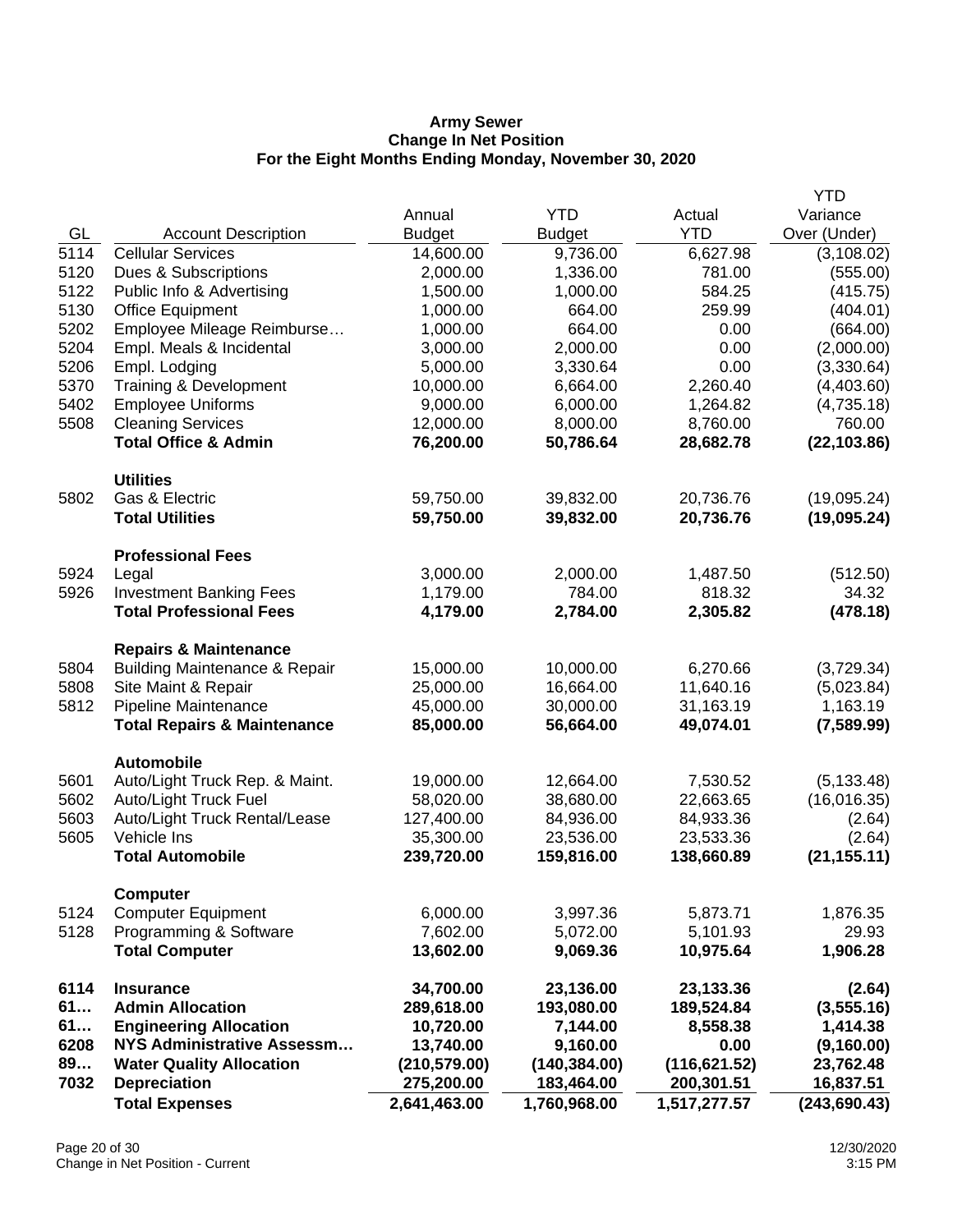## **Army Sewer Change In Net Position For the Eight Months Ending Monday, November 30, 2020**

|    |                               |               |               |             | <b>YTD</b>   |
|----|-------------------------------|---------------|---------------|-------------|--------------|
|    |                               | Annual        | YTD           | Actual      | Variance     |
| GL | <b>Account Description</b>    | <b>Budget</b> | <b>Budget</b> | YTD         | Over (Under) |
|    | <b>Change in Net Position</b> | (225,199.00)  | (150,120.00)  | (50,077.96) | 100,042.04   |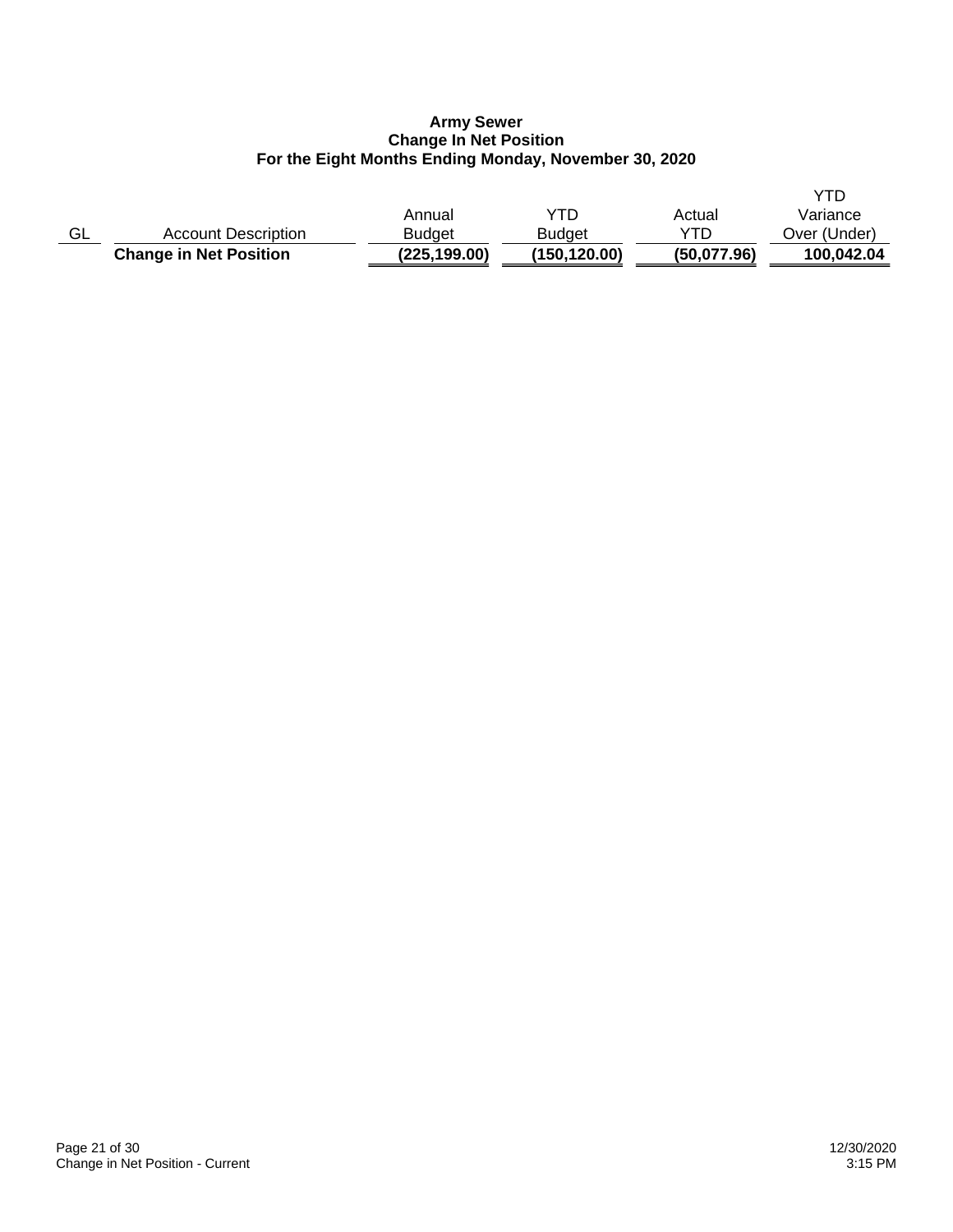#### **Army Water Line Change In Net Position For the Eight Months Ending Monday, November 30, 2020**

|               |                                           |                |                |                | <b>YTD</b>    |
|---------------|-------------------------------------------|----------------|----------------|----------------|---------------|
|               |                                           | Annual         | <b>YTD</b>     | Actual         | Variance      |
| GL            | <b>Account Description</b>                | <b>Budget</b>  | <b>Budget</b>  | <b>YTD</b>     | Over (Under)  |
|               | <b>Customer Billings</b>                  |                |                |                |               |
| 4001          | <b>Customer Billings</b>                  | \$2,022,314.00 | \$1,348,208.00 | \$1,397,316.17 | \$49,108.17   |
|               | <b>Total Customer Billings</b>            | 2,022,314.00   | 1,348,208.00   | 1,397,316.17   | 49,108.17     |
|               |                                           |                |                |                |               |
|               | <b>Interest Income</b>                    |                |                |                |               |
| 4108          | <b>Reserve Interest</b>                   | 20,900.00      | 13,936.00      | 8,395.10       | (5,540.90)    |
| 42            | Mark to Market Adjustment                 | 0.00           | 0.00           | 4,786.89       | 4,786.89      |
|               | <b>Total Interest Income</b>              | 20,900.00      | 13,936.00      | 13,181.99      | (754.01)      |
|               | <b>Total Income</b>                       | 2,043,214.00   | 1,362,144.00   | 1,410,498.16   | 48,354.16     |
|               |                                           |                |                |                |               |
|               | <b>Salaries</b>                           |                |                |                |               |
| 50            | <b>Engineering Wages</b>                  | 36,898.00      | 24,600.00      | 31,547.81      | 6,947.81      |
| 50            | <b>MMF Wages</b>                          | 0.00           | 0.00           | 154.73         | 154.73        |
| 50            | WQ Wages                                  | 295,190.00     | 196,792.00     | 182,071.66     | (14, 720.34)  |
| 50            | Overtime Wages                            | 11,282.00      | 7,520.00       | 5,700.49       | (1,819.51)    |
| 5005          | On-Call Stipend                           | 3,840.00       | 2,560.00       | 2,160.00       | (400.00)      |
|               | <b>Total Salaries</b>                     | 347,210.00     | 231,472.00     | 221,634.69     | (9,837.31)    |
|               |                                           |                |                |                |               |
| 50            | <b>Fringe Benefits</b>                    |                |                |                |               |
|               | <b>FICA Expense</b>                       | 26,562.00      | 17,712.00      | 16,525.73      | (1, 186.27)   |
| 50            | Pension Expense                           | 46,070.00      | 30,712.00      | 30,501.48      | (210.52)      |
| 50            | Health Insurance                          | 49,390.00      | 32,928.00      | 35,764.55      | 2,836.55      |
| 50            | <b>Workers Comp</b>                       | 22,316.00      | 14,880.00      | 9,540.61       | (5,339.39)    |
| 50            | <b>Disability Insurance</b>               | 174.00         | 120.00         | 116.00         | (4.00)        |
| 50            | Post Retire Overhead                      | 30,029.00      | 20,016.00      | 19,689.27      | (326.73)      |
| 5054          | <b>Employee Physicals &amp; Screening</b> | 2,500.00       | 1,664.00       | 332.50         | (1,331.50)    |
|               | <b>Total Fringe Benefits</b>              | 177,041.00     | 118,032.00     | 112,470.14     | (5,561.86)    |
|               | <b>Operations &amp; Maintenance</b>       |                |                |                |               |
| 5706          | Shop Tools                                | 2,100.00       | 1,402.64       | 0.00           | (1,402.64)    |
| 5902          | Lab Fees                                  | 5,000.00       | 3,336.00       | 3,210.00       | (126.00)      |
|               | Total O & M                               | 7,100.00       | 4,738.64       | 3,210.00       | (1,528.64)    |
|               |                                           |                |                |                |               |
| 6004          | <b>Water Purchases</b>                    | 686,300.00     | 457,536.00     | 343,904.03     | (113, 631.97) |
|               | <b>Office &amp; Administrative</b>        |                |                |                |               |
| 5122          | Public Info & Advertising                 | 1,000.00       | 664.00         | 0.00           | (664.00)      |
| 5202          | Employee Mileage Reimburse                | 100.00         | 64.00          | 0.00           | (64.00)       |
|               | <b>Total Office &amp; Admin</b>           | 1,100.00       | 728.00         | 0.00           | (728.00)      |
|               |                                           |                |                |                |               |
|               | <b>Utilities</b>                          |                |                |                |               |
| 5802          | Gas & Electric                            | 19,550.00      | 13,034.64      | 7,031.66       | (6,002.98)    |
|               | <b>Total Utilities</b>                    | 19,550.00      | 13,034.64      | 7,031.66       | (6,002.98)    |
|               | <b>Professional Fees</b>                  |                |                |                |               |
| 5924          | Legal                                     | 1,500.00       | 1,000.00       | 0.00           | (1,000.00)    |
| 5926          | <b>Investment Banking Fees</b>            | 757.00         | 504.00         | 440.63         | (63.37)       |
| Page 22 of 30 |                                           |                |                |                | 12/30/2020    |
|               | Change in Net Position - Current          |                |                |                | 3:15 PM       |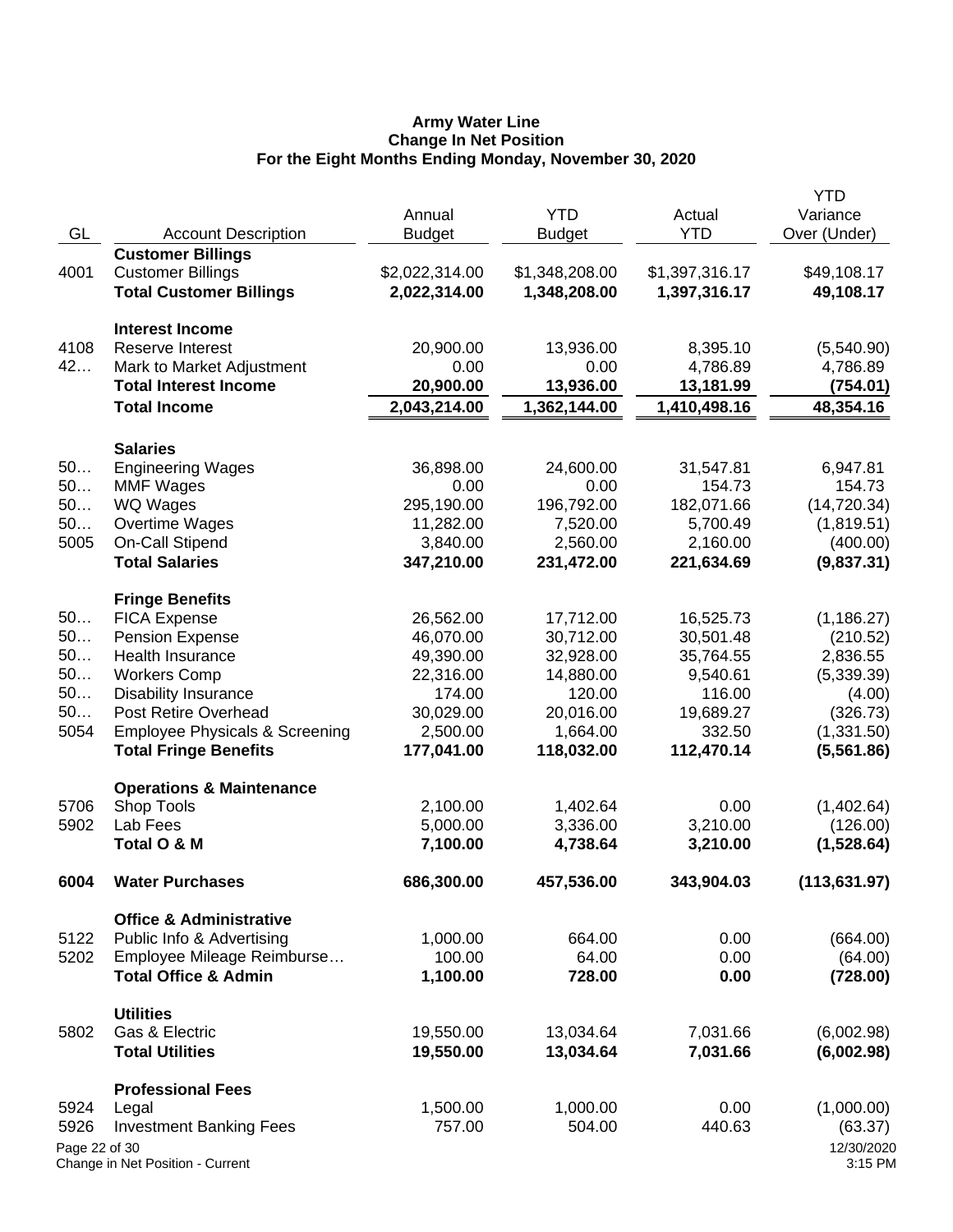# **Army Water Line Change In Net Position For the Eight Months Ending Monday, November 30, 2020**

|      |                                          |               |               |              | YTD           |
|------|------------------------------------------|---------------|---------------|--------------|---------------|
|      |                                          | Annual        | YTD           | Actual       | Variance      |
| GL   | <b>Account Description</b>               | <b>Budget</b> | <b>Budget</b> | YTD          | Over (Under)  |
|      | <b>Total Professional Fees</b>           | 2,257.00      | 1,504.00      | 440.63       | (1,063.37)    |
|      | <b>Repairs &amp; Maintenance</b>         |               |               |              |               |
| 5804 | <b>Building Maintenance &amp; Repair</b> | 4,000.00      | 2,664.00      | 3,230.40     | 566.40        |
| 5808 | Site Maint & Repair                      | 11,600.00     | 7,730.64      | 10,641.00    | 2,910.36      |
| 5812 | Pipeline Maintenance                     | 20,000.00     | 13,336.00     | 18,716.16    | 5,380.16      |
|      | <b>Total Repairs &amp; Maintenance</b>   | 35,600.00     | 23,730.64     | 32,587.56    | 8,856.92      |
| 6114 | <b>Insurance</b>                         | 27,500.00     | 18,336.00     | 18,333.36    | (2.64)        |
| 61   | <b>Admin Allocation</b>                  | 152,867.00    | 101,912.00    | 100,011.24   | (1,900.76)    |
| 61   | <b>Engineering Allocation</b>            | 10,197.00     | 6,800.00      | 8,260.18     | 1,460.18      |
| 6208 | NYS Administrative Assessm               | 10,851.00     | 7,232.00      | 0.00         | (7, 232.00)   |
| 89   | <b>Water Quality Allocation</b>          | 94,469.00     | 62,976.00     | 48,024.11    | (14, 951.89)  |
| 7032 | <b>Depreciation</b>                      | 266,100.00    | 177,400.00    | 206,879.17   | 29,479.17     |
|      | <b>Total Expenses</b>                    | 1,838,142.00  | 1,225,431.92  | 1,102,786.77 | (122, 645.15) |
|      | <b>Change in Net Position</b>            | 205,072.00    | 136,712.08    | 307,711.39   | 170,999.31    |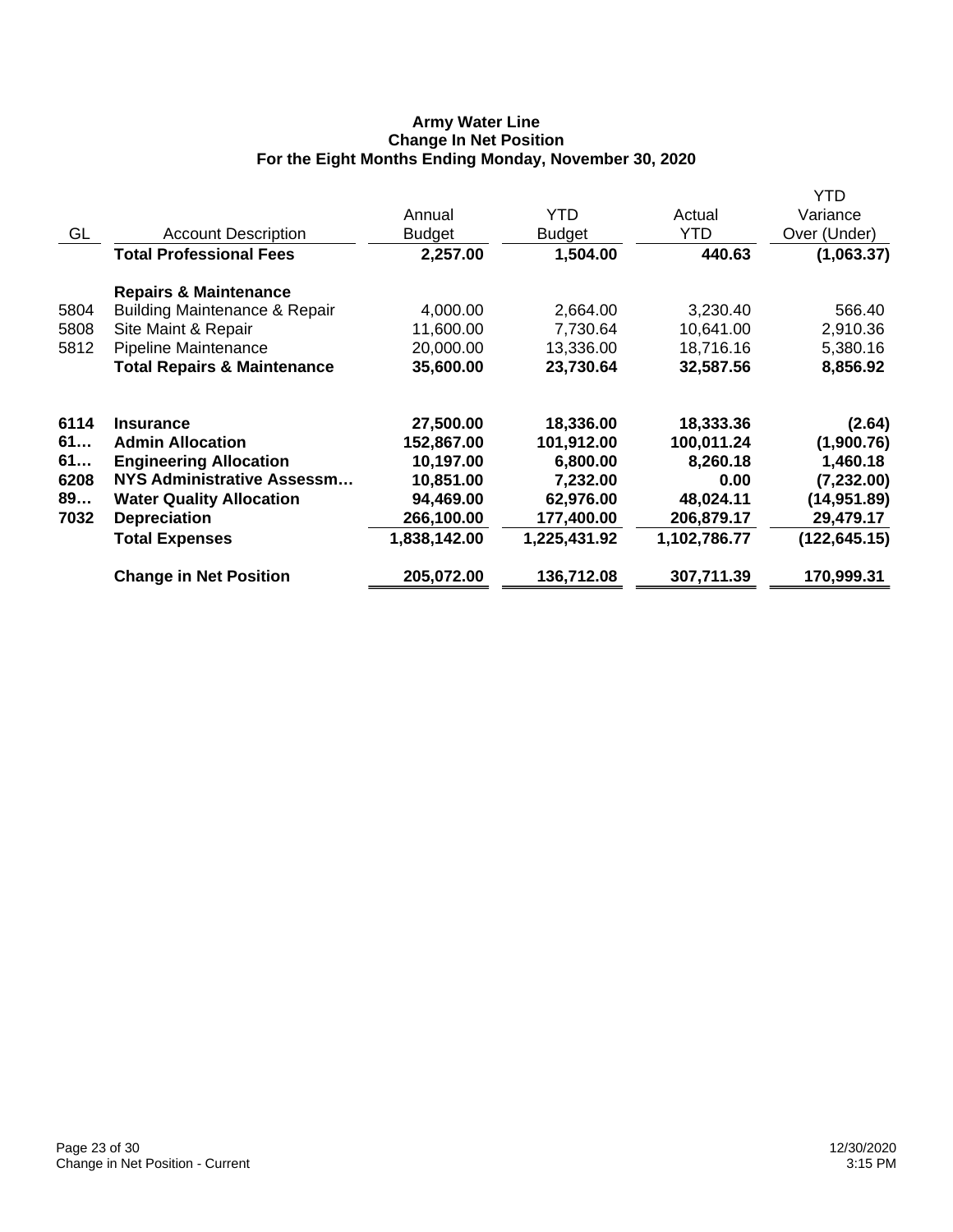#### **Regional Water Line Change In Net Position For the Eight Months Ending Monday, November 30, 2020**

|               |                                     |                    |               |                    | <b>YTD</b>            |
|---------------|-------------------------------------|--------------------|---------------|--------------------|-----------------------|
|               |                                     | Annual             | <b>YTD</b>    | Actual             | Variance              |
| GL            | <b>Account Description</b>          | <b>Budget</b>      | <b>Budget</b> | <b>YTD</b>         | Over (Under)          |
|               | <b>Customer Billings</b>            |                    |               |                    |                       |
| 4001          | <b>Customer Billings</b>            | \$76,441.00        | \$50,960.00   | \$57,082.05        | \$6,122.05            |
| 4005          | <b>Capital Billings</b>             | 274,264.00         | 182,840.00    | 182,842.60         | 2.60                  |
|               | <b>Total Customer Billings</b>      | 350,705.00         | 233,800.00    | 239,924.65         | 6,124.65              |
|               |                                     |                    |               |                    |                       |
|               | <b>Interest Income</b>              |                    |               |                    |                       |
| 4102          | Investment Interest Income          | 8,600.00           | 5,736.00      | 5,747.19           | 11.19                 |
|               | <b>Total Interest Income</b>        | 8,600.00           | 5,736.00      | 5,747.19           | 11.19                 |
|               | <b>Total Income</b>                 | 359,305.00         | 239,536.00    | 245,671.84         | 6,135.84              |
|               |                                     |                    |               |                    |                       |
|               | <b>Salaries</b>                     |                    |               |                    |                       |
| 50            | <b>Engineering Wages</b>            | 8,690.00           | 5,792.00      | 4,946.42           | (845.58)              |
| 50            | WQ Wages                            | 21,018.00          | 14,016.00     | 12,977.37          | (1,038.63)            |
| 50            | Overtime Wages                      | 1,583.00           | 1,056.00      | 605.04             | (450.96)              |
| 5005          | On-Call Stipend                     | 1,920.00           | 1,280.00      | 1,080.00           | (200.00)              |
|               | <b>Total Salaries</b>               | 33,211.00          | 22,144.00     | 19,608.83          | (2,535.17)            |
|               |                                     |                    |               |                    |                       |
|               | <b>Fringe Benefits</b>              |                    |               |                    |                       |
| 50            | <b>FICA Expense</b>                 | 2,541.00           | 1,696.00      | 1,427.91           | (268.09)              |
| 50            | <b>Pension Expense</b>              | 4,370.00           | 2,912.00      | 2,722.98           | (189.02)              |
| 50            | <b>Health Insurance</b>             | 4,552.00           | 3,032.00      | 2,861.82           | (170.18)              |
| 50            | <b>Workers Comp</b>                 | 1,776.00           | 1,184.00      | 962.02             | (221.98)              |
| 50            | <b>Disability Insurance</b>         | 17.00              | 8.00          | 11.36              | 3.36                  |
| 50            | Post Retire Overhead                | 2,819.00           | 1,880.00      | 1,833.75           | (46.25)               |
|               | <b>Total Fringe Benefits</b>        | 16,075.00          | 10,712.00     | 9,819.84           | (892.16)              |
|               |                                     |                    |               |                    |                       |
|               | <b>Operations &amp; Maintenance</b> | 500.00             | 336.00        | 0.00               |                       |
| 5706<br>5815  | Shop Tools<br>Chemicals             | 2,000.00           | 1,336.00      | 1,068.00           | (336.00)              |
| 5902          | Lab Fees                            |                    | 2,400.00      |                    | (268.00)              |
| 6010          | <b>Cape Vincent Reserve</b>         | 3,600.00<br>700.00 | 464.00        | 1,755.00<br>700.00 | (645.00)<br>236.00    |
|               |                                     |                    |               |                    |                       |
|               | Total O & M                         | 6,800.00           | 4,536.00      | 3,523.00           | (1,013.00)            |
| 6004          | <b>Water Purchases</b>              | 76,441.00          | 50,960.00     | 58,548.15          | 7,588.15              |
|               | <b>Office &amp; Administrative</b>  |                    |               |                    |                       |
| 5122          | Public Info & Advertising           | 250.00             | 168.00        | 0.00               | (168.00)              |
| 5202          | Employee Mileage Reimburse          | 100.00             | 64.00         | 0.00               | (64.00)               |
|               | <b>Total Office &amp; Admin</b>     | 350.00             | 232.00        | 0.00               | (232.00)              |
|               |                                     |                    |               |                    |                       |
|               | <b>Utilities</b>                    |                    |               |                    |                       |
| 5802          | Gas & Electric                      | 25,000.00          | 16,664.00     | 13,126.35          | (3,537.65)            |
|               | <b>Total Utilities</b>              | 25,000.00          | 16,664.00     | 13,126.35          | (3,537.65)            |
|               |                                     |                    |               |                    |                       |
|               | <b>Professional Fees</b>            |                    |               |                    |                       |
| 5924          | Legal                               | 500.00             | 336.00        | 0.00               | (336.00)              |
|               | <b>Total Professional Fees</b>      | 500.00             | 336.00        | 0.00               | (336.00)              |
| Page 24 of 30 | Change in Net Position - Current    |                    |               |                    | 12/30/2020<br>3:15 PM |
|               |                                     |                    |               |                    |                       |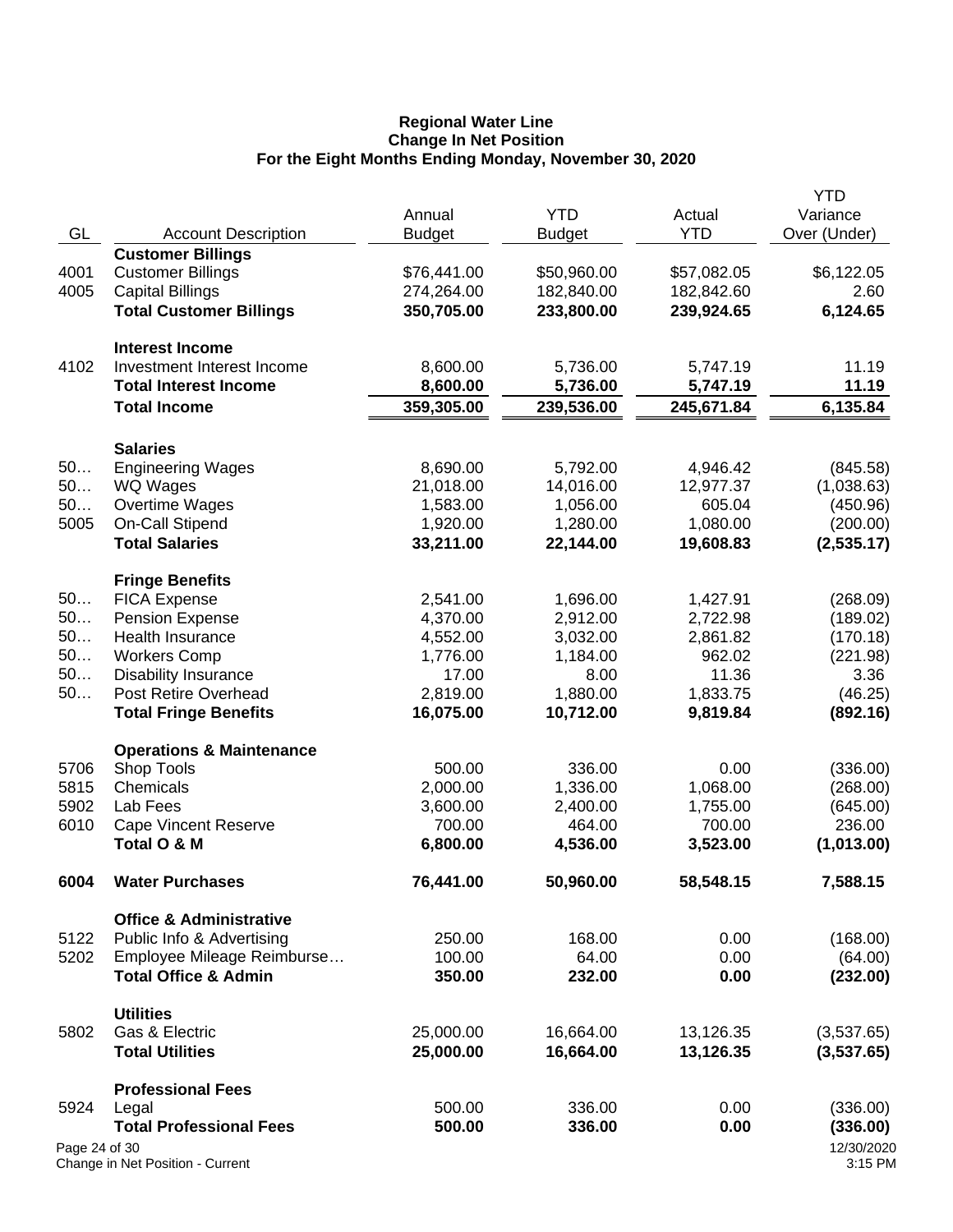### **Regional Water Line Change In Net Position For the Eight Months Ending Monday, November 30, 2020**

|      |                                          |               |               |             | <b>YTD</b>   |
|------|------------------------------------------|---------------|---------------|-------------|--------------|
|      |                                          | Annual        | YTD           | Actual      | Variance     |
| GL   | <b>Account Description</b>               | <b>Budget</b> | <b>Budget</b> | <b>YTD</b>  | Over (Under) |
|      | <b>Repairs &amp; Maintenance</b>         |               |               |             |              |
| 5804 | <b>Building Maintenance &amp; Repair</b> | 9,000.00      | 6,000.00      | 2,206.35    | (3,793.65)   |
| 5808 | Site Maint & Repair                      | 3,500.00      | 2,336.00      | 1,605.52    | (730.48)     |
| 5812 | Pipeline Maintenance                     | 20,000.00     | 13,336.00     | 7,886.22    | (5,449.78)   |
|      | <b>Total Repairs &amp; Maintenance</b>   | 32,500.00     | 21,672.00     | 11,698.09   | (9,973.91)   |
| 6114 | <b>Insurance</b>                         | 5,400.00      | 3,600.00      | 3,600.00    | 0.00         |
| 61   | <b>Admin Allocation</b>                  | 17,717.00     | 11,808.00     | 11,632.51   | (175.49)     |
| 61   | <b>Engineering Allocation</b>            | 2,747.00      | 1,832.00      | 1,409.47    | (422.53)     |
| 6208 | <b>NYS Administrative Assessm</b>        | 2,149.00      | 1,432.00      | 0.00        | (1,432.00)   |
| 89   | <b>Water Quality Allocation</b>          | 7,517.00      | 5,008.00      | 4,045.39    | (962.61)     |
| 7032 | <b>Depreciation</b>                      | 142,400.00    | 94,936.00     | 90,541.64   | (4, 394.36)  |
| 7002 | Amortization                             | 24,400.00     | 16,264.00     | 16,244.52   | (19.48)      |
| 6202 | <b>Interest Expense</b>                  | 59,403.00     | 39,600.00     | 9,262.59    | (30,337.41)  |
|      | <b>Total Expenses</b>                    | 452,610.00    | 301,736.00    | 253,060.38  | (48, 675.62) |
|      | <b>Change in Net Position</b>            | (93,305.00)   | (62,200.00)   | (7, 388.54) | 54,811.46    |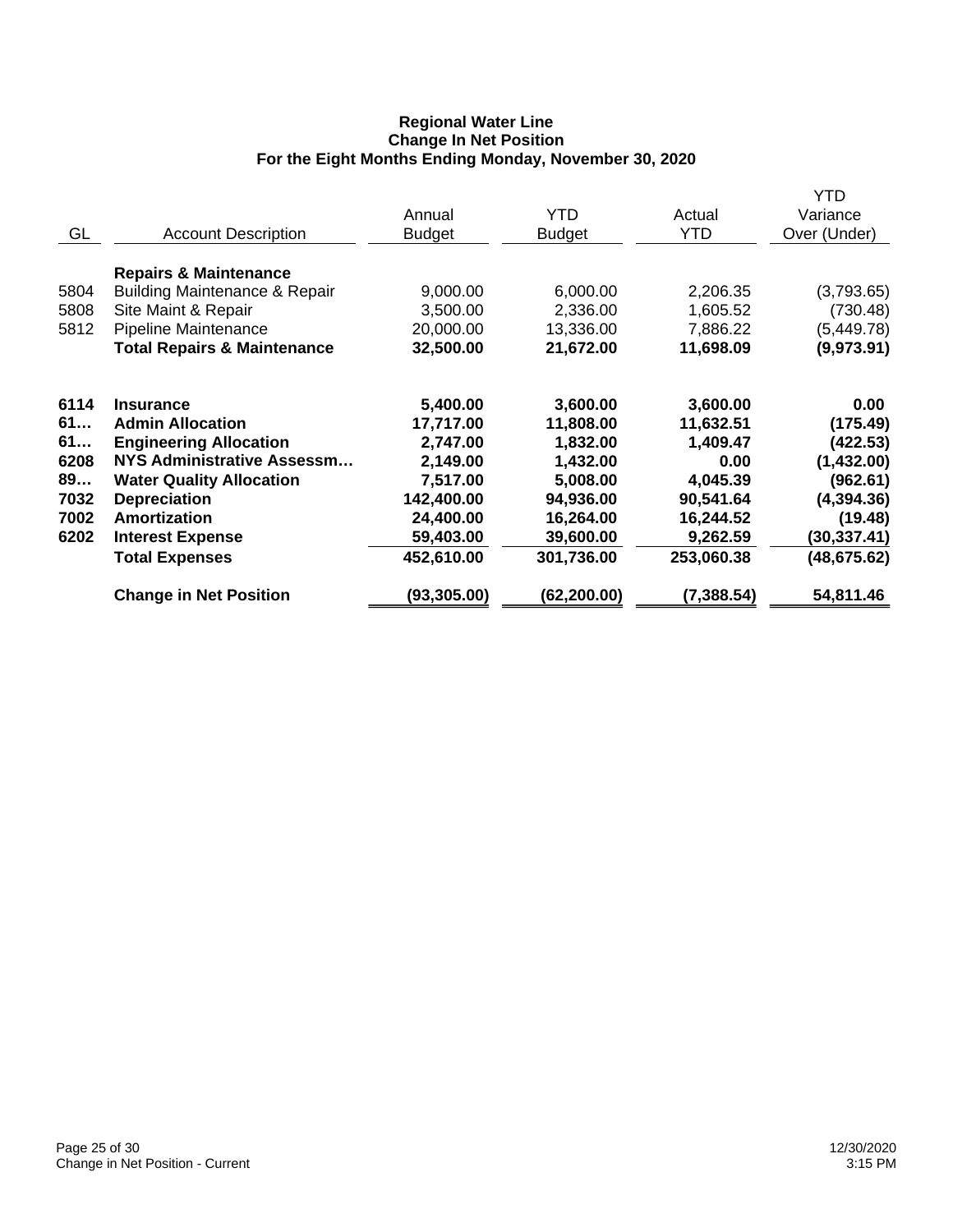# **Water Sewer Contracts Change In Net Position For the Eight Months Ending Monday, November 30, 2020**

|      |                                                        |               |               |                      | YTD          |
|------|--------------------------------------------------------|---------------|---------------|----------------------|--------------|
| GL   |                                                        | Annual        | <b>YTD</b>    | Actual<br><b>YTD</b> | Variance     |
|      | <b>Account Description</b><br><b>Customer Billings</b> | <b>Budget</b> | <b>Budget</b> |                      | Over (Under) |
| 4001 | <b>Customer Billings</b>                               | \$879,320.00  | \$586,216.00  | \$591,619.11         | \$5,403.11   |
|      | <b>Total Customer Billings</b>                         | 879,320.00    | 586,216.00    | 591,619.11           | 5,403.11     |
|      |                                                        |               |               |                      |              |
|      | <b>Total Income</b>                                    | 879,320.00    | 586,216.00    | 591,619.11           | 5,403.11     |
|      | <b>Salaries</b>                                        |               |               |                      |              |
| 50   | <b>Engineering Wages</b>                               | 19,025.00     | 12,680.00     | 14,534.32            | 1,854.32     |
| 50   | WQ Wages                                               | 310,157.00    | 206,768.00    | 212,784.17           | 6,016.17     |
| 50   | Overtime Wages                                         | 84,785.00     | 56,520.00     | 58,028.48            | 1,508.48     |
| 5005 | On-Call Stipend                                        | 8,400.00      | 5,600.00      | 5,400.00             | (200.00)     |
|      | <b>Total Salaries</b>                                  | 422,367.00    | 281,568.00    | 290,746.97           | 9,178.97     |
|      | <b>Fringe Benefits</b>                                 |               |               |                      |              |
| 50   | <b>FICA Expense</b>                                    | 32,265.00     | 21,512.00     | 21,425.50            | (86.50)      |
| 50   | <b>Pension Expense</b>                                 | 54,266.00     | 36,176.00     | 39,819.48            | 3,643.48     |
| 50   | Health Insurance                                       | 63,330.00     | 42,224.00     | 35,712.05            | (6,511.95)   |
| 50   | <b>Workers Comp</b>                                    | 29,726.00     | 19,816.00     | 19,596.24            | (219.76)     |
| 50   | <b>Disability Insurance</b>                            | 209.00        | 136.00        | 122.64               | (13.36)      |
| 50   | <b>Post Retire Overhead</b>                            | 38,663.00     | 25,776.00     | 24,450.75            | (1,325.25)   |
|      | <b>Total Fringe Benefits</b>                           | 218,459.00    | 145,640.00    | 141,126.66           | (4, 513.34)  |
|      | <b>Operations &amp; Maintenance</b>                    |               |               |                      |              |
| 5704 | <b>O&amp;M Supplies</b>                                | 500.00        | 336.00        | 0.00                 | (336.00)     |
| 5770 | Other Tool, Equip & O&M                                | 500.00        | 336.00        | 0.00                 | (336.00)     |
| 8090 | <b>Purchases for Resale</b>                            | 50,000.00     | 33,336.00     | 31,098.07            | (2,237.93)   |
|      | Total O & M                                            | 51,000.00     | 34,008.00     | 31,098.07            | (2,909.93)   |
|      | <b>Office &amp; Administrative</b>                     |               |               |                      |              |
| 5202 | Employee Mileage Reimburse                             | 500.00        | 336.00        | 0.00                 | (336.00)     |
| 5270 | <b>Travel &amp; Meeting Expense</b>                    | 300.00        | 200.00        | 0.00                 | (200.00)     |
|      | <b>Total Office &amp; Admin</b>                        | 800.00        | 536.00        | 0.00                 | (536.00)     |
|      |                                                        |               |               |                      |              |
| 6114 | <b>Insurance</b>                                       | 17,300.00     | 11,536.00     | 11,533.36            | (2.64)       |
| 61   | <b>Admin Allocation</b>                                | 36,558.00     | 24,376.00     | 23,974.33            | (401.67)     |
| 61   | <b>Engineering Allocation</b>                          | 12,294.00     | 8,200.00      | 6,719.05             | (1,480.95)   |
| 6208 | NYS Administrative Assessm                             | 4,537.00      | 3,024.00      | 0.00                 | (3,024.00)   |
| 89   | <b>Water Quality Allocation</b>                        | 108,593.00    | 72,392.00     | 64,552.02            | (7,839.98)   |
|      | <b>Total Expenses</b>                                  | 871,908.00    | 581,280.00    | 569,750.46           | (11, 529.54) |
|      | <b>Change in Net Position</b>                          | 7,412.00      | 4,936.00      | 21,868.65            | 16,932.65    |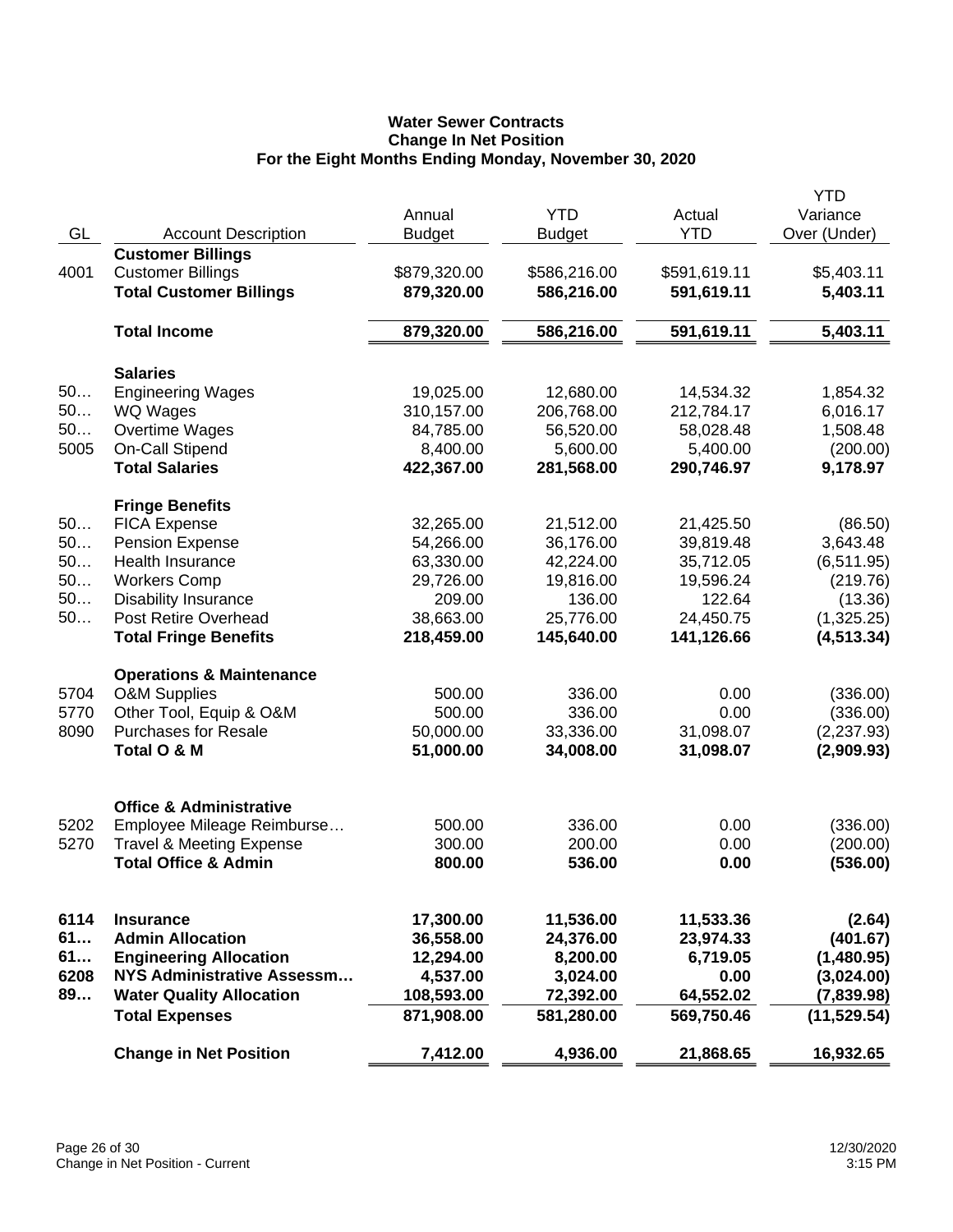### **Engineering Change In Net Position For the Eight Months Ending Monday, November 30, 2020**

|      |                                           |                |               |              | <b>YTD</b>    |
|------|-------------------------------------------|----------------|---------------|--------------|---------------|
|      |                                           | Annual         | <b>YTD</b>    | Actual       | Variance      |
| GL   | <b>Account Description</b>                | <b>Budget</b>  | <b>Budget</b> | <b>YTD</b>   | Over (Under)  |
|      | <b>Customer Billings</b>                  |                |               |              |               |
| 4001 | <b>Customer Billings</b>                  | \$1,266,025.00 | \$844,016.00  | \$751,493.41 | (\$92,522.59) |
|      | <b>Total Customer Billings</b>            | 1,266,025.00   | 844,016.00    | 751,493.41   | (92, 522.59)  |
|      |                                           |                |               |              |               |
|      | <b>Total Income</b>                       | 1,266,025.00   | 844,016.00    | 751,493.41   | (92, 522.59)  |
|      | <b>Salaries</b>                           |                |               |              |               |
| 50   | <b>Engineering Wages</b>                  | 700,886.00     | 467,256.00    | 422,849.97   | (44, 406.03)  |
| 50   | <b>MMF Wages</b>                          | 0.00           | 0.00          | 88.92        | 88.92         |
| 50   | WQ Wages                                  | 0.00           | 0.00          | 173.36       | 173.36        |
| $50$ | Overtime Wages                            | 375.00         | 248.00        | 296.56       | 48.56         |
|      | <b>Total Salaries</b>                     | 701,261.00     | 467,504.00    | 423,408.81   | (44,095.19)   |
|      | <b>Fringe Benefits</b>                    |                |               |              |               |
| 50   | <b>FICA Expense</b>                       | 53,647.00      | 35,768.00     | 31,217.22    | (4,550.78)    |
| 50   | <b>Pension Expense</b>                    | 82,542.00      | 55,032.00     | 51,654.96    | (3,377.04)    |
| 50   | <b>Health Insurance</b>                   | 93,189.00      | 62,128.00     | 64,650.25    | 2,522.25      |
| 50   | <b>Workers Comp</b>                       | 29,179.00      | 19,456.00     | 19,142.17    | (313.83)      |
| 50   | <b>Disability Insurance</b>               | 445.00         | 296.00        | 296.64       | 0.64          |
| 50   | Post Retire Overhead                      | 51,226.00      | 34,152.00     | 32,240.52    | (1, 911.48)   |
| 5054 | <b>Employee Physicals &amp; Screening</b> | 500.00         | 333.36        | 0.00         | (333.36)      |
|      | <b>Total Fringe Benefits</b>              | 310,728.00     | 207,165.36    | 199,201.76   | (7,963.60)    |
|      | <b>Operations &amp; Maintenance</b>       |                |               |              |               |
| 5403 | <b>Safety Equipment &amp; Supplies</b>    | 1,000.00       | 664.00        | 206.91       | (457.09)      |
| 5904 | <b>SCADA</b>                              | 22,200.00      | 14,800.00     | 10,071.85    | (4,728.15)    |
| 8090 | <b>Purchases for Resale</b>               | 66,000.00      | 44,000.00     | 30,256.70    | (13,743.30)   |
|      | Total O & M                               | 89,200.00      | 59,464.00     | 40,535.46    | (18, 928.54)  |
|      | <b>Office &amp; Administrative</b>        |                |               |              |               |
| 5053 | Misc Employee Costs                       | 1,000.00       | 664.00        | 963.20       | 299.20        |
| 5102 | <b>Office Rent</b>                        | 10,761.00      | 7,176.00      | 7,174.00     | (2.00)        |
| 5104 | <b>Office Supplies</b>                    | 2,800.00       | 1,864.00      | 239.36       | (1,624.64)    |
| 5112 | Telephone                                 | 4,020.00       | 2,680.00      | 2,223.64     | (456.36)      |
| 5114 | <b>Cellular Services</b>                  | 6,700.00       | 4,464.00      | 3,094.56     | (1,369.44)    |
| 5120 | Dues & Subscriptions                      | 1,000.00       | 664.00        | 470.00       | (194.00)      |
| 5122 | Public Info & Advertising                 | 2,180.00       | 1,456.00      | 880.00       | (576.00)      |
| 5130 | <b>Office Equipment</b>                   | 5,000.00       | 3,336.00      | 445.00       | (2,891.00)    |
| 5202 | Employee Mileage Reimburse                | 12,820.00      | 8,544.00      | 2,827.29     | (5,716.71)    |
| 5204 | Empl. Meals & Incidental                  | 2,500.00       | 1,664.00      | 0.00         | (1,664.00)    |
| 5206 | Empl. Lodging                             | 6,500.00       | 4,336.00      | 572.00       | (3,764.00)    |
| 5312 | <b>Continuing Education</b>               | 5,000.00       | 3,336.00      | 0.00         | (3,336.00)    |
| 5370 | Training & Development                    | 7,580.00       | 5,056.00      | (66.00)      | (5, 122.00)   |
| 5402 | <b>Employee Uniforms</b>                  | 1,300.00       | 864.00        | 139.90       | (724.10)      |
|      | <b>Total Office &amp; Admin</b>           | 69,161.00      | 46,104.00     | 18,962.95    | (27, 141.05)  |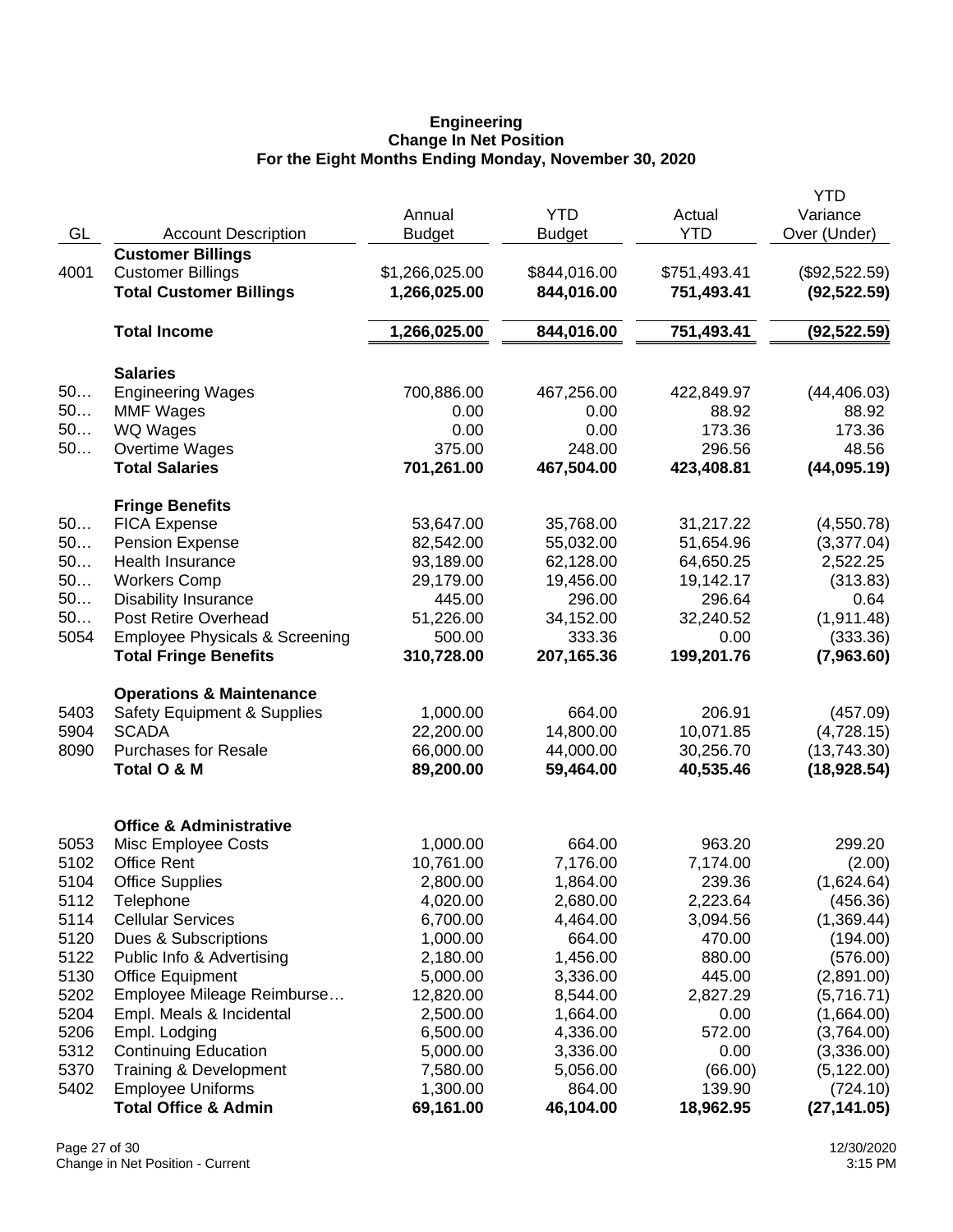## **Engineering Change In Net Position For the Eight Months Ending Monday, November 30, 2020**

|      |                                |               |               |              | <b>YTD</b>    |
|------|--------------------------------|---------------|---------------|--------------|---------------|
|      |                                | Annual        | YTD           | Actual       | Variance      |
| GL   | <b>Account Description</b>     | <b>Budget</b> | <b>Budget</b> | <b>YTD</b>   | Over (Under)  |
|      | <b>Professional Fees</b>       |               |               |              |               |
| 5924 | Legal                          | 500.00        | 336.00        | 0.00         | (336.00)      |
|      | <b>Total Professional Fees</b> | 500.00        | 336.00        | 0.00         | (336.00)      |
|      | <b>Automobile</b>              |               |               |              |               |
| 5601 | Auto/Light Truck Rep. & Maint. | 2,777.00      | 1,848.00      | 1,884.00     | 36.00         |
| 5602 | Auto/Light Truck Fuel          | 6,000.00      | 4,000.00      | 1,445.78     | (2,554.22)    |
| 5603 | Auto/Light Truck Rental/Lease  | 8,400.00      | 5,600.00      | 5,600.00     | 0.00          |
| 5605 | Vehicle Ins                    | 3,200.00      | 2,136.00      | 2,133.36     | (2.64)        |
|      | <b>Total Automobile</b>        | 20,377.00     | 13,584.00     | 11,063.14    | (2,520.86)    |
|      | <b>Computer</b>                |               |               |              |               |
| 5124 | <b>Computer Equipment</b>      | 6,500.00      | 4,336.00      | 4,823.28     | 487.28        |
| 5128 | Programming & Software         | 1,300.00      | 864.00        | 613.80       | (250.20)      |
| 5906 | GIS                            | 29,006.00     | 19,336.00     | 24,887.72    | 5,551.72      |
|      | <b>Total Computer</b>          | 36,806.00     | 24,536.00     | 30,324.80    | 5,788.80      |
| 6114 | <b>Insurance</b>               | 26,600.00     | 17,736.00     | 17,733.36    | (2.64)        |
| 61   | <b>Admin Allocation</b>        | 55,463.00     | 36,976.00     | 36,316.18    | (659.82)      |
| 61   | <b>Engineering Allocation</b>  | (82,956.00)   | (55, 304.00)  | (56, 964.42) | (1,660.42)    |
| 6208 | NYS Administrative Assessm     | 6,957.00      | 4,640.00      | 0.00         | (4,640.00)    |
| 7032 | <b>Depreciation</b>            | 27,800.00     | 18,536.00     | 20,585.58    | 2,049.58      |
|      | <b>Total Expenses</b>          | 1,261,897.00  | 841,277.36    | 741,167.62   | (100, 109.74) |
|      | <b>Change in Net Position</b>  | 4,128.00      | 2,738.64      | 10,325.79    | 7,587.15      |
|      |                                |               |               |              |               |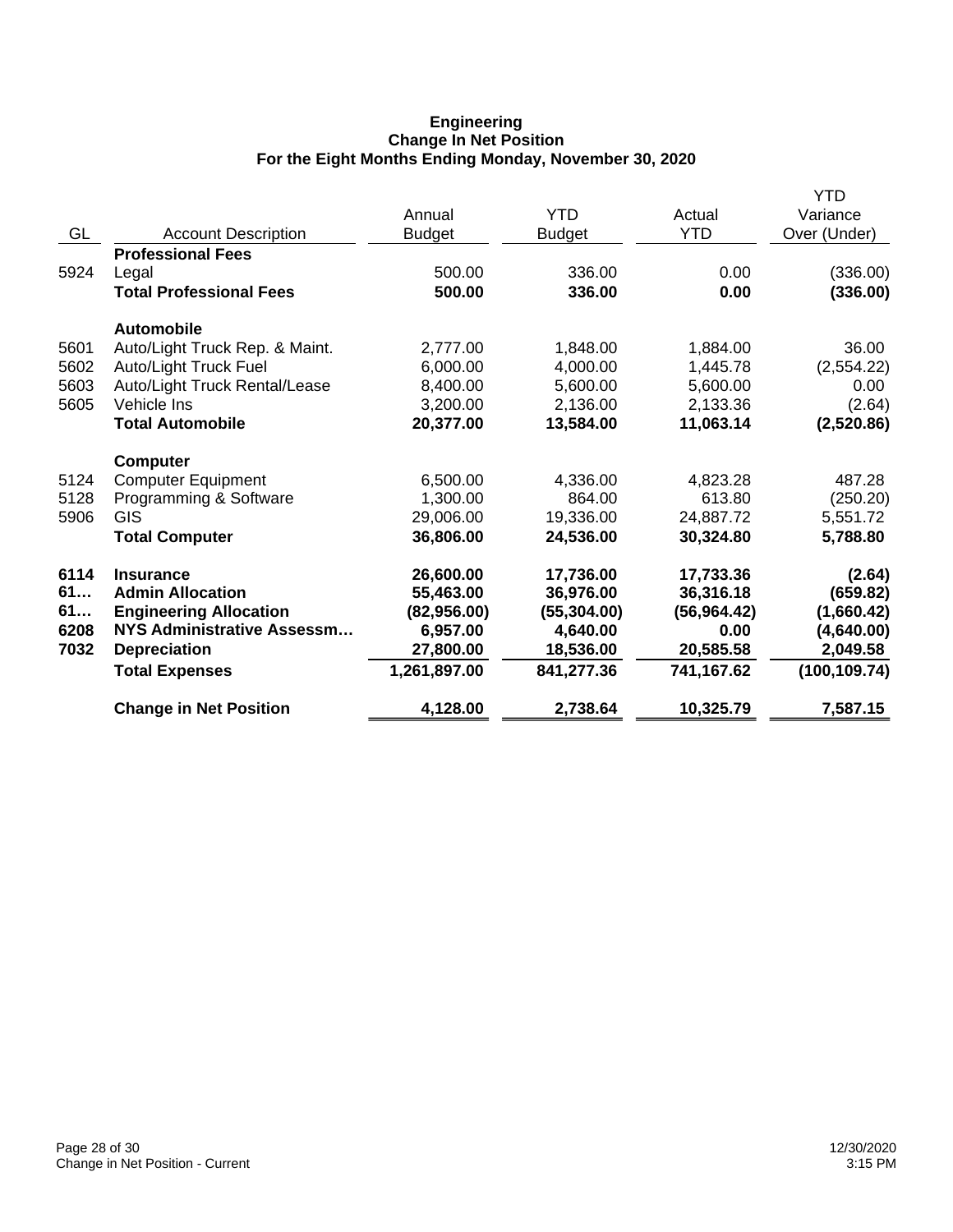### **Regional Development Change In Net Position For the Eight Months Ending Monday, November 30, 2020**

| Page 29 of 30 | <b>Office &amp; Administrative</b>                   |                         |                             |                        | 12/30/2020               |
|---------------|------------------------------------------------------|-------------------------|-----------------------------|------------------------|--------------------------|
| 6006          | <b>Host Community Benefits</b>                       | 103,766.00              | 69,176.00                   | 103,765.74             | 34,589.74                |
| 8090          | <b>Purchases for Resale</b><br>Total O & M           | 7,000.00<br>12,000.00   | 4,664.00<br>8,000.00        | 2,420.00<br>2,420.00   | (2,244.00)<br>(5,580.00) |
| 6110          | <b>Operations &amp; Maintenance</b><br>Marketing     | 5,000.00                | 3,336.00                    | 0.00                   | (3,336.00)               |
|               | <b>Total Fringe Benefits</b>                         | 161,895.00              | 107,928.00                  | 96,006.17              | (11, 921.83)             |
| 50            | Post Retire Overhead                                 | 25,116.00               | 16,744.00                   | 14,297.31              | (2,446.69)               |
| 50            | <b>Disability Insurance</b>                          | 321.00                  | 216.00                      | 258.64                 | 42.64                    |
| 50            | <b>Workers Comp</b>                                  | 765.00                  | 504.00                      | 389.80                 | (2,651.18)<br>(114.20)   |
| 50<br>50      | <b>Pension Expense</b><br>Health Insurance           | 54,377.00<br>52,972.00  | 36,248.00<br>35,320.00      | 33,458.05<br>32,668.82 | (2,789.95)               |
| 50            | <b>FICA Expense</b>                                  | 28,344.00               | 18,896.00                   | 14,933.55              | (3,962.45)               |
|               | <b>Fringe Benefits</b>                               |                         |                             |                        |                          |
|               | <b>Total Salaries</b>                                | 370,516.00              | 247,008.00                  | 210,079.71             | (36, 928.29)             |
| 50            | <b>Regional Development Wages</b>                    | 332,753.00              | 221,832.00                  | 195,761.98             | (26,070.02)              |
| 50            | <b>Engineering Wages</b>                             | 25,094.00               | 16,728.00                   | 5,752.69               | (10, 975.31)             |
| 50            | <b>Salaries</b><br><b>Administrative Wages</b>       | 12,669.00               | 8,448.00                    | 8,565.04               | 117.04                   |
|               | <b>Total Income</b>                                  | 2,653,290.00            | 1,768,848.00                | 1,094,079.29           | (674,768.71)             |
|               | <b>Total Interest Income</b>                         | 382,280.00              | 254,848.00                  | 153,630.42             | (101,217.58)             |
| 42            | Mark to Market Adjustment                            | 0.00                    | 0.00                        | (15, 615.89)           | (15,615.89)              |
| 4102          | <b>Interest Income</b><br>Investment Interest Income | 382,280.00              | 254,848.00                  | 169,246.31             | (85,601.69)              |
|               | <b>Total Other Income</b>                            | 42,500.00               | 28,328.00                   | 30,460.11              | 2,132.11                 |
| 4190          | Recovery of Bad Debts                                | 0.00                    | 0.00                        | 13,763.38              | 13,763.38                |
| 4164          | Miscellaneous                                        | 17,500.00               | 11,664.00                   | 7,196.73               | (4,467.27)               |
| 4162          | <b>Other Income</b><br><b>Processing Fees</b>        | 25,000.00               | 16,664.00                   | 9,500.00               | (7, 164.00)              |
| 4104          | <b>Loan Interest Income</b>                          | 697,000.00              | 464,664.00                  | 316,387.14             | (148, 276.86)            |
|               | <b>Total Grant Revenue</b>                           | 1,369,000.00            | 912,664.00                  | 502,580.09             | (410, 083.91)            |
| 4184          | <b>Other Grants</b>                                  | 40,000.00               | 26,664.00                   | 0.00                   | (26,664.00)              |
| 4183          | <b>NY State Grants</b>                               | 1,239,000.00            | 826,000.00                  | 493,001.15             | (332,998.85)             |
| 4181          | <b>Grant Revenue</b><br><b>Federal Grant Income</b>  | 90,000.00               | 60,000.00                   | 9,578.94               | (50, 421.06)             |
|               | <b>Total Customer Billings</b>                       | 162,510.00              | 108,344.00                  | 91,021.53              | (17, 322.47)             |
| 4001          | <b>Customer Billings</b>                             | \$162,510.00            | \$108,344.00                | \$91,021.53            | (\$17,322.47)            |
|               | <b>Customer Billings</b>                             |                         |                             |                        |                          |
| GL            | <b>Account Description</b>                           | Annual<br><b>Budget</b> | <b>YTD</b><br><b>Budget</b> | Actual<br><b>YTD</b>   | Variance<br>Over (Under) |
|               |                                                      |                         |                             |                        | <b>YTD</b>               |